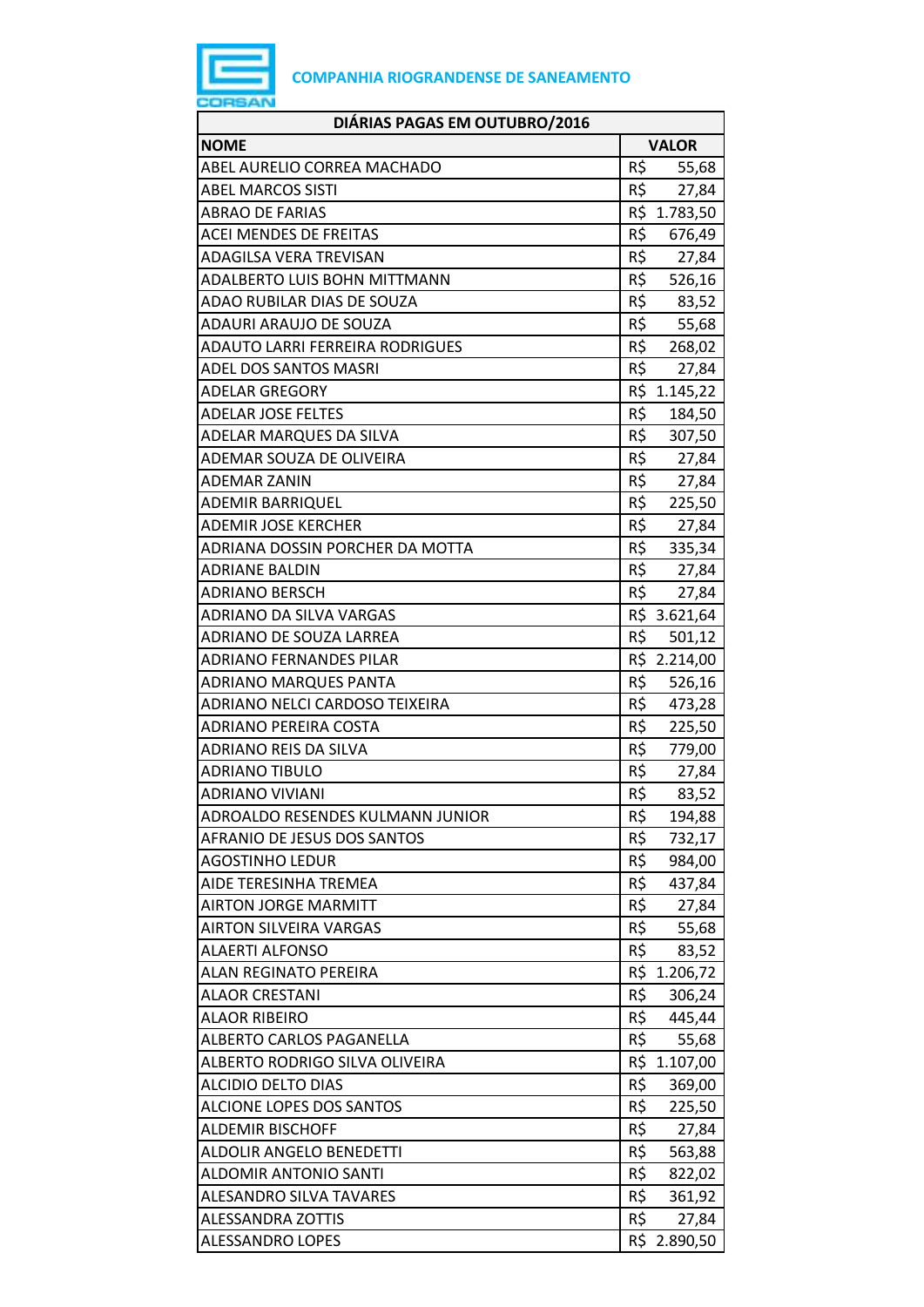| ALESSANDRO QUEIROZ LENCINA                                   | R\$        |                       |
|--------------------------------------------------------------|------------|-----------------------|
| ALEX SANDRO BANDEIRA DE SOUZA                                | R\$        | 27,84<br>417,60       |
| <b>ALEX SANDRO DE MORAES</b>                                 |            | R\$ 2.767,50          |
| ALEX SANDRO DIAS CASTRO                                      |            | R\$ 1.011,84          |
| ALEXANDRE ABEL KUNZLER                                       | R\$        | 222,72                |
| <b>ALEXANDRE AVILA NUNES</b>                                 | R\$        | 139,20                |
| ALEXANDRE BOURSCHEIDT GABRIEL                                | R\$        | 250,56                |
| ALEXANDRE CAVALHEIRO MARCHESAN                               |            | R\$ 1.107,00          |
| ALEXANDRE EDUARDO KRAMER                                     | R\$        | 27,84                 |
| ALEXANDRE FERREIRA TOLFO                                     | R\$        | 696,00                |
| ALEXANDRE KUNKEL DA COSTA                                    | R\$        | 27,84                 |
| <b>ALEXANDRE LUIS SCHEID</b>                                 | R\$        | 391,02                |
| ALEXANDRE MANIR SARQUIZ                                      | R\$        | 55,68                 |
| ALEXANDRE MARCELO ANDRIOLA DA SILVA                          | R\$        | 55,68                 |
| ALEXANDRE MARQUES DA SILVA                                   | R\$        |                       |
| ALEXANDRE MIETH DOS SANTOS                                   |            | 27,84<br>R\$ 2.521,50 |
| ALEXANDRE SOKOLOV                                            | R\$        | 974,40                |
| <b>ALEXANDRE TEDESCO FARIAS</b>                              |            | R\$ 1.660,50          |
| <b>ALEXANDRO RODRIGUES MARCON</b>                            | R\$        |                       |
|                                                              |            | 212,34                |
| ALEXSANDER CERENTINI PACICO                                  |            | R\$ 27,84             |
| ALEXSANDER MIRANDA                                           |            | R\$ 1.107,00          |
| ALFREDO LEONARDO GUEDES FULBER                               | R\$        | 807,36                |
| ALHESTERTOLINO DOS SANTOS OLIVEIRA                           | R\$        | 212,34                |
| ALICE BERGER DE LIMA                                         | R\$        | 225,50                |
| ALINE FATIMA ZDONEK DE MARCO                                 | R\$        | 27,84                 |
| <b>ALINE GARTNER</b>                                         | R\$        | 250,56                |
|                                                              |            |                       |
| ALINE MACHADO LIMA                                           | R\$        | 278,40                |
| <b>ALINE ROBERTA VARGAS</b>                                  | R\$        | 556,80                |
| <b>ALIONSO DE PAULA ALVES</b>                                | R\$        | 361,92                |
| ALLAN DROESCHER FERREIRA                                     | R\$        | 389,76                |
| ALMIR REGIS DA SILVA GONCALVES                               | R\$        | 27,84                 |
| <b>ALOISIO MELLO</b>                                         |            | R\$ 1.845,00          |
| <b>ALOISIO SCHNEIDER</b>                                     | R\$        | 83,52                 |
| <b>ALVARO ALVES ANTUNES</b>                                  | R\$        | 139,20                |
| <b>ALVARO AUGUSTO STEFFEN TORRES</b>                         | R\$        | 1.252,02              |
| <b>ALVARO LEITE FERNANDES</b>                                | R\$        | 553,50                |
| ALVARO MOISES SILVEIRA JACOBSEN                              | R\$        | 27,84                 |
| AMANDA DA PAIXAO SCAPIN                                      | R\$        | 83,52                 |
| AMARO FERNANDO DOS SANTOS FERNANDES                          | R\$        | 27,84                 |
| ANA CAROLINA ABI RODRIGUES                                   | R\$        | 1.141,16              |
| ANA LUCIA CANTARELLI                                         | R\$        | 526,16                |
| ANA MARIA PRESTES BRUM DA SILVEIRA                           | R\$        | 27,84                 |
| ANA MARIA RODRIGUES DA SILVA                                 | R\$        | 27,84                 |
| ANA MARILIGE CORNELI                                         | R\$        | 139,20                |
| ANA PAULA NUNES MACHADO                                      | R\$        | 601,33                |
| <b>ANA ROSELI GATTO</b>                                      | R\$        | 521,36                |
| <b>ANACLETO SOLETTI</b>                                      | R\$        | 27,84                 |
| <b>ANDERSON BARBOZA GOMES</b>                                | R\$        | 27,84                 |
| <b>ANDERSON HERMES</b>                                       | R\$        | 984,00                |
| <b>ANDERSON JOSE SILVERIO</b>                                | R\$        | 27,84                 |
| <b>ANDERSON MATIAS KONZEN</b>                                | R\$        | 403,68                |
| ANDERSON SILVA DE SOUZA                                      | R\$        | 27,84                 |
| ANDRE ALEXANDRE LEITE DA SILVA<br><b>ANDRE ALVES MACHADO</b> | R\$<br>R\$ | 556,80<br>222,72      |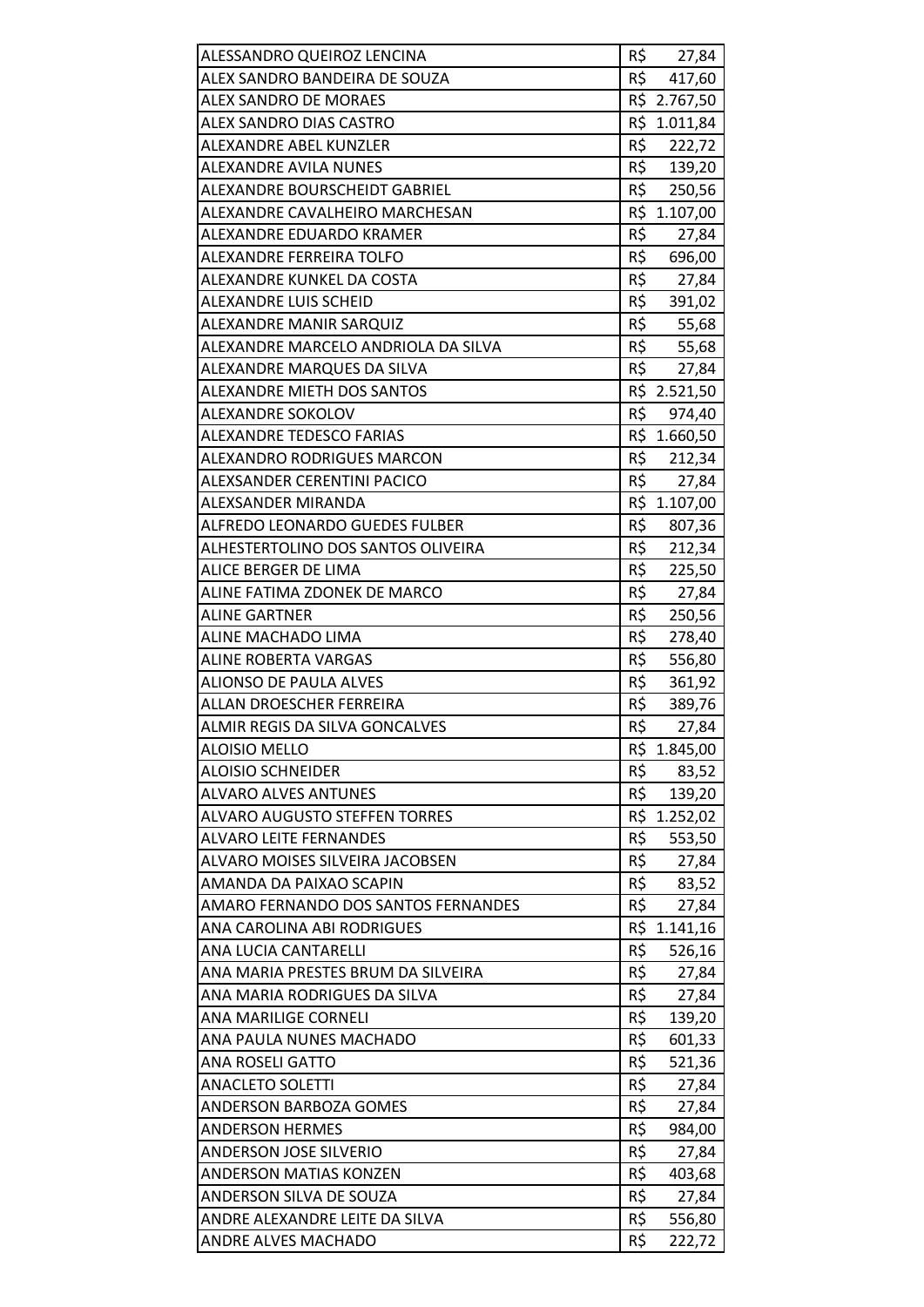| ANDRE ANTONIO BRANDELLI                    | R\$ | 971,60       |
|--------------------------------------------|-----|--------------|
| ANDRE DA MOTTA MONTAGNER                   | R\$ | 83,52        |
| ANDRE DA SILVA FERREIRA                    | R\$ | 27,84        |
| ANDRE DE MATOS BRANCO                      | R\$ | 83,52        |
| ANDRE FABIANO DA SILVA CHAVES              | R\$ | 526,16       |
| <b>ANDRE FRANCISCO WEILER</b>              | R\$ | 240,18       |
| ANDRE LUIS DA SILVA OLIVEIRA               | R\$ | 225,50       |
| <b>ANDRE LUIS DE CAMPOS</b>                | R\$ | 890,88       |
| <b>ANDRE LUIS GUERRA</b>                   | R\$ | 27,84        |
| ANDRE LUIS HECK                            |     | R\$ 2.214,00 |
| <b>ANDRE LUIS KREIN</b>                    | R\$ | 55,68        |
| ANDRE LUIS MACHADO MOREIRA                 | R\$ | 799,50       |
| ANDRE LUIS MAURICIO DOS SANTOS             |     | R\$ 1.107,00 |
| ANDRE LUIS ROCHA DA COSTA                  |     | R\$ 2.029,47 |
| ANDRE LUIZ SILVEIRA LOPES                  |     | R\$ 55,68    |
| ANDRE MAGANHA MANIQUE                      |     | R\$ 184,50   |
| ANDRE PEREIRA DE ARAUJO                    | R\$ | 278,40       |
| <b>ANDRE RICARDO BERNARDI</b>              | R\$ | 528,96       |
| ANDREA DE ARAUJO BORGES                    | R\$ | 751,68       |
| ANDREI MOREIRA VASSALLI                    | R\$ | 27,84        |
| <b>ANDREI PARIS BIANCHETTI</b>             |     | R\$ 1.168,50 |
| <b>ANDREIA VARGAS DOS SANTOS</b>           | R\$ | 27,84        |
| <b>ANDREY JAIME POGORECKI</b>              | R\$ | 83,52        |
| ANDREY REICHELT AZAMBUJA                   | R\$ | 668,16       |
| ANDREZA CONCEICAO VARGAS DA SILVA          | R\$ | 27,84        |
| ANDRIGO JAMUR DA SILVA                     |     | R\$ 501,12   |
| ANDRISA LIDIANE DA SILVA PANTALEAO PEREIRA | R\$ | 27,84        |
| <b>ANELIZE BELLIO TEIXEIRA</b>             | R\$ | 553,50       |
| ANGELA BEATRIZ DE SOUZA STORCH             |     | R\$ 2.890,50 |
| <b>ANGELO ALVES WILLRICH</b>               | R\$ | 55,68        |
| <b>ANGELO FANTONI</b>                      | R\$ | 815,70       |
| ANGELO JOSE DALLAGNOL                      | R\$ | 111,36       |
| <b>ANGELO SCHWARZ</b>                      | R\$ | 2.275,50     |
| ANNA LUCIA CASSALES MARQUEZAN              | R\$ | 212,34       |
| <b>ANTONIA LORITA ABATTI</b>               | R\$ | 184,50       |
| ANTONIO AUGUSTO CORTES DE CARVALHO         | R\$ | 225,50       |
| <b>ANTONIO CARLOS DE BORBA</b>             | R\$ | 863,04       |
| <b>ANTONIO CARLOS DE MORAIS</b>            | R\$ | 922,50       |
| <b>ANTONIO CARLOS DE QUEIROZ</b>           | R\$ | 526,16       |
| ANTONIO CARLOS TORRES FERREIRA             | R\$ | 1.107,00     |
| <b>ANTONIO CARLOS VEIGA</b>                | R\$ | 167,04       |
| ANTONIO CESAR DAMIAN                       | R\$ | 676,49       |
| <b>ANTONIO CESAR MORAES</b>                | R\$ | 83,52        |
| <b>ANTONIO GIBRAIL DE CARNEIRO</b>         | R\$ | 55,68        |
| <b>ANTONIO GOMES</b>                       | R\$ | 285,83       |
| ANTONIO LUIZ NOGUEIRA JUNIOR               | R\$ | 306,24       |
| <b>ANTONIO MARCOS DEMOLINER</b>            | R\$ | 55,68        |
| ANTONIO RICARDO DE OLIVEIRA RODRIGUES      | R\$ | 696,00       |
| ANTONIO ROBERTO MACHADO SILVEIRA           | R\$ | 807,36       |
| ANTONIO SERGIO DE OLIVEIRA BERNARDO        | R\$ | 27,84        |
| ARAMIS GONCALVES DELFINO FILHO             | R\$ | 861,00       |
| AREOVALDO LUIZ GASPARIN                    | R\$ | 375,83       |
| <b>ARGEMIRO GALVES</b><br>ARI RAVANELLO    | R\$ | 418,86       |
|                                            | R\$ | 111,36       |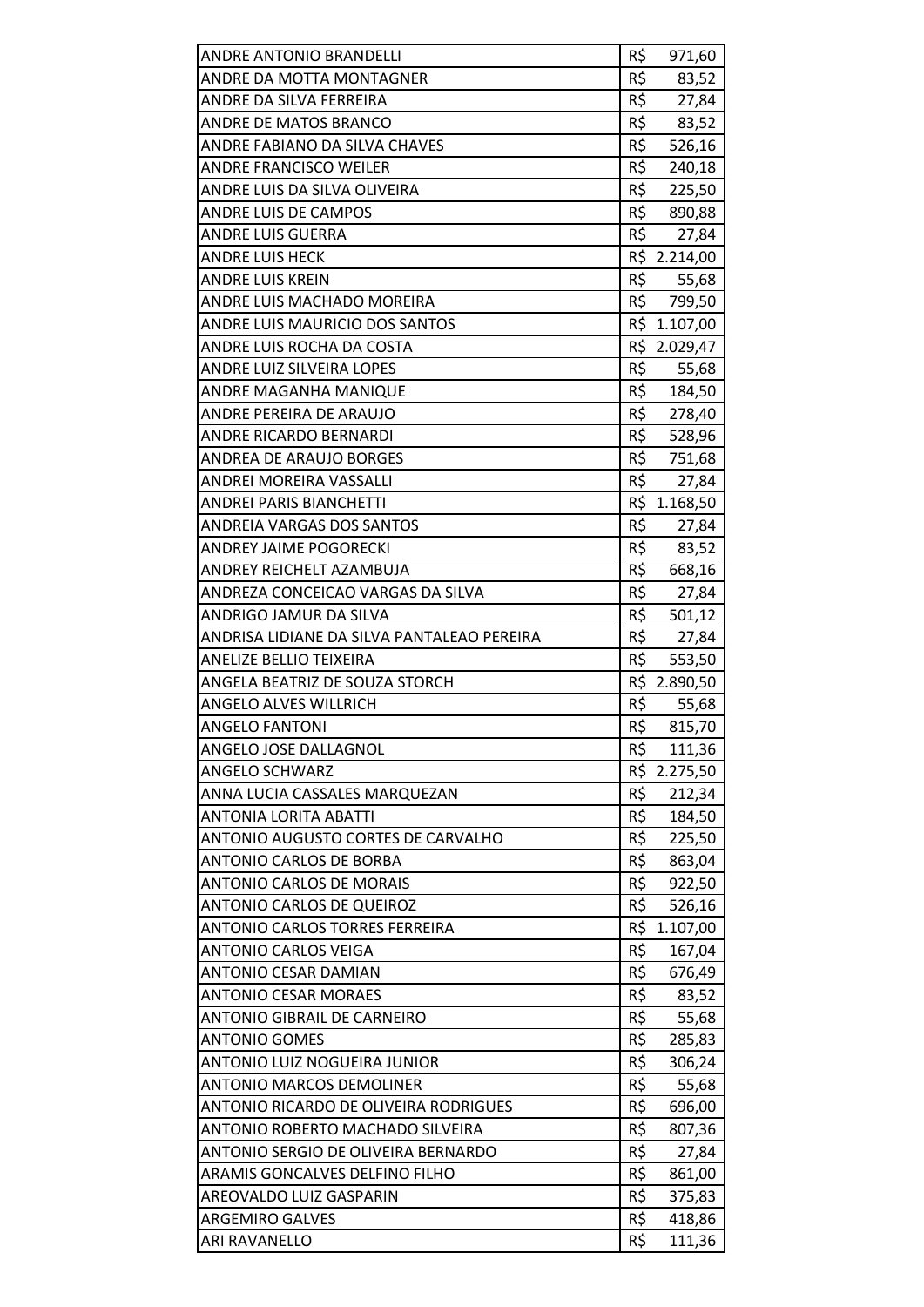| ARIOVALDO OLIVEIRA DOS SANTOS                            | R\$        | 55,68          |
|----------------------------------------------------------|------------|----------------|
| ARY ROGERIO DE OLIVEIRA                                  |            | R\$ 1.045,50   |
| AUDREI RIBEIRO                                           | R\$        | 27,84          |
| <b>AUGUSTO CESAR NICODEMO RODRIGUES</b>                  | R\$        | 27,84          |
| <b>AURIO VIANA</b>                                       | R\$        | 473,28         |
| <b>BELONIR DE SOUZA</b>                                  | R\$        | 901,99         |
| BEN HUR DE SOUZA JENSEN                                  | R\$        | 278,40         |
| <b>BENHUR DOS SANTOS ULGUIM</b>                          | R\$        | 27,84          |
| <b>BIANCA GIULIANI FANTINEL</b>                          | R\$        | 553,50         |
| <b>BRAULINO LACERDA</b>                                  | R\$        | 27,84          |
| BRUNA CANDIDA DE SOUZA HENNICKA                          | R\$        | 225,50         |
| <b>BRUNA DE VARGAS DUCATO</b>                            | R\$        | 27,84          |
| <b>BRUNA HELLER DUTRA</b>                                |            | R\$ 1.291,50   |
| <b>BRUNA KROTH</b>                                       | R\$        | 225,50         |
| <b>BRUNA OLIVEIRA GOMES</b>                              |            | R\$ 1.353,00   |
| BRUNA STANGHERLIN OLIVEIRA                               |            | R\$ 738,50     |
| <b>BRUNO BARBOSA BARRETO</b>                             | R\$        | 445,44         |
| <b>BRUNO DA COSTA BANDEIRA</b>                           | R\$        | 2.214,00       |
| BRUNO DE OLIVEIRA PACHECO                                | R\$        | 27,84          |
| <b>BRUNO DEBON</b>                                       | R\$        | 225,50         |
| <b>BRUNO DOS SANTOS BRAUN</b>                            | R\$        | 473,28         |
| <b>BRUNO FOGLIATTO MARIOT</b>                            | R\$        | 278,40         |
| <b>BRUNO FRANCISCO DA SILVA PANICHI</b>                  | R\$        | 139,20         |
| BRUNO GONCALVES DE OLIVEIRA                              | R\$        | 417,60         |
| <b>BRUNO LINDNER MARQUISIO</b>                           |            | R\$ 3.013,50   |
| <b>BRUNO RAFAEL SCHMITZ</b>                              | R\$        | 27,84          |
| <b>CAETANA VENTER</b>                                    | R\$        | 111,36         |
| CALEBE CRISTO DE OLIVEIRA                                | R\$        | 27,84          |
| CANDIDO ERLI ROCHA LIMA                                  | R\$        | 111,36         |
| CARINA ROSANI DOLFINI KOCH                               | R\$        | 27,84          |
| <b>CARINE HELENA MOLZ</b>                                | R\$        | 27,84          |
| <b>CARLA FEISTAUER</b>                                   | R\$        | 55,68          |
| CARLA FERNANDA RODRIGUES MACHADO                         | R\$        | 83,52          |
| CARLA GIOVANA NOGUEIRA CARDOSO                           | R\$        | 492,00         |
| <b>CARLA LUANA BRAGA DOS SANTOS</b>                      | R\$        | 556,80         |
| <b>CARLA MEURER</b>                                      |            | R\$ 2.337,00   |
| <b>CARLOS ALBERTO ALVES</b>                              | R\$        | 723,84         |
| CARLOS ALBERTO BERTUOL MACHADO                           | R\$        | 27,84          |
| <b>CARLOS ALBERTO KUNZLER</b>                            | R\$        | 27,84          |
| <b>CARLOS ALBERTO PINTO FERREIRA</b>                     | R\$        | 83,52          |
| <b>CARLOS ALBERTO SOARES ANTUNES</b>                     | R\$        | 1.722,00       |
| CARLOS ALBERTO VIEIRA BRAGA                              | R\$        | 184,50         |
| CARLOS ALEXANDRE PEREIRA DOS SANTOS                      | R\$        | 55,68          |
| CARLOS ANTONIO SCHNEIDER DA SILVA                        | R\$        | 492,00         |
| CARLOS AUGUSTO DA CUNHA LIMA                             | R\$        | 799,50         |
| <b>CARLOS AUGUSTO GUTERRES</b>                           |            | R\$ 1.476,00   |
| <b>CARLOS AUGUSTO PETERSEN</b>                           | R\$        | 83,52          |
| CARLOS AUGUSTO WALLAU DE JESUS                           |            | R\$ 2.890,50   |
| CARLOS BIBIANO DALLA NORA BORGES                         | R\$        | 240,18         |
| CARLOS CEZAR MENNET LEAL                                 | R\$        | 278,40         |
| <b>CARLOS DANIEL MAZONI MENDES</b>                       |            | 194,88         |
|                                                          | R\$        |                |
| <b>CARLOS EDUARDO BARBOSA</b>                            | R\$        | 27,84          |
| CARLOS EDUARDO SANTOS DA SILVA<br>CARLOS ERMILO POHLMANN | R\$<br>R\$ | 27,84<br>55,68 |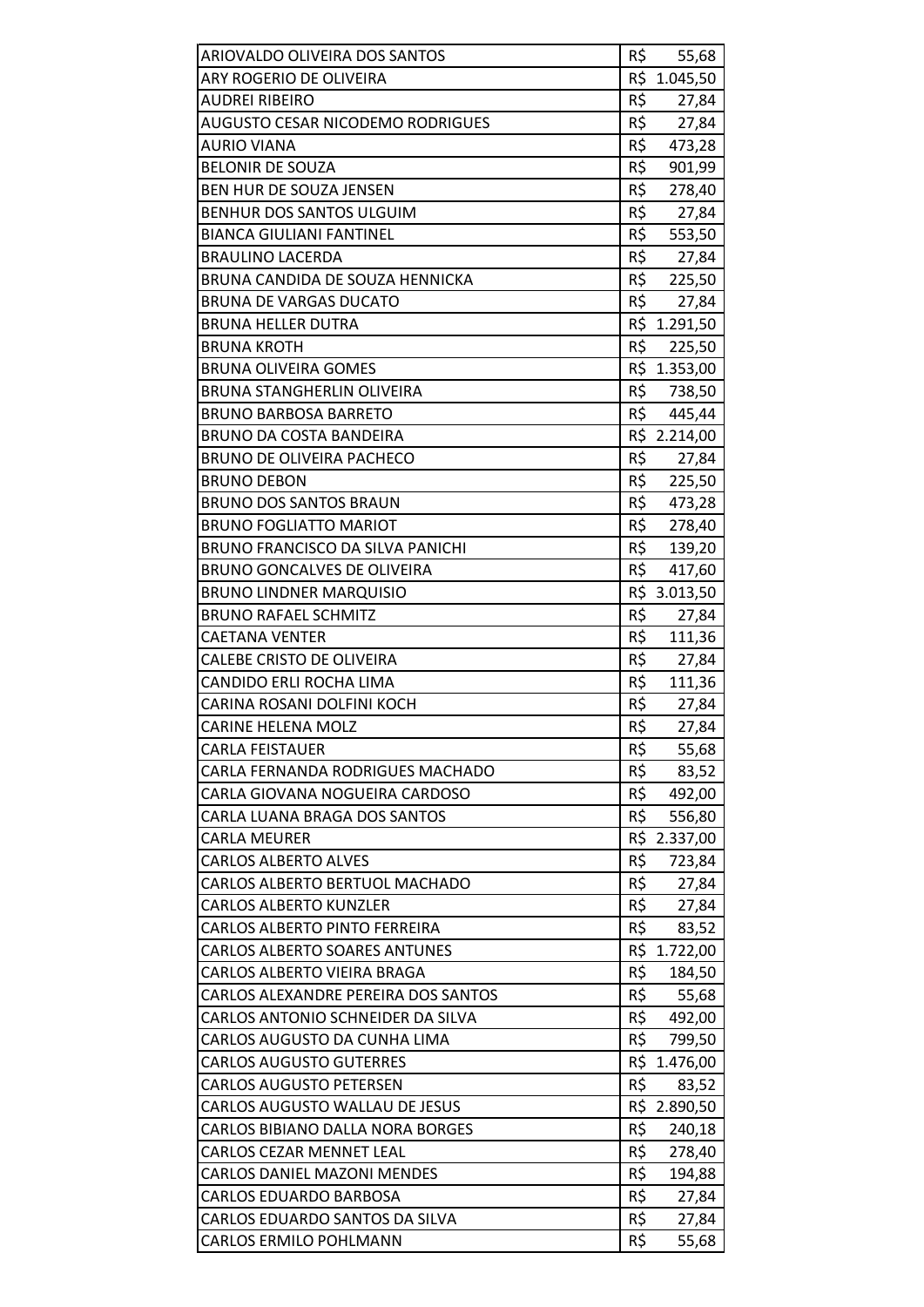| <b>CARLOS ESTEVAN GUEX</b>             | R\$ | 184,50       |
|----------------------------------------|-----|--------------|
| <b>CARLOS FERNANDO JUNG</b>            |     | R\$ 1.906,50 |
| <b>CARLOS FERNANDO NIEDERSBERG</b>     | R\$ | 27,84        |
| CARLOS GIOVANE OLIVEIRA PASSINATO      | R\$ | 1.660,50     |
| CARLOS JOSE RUIZ COELHO                | R\$ | 556,80       |
| CARLOS MARCIO GALARCA PEREIRA          | R\$ | 55,68        |
| <b>CARLOS MOISES DA SILVA FLORES</b>   | R\$ | 194,88       |
| CARLOS REINALDO FREITAS LEAO           | R\$ | 492,00       |
| <b>CARLOS RENAN MENDES</b>             | R\$ | 642,84       |
| CARLOS ROBERTO AMARAL DOS SANTOS       | R\$ | 27,84        |
| <b>CARLOS SCHERER SCHRAMM</b>          | R\$ | 55,68        |
| CARMEN LUCIA DAVILA SCHUTTZ            | R\$ | 27,84        |
| CAROLINA COIMBRA MOSTARDEIRO           | R\$ | 27,84        |
| CAROLINA SILVEIRA REQUEL               | R\$ | 83,52        |
| <b>CASSIA JOSIANE RODRIGUES SOARES</b> | R\$ | 676,50       |
| <b>CASSIANO CAMERA</b>                 |     | R\$ 1.414,50 |
| <b>CASSIANO DAL PONTE</b>              | R\$ | 835,20       |
| <b>CASSIANO VINICIUS ZANARDI</b>       | R\$ | 528,96       |
| <b>CASSIO CHAVES BERTOLDO</b>          |     | R\$ 2.767,50 |
| <b>CASSIO EMANUEL OPPITZ</b>           | R\$ | 222,72       |
| CASSIO LEONEL PEIXOTO DE CARVALHO      |     | R\$ 1.107,00 |
| CATIA DE AZEVEDO OLIVEIRA              | R\$ | 307,50       |
| CATIANE MARISETE RAMBORGER ALVES       |     | R\$ 1.982,14 |
| <b>CATIELE RODRIGUES DE LIMA</b>       | R\$ | 55,68        |
| CECILIA STRZYKALSKA FONSECA            |     | R\$ 1.107,00 |
| CELIO OSVALDO DE VARGAS                | R\$ | 417,60       |
| <b>CELSO DONATO</b>                    | R\$ | 111,36       |
| <b>CESAR AUGUSTO DA SILVA REIS</b>     | R\$ | 184,50       |
| <b>CESAR FERNANDO MARTINS</b>          | R\$ | 699,53       |
| <b>CESAR LEMOS ARIM</b>                | R\$ | 225,50       |
| <b>CESAR LUIS BONNEBERGER</b>          | R\$ | 501,12       |
| <b>CESAR LUIS RAMBO</b>                | R\$ | 861,00       |
| <b>CESAR ORTIZ BERLET</b>              | R\$ | 278,40       |
| CESAR RENATO DA SILVA MAZZINI          | R\$ | 27,84        |
| <b>CESAR SALVETTI</b>                  | R\$ | 27,84        |
| <b>CEZAR LUIZ KAHL</b>                 | R\$ | 27,84        |
| <b>CEZAR RIOPARDENSE DO NASCIMENTO</b> | R\$ | 27,84        |
| CHARLENE CRISTINA DOS SANTOS SILVEIRA  | R\$ | 473,28       |
| <b>CHARLES IVAIR JONER</b>             | R\$ | 139,20       |
| <b>CHRISTIAN BERTOTT</b>               | R\$ | 83,52        |
| <b>CILDO MARCOS VONTROBA</b>           |     | R\$ 2.152,50 |
| CILVIO FARIAS DE SOUZA                 | R\$ | 225,50       |
| CIRINEU ATTILIO ZUCHETTO               |     | R\$ 2.694,36 |
| <b>CLAILTON ROGERIO SEGER</b>          | R\$ | 27,84        |
| <b>CLAIR LORI BERG</b>                 | R\$ | 526,16       |
| <b>CLAIRTON CAMINI</b>                 | R\$ | 783,56       |
| <b>CLAIRTON VIDI</b>                   | R\$ | 111,36       |
| <b>CLAITO ALMEIDA DORNELES</b>         | R\$ | 27,84        |
| CLARA DELAMARINA DE MORAES MICHELON    | R\$ | 486,18       |
| <b>CLAUDENIR PINTO LEIVAS</b>          | R\$ | 553,50       |
| CLAUDIA DE ARAUJO PRZYBYLSKI           | R\$ | 27,84        |
| CLAUDIA MARIA ACOSTA                   | R\$ | 417,60       |
| <b>CLAUDIA MARIA MUNHOZ</b>            | R\$ | 307,50       |
|                                        | R\$ | 556,80       |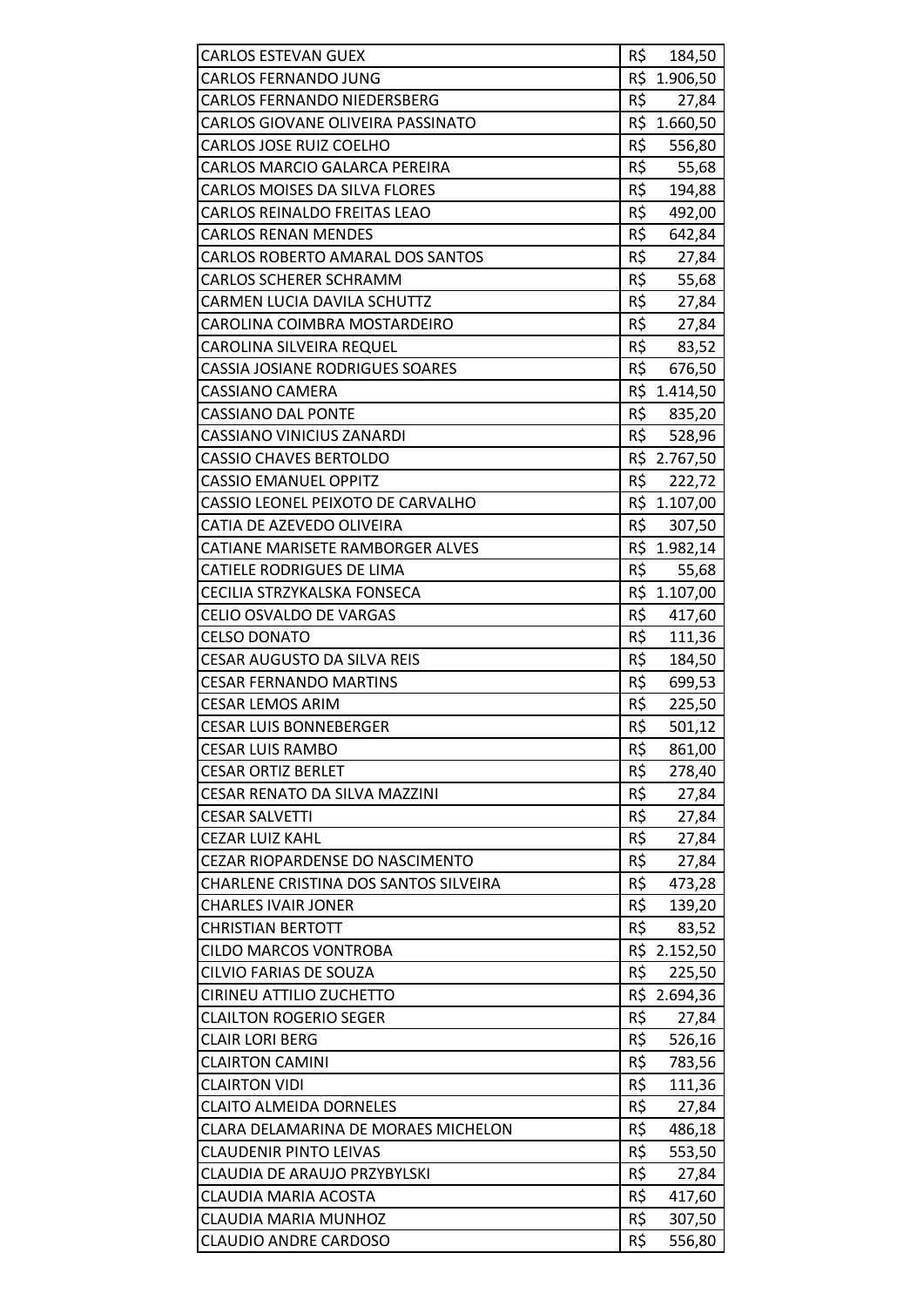| <b>CLAUDIO BRAUN</b>                   | R\$ | 27,84        |
|----------------------------------------|-----|--------------|
| <b>CLAUDIO CARVALHO NUNES</b>          | R\$ | 863,04       |
| <b>CLAUDIO FERRETO</b>                 | R\$ | 553,50       |
| <b>CLAUDIO KLEIN</b>                   | R\$ | 553,50       |
| <b>CLAUDIO RONI DOS SANTOS FLORES</b>  | R\$ | 861,00       |
| <b>CLAUDIO SEIBEL</b>                  | R\$ | 139,20       |
| <b>CLAUDIOMAR GONCALVES DOS SANTOS</b> | R\$ | 553,50       |
| CLAUDIOMIRO FERREIRA DA SILVA          | R\$ | 918,72       |
| <b>CLAUDIOMIRO PEDROSO DE BASTOS</b>   | R\$ | 83,52        |
| CLAUDIOMIRO VAGNER DA SILVA            | R\$ | 55,68        |
| <b>CLAUDIR LUIZ ALVES</b>              | R\$ | 888,84       |
| <b>CLAUDOIR JOSE IANECZEK MIKOSKI</b>  | R\$ | 83,52        |
| <b>CLAUSIR MIGUEL ALVES</b>            | R\$ | 27,84        |
| <b>CLEBER AURELIO MACHADO</b>          | R\$ | 950,34       |
| <b>CLEBER MAZIERO</b>                  | R\$ | 738,00       |
| <b>CLEBER RENATO DA SILVEIRA</b>       | R\$ | 278,40       |
| <b>CLEDIR STURZBECHER RIBEIRO</b>      | R\$ | 556,80       |
| <b>CLEITON AIRES JAQUES</b>            | R\$ | 27,84        |
| <b>CLEITON BERNSMULLER NUNES</b>       | R\$ | 1.783,50     |
| <b>CLEITON DA SILVA MACHADO</b>        | R\$ | 55,68        |
| <b>CLEMIR ANTONIO MORAS</b>            | R\$ | 584,64       |
| <b>CLENIO JOSE KAZANOWSKI</b>          | R\$ | 27,84        |
| <b>CLEO INACIO KIRST</b>               | R\$ | 676,49       |
| <b>CLEO LOPES PACHECO</b>              | R\$ | 55,68        |
| <b>CLEOCIR BARBIERI</b>                | R\$ | 306,24       |
| <b>CLEOCIR CARLOS VONTROBA</b>         | R\$ | 27,84        |
| <b>CLEOMAR MARINO POLESSO</b>          | R\$ | 55,68        |
| <b>CLEOMAR PEDRO MACHIAVELLI</b>       | R\$ | 268,02       |
| <b>CLERIO BARBOSA DE OLIVEIRA</b>      | R\$ | 83,52        |
| <b>CLESIO CARDOSO DOS SANTOS</b>       | R\$ | 375,83       |
| CLEUSA MARIA MACHADO CUNHA             | R\$ | 83,52        |
| <b>CLOVIS DEVANIR DUTRA</b>            | R\$ | 27,84        |
| <b>CRISTIAN GORGEN</b>                 | R\$ | 417,60       |
| <b>CRISTIAN REIS ANSELMO</b>           | R\$ | 375,83       |
| CRISTIAN SCANFERLA DA CRUZ             | R\$ | 27,84        |
| <b>CRISTIANE MACHADO LORENCI</b>       | R\$ | 375,83       |
| CRISTIANE WAIKAMP DO AMARAL            | R\$ | 139,20       |
| CRISTIANO BESSAUER DA SILVA            | R\$ | 27,84        |
| CRISTIANO CARDOSO LOCATELI             | R\$ | 27,84        |
| <b>CRISTIANO COCHLAR DE MATOS</b>      |     | R\$ 1.537,50 |
| CRISTIANO DE OLIVEIRA DOICO            |     | R\$ 2.058,35 |
| CRISTIANO GOULART OLIVEIRA             |     | R\$ 1.553,70 |
| <b>CRISTIANO HUBER</b>                 | R\$ | 486,18       |
| <b>CRISTIANO LUIS SCHMIDT</b>          | R\$ | 27,84        |
| CRISTIANO MACHADO DA SILVA             | R\$ | 683,33       |
| CRISTIANO MOREIRA MEDEIROS             | R\$ | 553,50       |
| <b>CRISTIANO PACHECO RODRIGUES</b>     |     | R\$ 3.567,00 |
| CRISTIANO PERES PALMEIRA NUNES         |     | R\$ 2.890,50 |
| <b>CRISTINA FINAMOR FROTA</b>          | R\$ | 450,99       |
| DAIANE CECCHIN RODRIGUES               | R\$ | 1.107,00     |
| DALMIRENE LEMES MUNHOZ                 | R\$ | 184,50       |
| DALTO GOMES DA SILVA FRAGA             | R\$ | 27,84        |
| DALVANE DA ROSA BANDEIRA               | R\$ | 581,34       |
| DANIEL ALVES BARCELLOS                 | R\$ | 83,52        |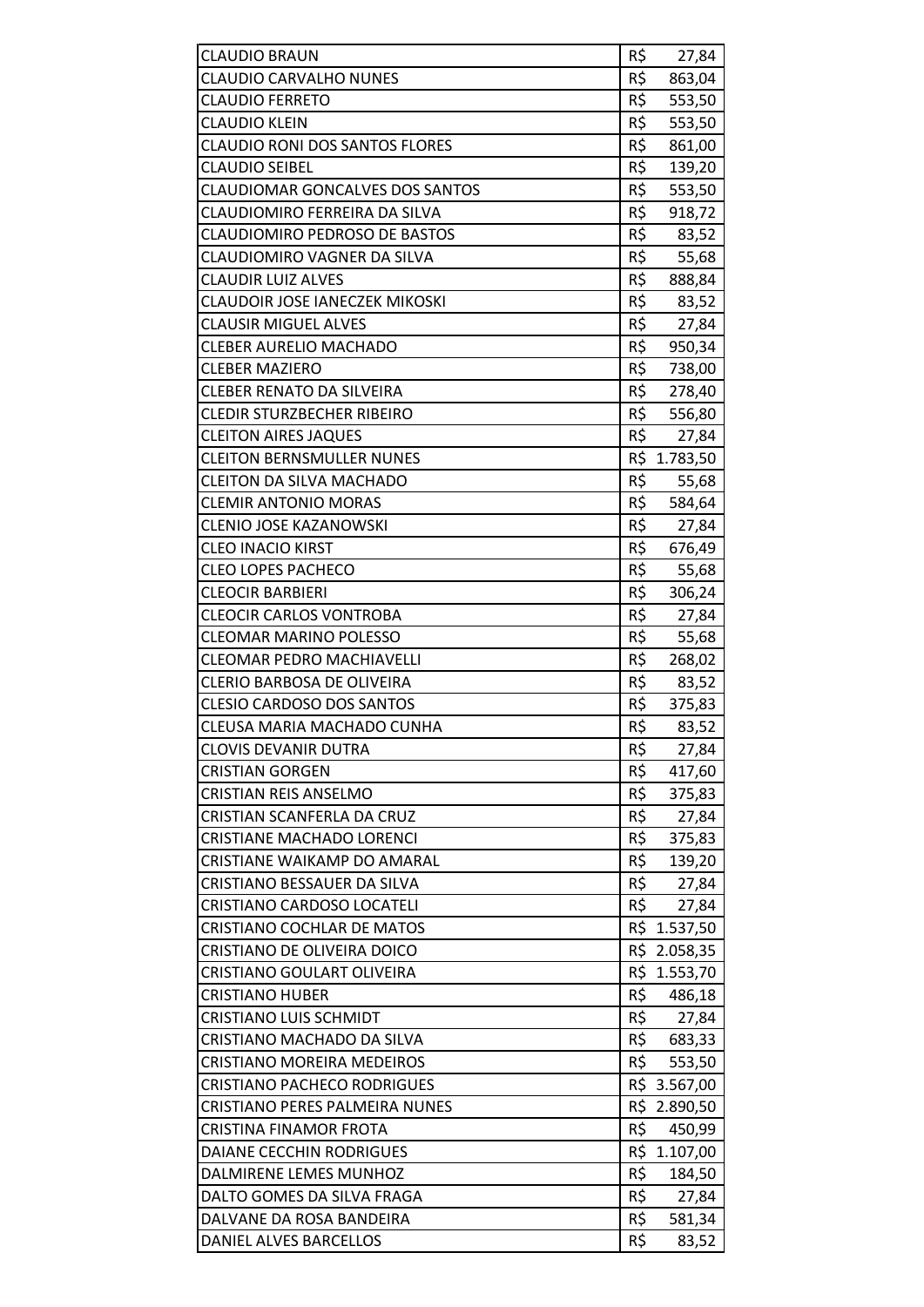| DANIEL AZEVEDO GOULART            | R\$ | 55,68        |
|-----------------------------------|-----|--------------|
| DANIEL CARLOS SPIES               |     | R\$ 2.152,50 |
| DANIEL DA ROCHA GARCIA            | R\$ | 501,12       |
| <b>DANIEL FOLLMANN</b>            | R\$ | 389,76       |
| DANIEL FRANCO MUTTI               | R\$ | 27,84        |
| DANIEL GOMES FERREIRA JUNIOR      | R\$ | 225,50       |
| <b>DANIEL LINCK</b>               | R\$ | 375,83       |
| DANIEL LUIS KRACHEFSKI TEIXEIRA   | R\$ | 27,84        |
| DANIEL LUIS PEDRETTI              |     | R\$ 1.845,00 |
| DANIEL PASSOS SERPA               |     | R\$ 1.196,34 |
| <b>DANIEL POZZATTI</b>            | R\$ | 553,50       |
| DANIEL SANTOS NORONHA             | R\$ | 27,84        |
| DANIEL VITORIA PINHEIRO           |     | R\$ 2.890,50 |
| DANIELA OLIVEIRA DA SILVA         | R\$ | 27,84        |
| DANIELA SILVA DE CARVALHO         |     | R\$ 2.890,50 |
| DANIELE DA SILVA SANTOS           | R\$ | 307,50       |
| <b>DARCI ROMARIO BECKER</b>       | R\$ | 826,82       |
| DARCY DOS SANTOS COSTA            | R\$ | 307,50       |
| DARKLES CESAR VICARI DE MEDEIROS  | R\$ | 55,68        |
| DARLAN DOS SANTOS DE OLIVEIRA     | R\$ | 167,04       |
| <b>DARLAN KOLLET</b>              | R\$ | 307,50       |
| DAVI DE ALBERNAZ ARAUJO           | R\$ | 55,68        |
| DAYAN MARQUES VIVIAN              | R\$ | 375,83       |
| DAYNNER MACHADO FARIAS            |     | R\$ 1.414,50 |
| DEBORA KLOECKNER MACHADO          | R\$ | 526,16       |
| DEBORA MARIA DOS SANTOS           |     | R\$ 2.890,50 |
| DEISE CAROLINE ALBIERO MARCAL     | R\$ | 27,84        |
| DEISE CRISTINA FERRARI KROHN      | R\$ | 306,24       |
| DEIVID WAIDE PADILHA              | R\$ | 27,84        |
| <b>DELCIO PERIN</b>               | R\$ | 111,36       |
| <b>DELSO FRANCISCO ZWIRTES</b>    | R\$ | 281,18       |
| DENIS DE JOBIM LEAL               | R\$ | 83,52        |
| <b>DENIS DOS SANTOS GONCALVES</b> | R\$ | 184,50       |
| DENISE DA COSTA DORNELES          | R\$ | 27,84        |
| <b>DENIZ BATISTA DE FREITAS</b>   | R\$ | 3.505,50     |
| DERLEI DORNELLES JACQUES          | R\$ | 27,84        |
| <b>DERLI JOSE RODRIGUES</b>       | R\$ | 27,84        |
| <b>DESYREE BATISTA RIBEIRO</b>    | R\$ | 111,36       |
| <b>DICKSON VON MUHLEN</b>         | R\$ | 55,68        |
| DIEGO ADRIANO WENDT PUNTEL        | R\$ | 225,50       |
| DIEGO COLOMBO SANA                | R\$ | 250,56       |
| DIEGO DOS REIS DAKAN              | R\$ | 435,06       |
| DIEGO MANICA                      | R\$ | 27,84        |
| <b>DIEGO MATOS VENES</b>          | R\$ | 83,52        |
| <b>DIEGO MENTA</b>                | R\$ | 278,40       |
| <b>DIEGO NEVES SOARES</b>         | R\$ | 278,40       |
| DIEGO OLIVEIRA DA SILVEIRA        | R\$ | 335,34       |
| <b>DIEGO RENAN SANTIN</b>         | R\$ | 139,20       |
| DIEGO ROSA CASTANHEIRA            | R\$ | 225,50       |
| <b>DIEGO STRIEDER</b>             | R\$ | 1.537,50     |
| <b>DIEGO TURCATO DUARTE</b>       | R\$ | 1.968,00     |
| DIEGO VAZ PAIXAO                  |     | R\$ 1.230,00 |
| DIEMER VASSOLER DA LUZ            | R\$ | 27,84        |
| DIENARO LEOTE GIANNECHINI         | R\$ | 55,68        |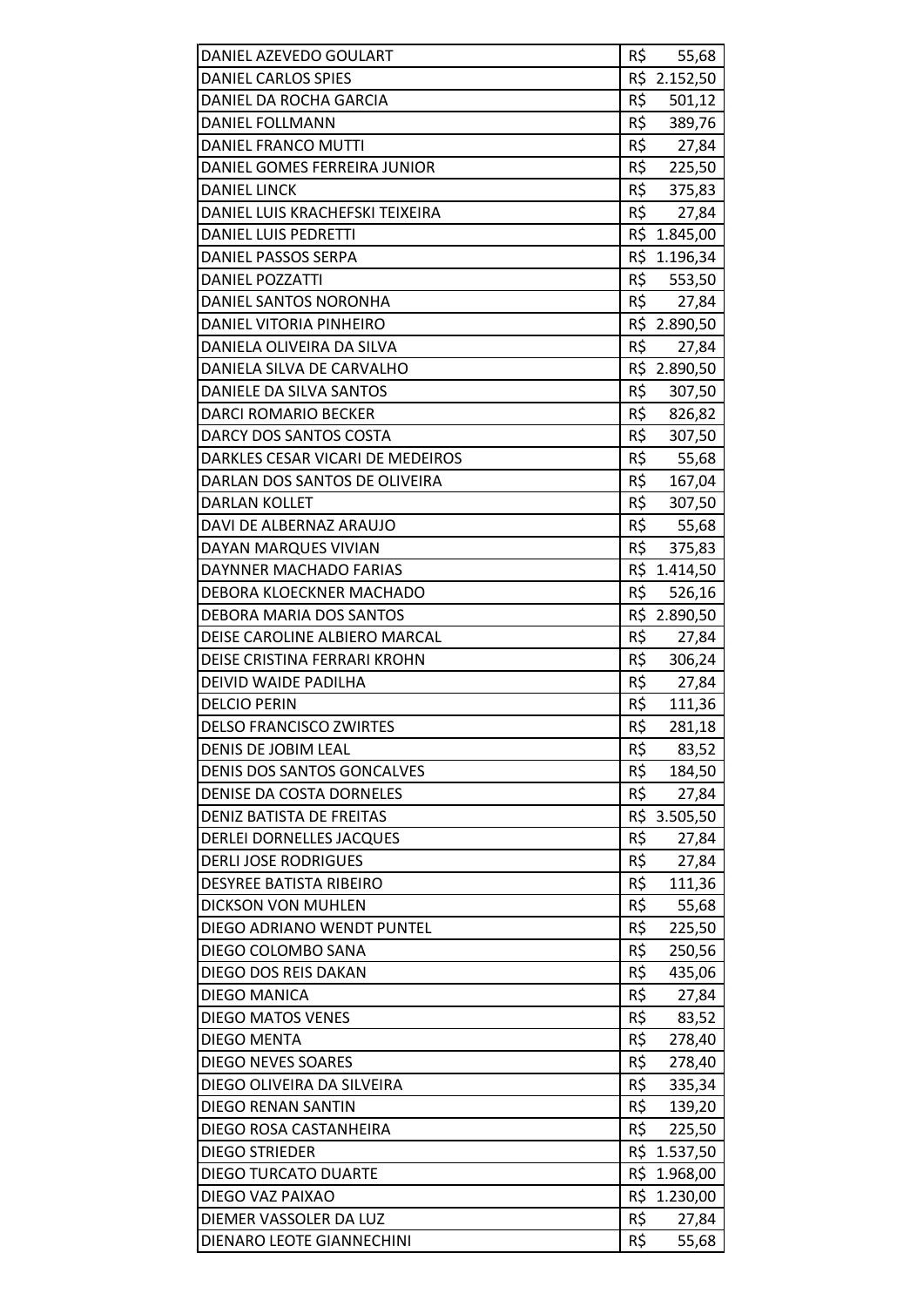| <b>DILMAR COLISSI</b>               | R\$ | 250,56       |
|-------------------------------------|-----|--------------|
| DILNEI EDUARDO CORREA RIBEIRO       |     | R\$ 2.152,50 |
| <b>DILNEI GOMES DUARTE</b>          | R\$ | 27,84        |
| DIMITRYOS HELMANN KLUG              | R\$ | 307,50       |
| <b>DIOGENES MARTELLI</b>            | R\$ | 676,49       |
| DIOGENES PRAXEDES PIMENTEL JUNIOR   | R\$ | 55,68        |
| DIOGO ANILDO BELLE REVELANT         | R\$ | 676,49       |
| <b>DIOGO NEVES MORAES</b>           | R\$ |              |
| DIOGO NUNES DE ATHAIDES             | R\$ | 184,50       |
|                                     |     | 27,84        |
| DIOGO PEREIRA DA SILVEIRA           |     | R\$ 55,68    |
| DIONATAN DE OLIVERIA                | R\$ | 27,84        |
| DIONATAN ROSA DE QUADRAS            | R\$ | 27,84        |
| DIONATHAN DOS SANTOS SOARES         | R\$ | 278,40       |
| <b>DIONISIO LANIUS</b>              | R\$ | 3.013,50     |
| <b>DIONISIO LUIZ RIGOTTI</b>        |     | R\$ 2.029,50 |
| <b>DIONISIO PEDO</b>                | R\$ | 309,02       |
| <b>DIRCEU CHAVIER</b>               | R\$ | 83,52        |
| <b>DJEISON FERNANDO STORCK</b>      | R\$ | 83,52        |
| DOUGLAS AGLIARDI DESINI             | R\$ | 55,68        |
| DOUGLAS MACEDO AVILA                | R\$ | 194,88       |
| <b>DOUGLAS SCHEREN</b>              |     | R\$ 2.214,00 |
| DULCAMAR ELISANDRO CONCEICAO        | R\$ | 888,84       |
| <b>EATON JOSE FUHR</b>              | R\$ | 526,16       |
| <b>EBER SILVA RAMOS</b>             | R\$ | 27,84        |
| <b>ECTOR NUNES RISSO</b>            | R\$ | 676,49       |
| EDELMAR DOS SANTOS TOPA             | R\$ | 612,48       |
| <b>EDEMAR ANTONIO BURATTI</b>       | R\$ | 55,68        |
| <b>EDEMILSON SANTOS DA SILVA</b>    | R\$ | 225,50       |
| EDENIR FRANCISCO DE MIRANDA GOULART | R\$ | 111,36       |
| <b>EDER CEZAR</b>                   | R\$ | 27,84        |
| <b>EDER LUIS PINTO BERTUOL</b>      | R\$ | 83,52        |
| <b>EDER MACHADO MORAES</b>          | R\$ | 417,60       |
| <b>EDER MATTANA</b>                 | R\$ | 111,36       |
| <b>EDERALDO ACOSTA SIMOES</b>       | R\$ | 27,84        |
| <b>EDERSON ALMEIDA</b>              | R\$ | 111,36       |
| <b>EDILENE MARINEZ FLORES</b>       | R\$ | 111,36       |
| <b>EDIMAR JOSE MARIO</b>            | R\$ | 268,02       |
| EDINARA ROSA DA ROCHA               | R\$ | 278,40       |
| EDINELSON CARLOS DOS SANTOS LIMA    | R\$ | 1.537,50     |
| EDSON ADAO FERREIRA DA SILVA        | R\$ | 167,04       |
| <b>EDSON BEMFICA QUILES</b>         | R\$ | 309,02       |
| <b>EDSON JARBAS DOS SANTOS</b>      | R\$ | 268,02       |
| <b>EDSON JOSBENTI GOTTARDO</b>      | R\$ | 83,52        |
| <b>EDSON LUIS KERN</b>              | R\$ | 83,52        |
| EDSON MARIAO OLIVEIRA PITUCO        | R\$ | 519,84       |
| <b>EDSON NESTOR EMMEL</b>           | R\$ | 2.482,02     |
| <b>EDSON RODRIGUES LOPES</b>        | R\$ | 139,20       |
| <b>EDSON SILVEIRA ANTONINI</b>      |     | R\$ 1.660,50 |
| EDU DA SILVA MARQUES                | R\$ | 640,32       |
| EDUARDO ALVES DE SOUZA MOREIRA      | R\$ | 139,20       |
| EDUARDO BACIGALUZ GUIMARAES         | R\$ | 929,84       |
| EDUARDO BIANCHI NETO                | R\$ | 55,68        |
| EDUARDO BORBA DE LEMOS              |     | R\$ 1.230,00 |
| EDUARDO FERREIRA FILHO              | R\$ | 27,84        |
|                                     |     |              |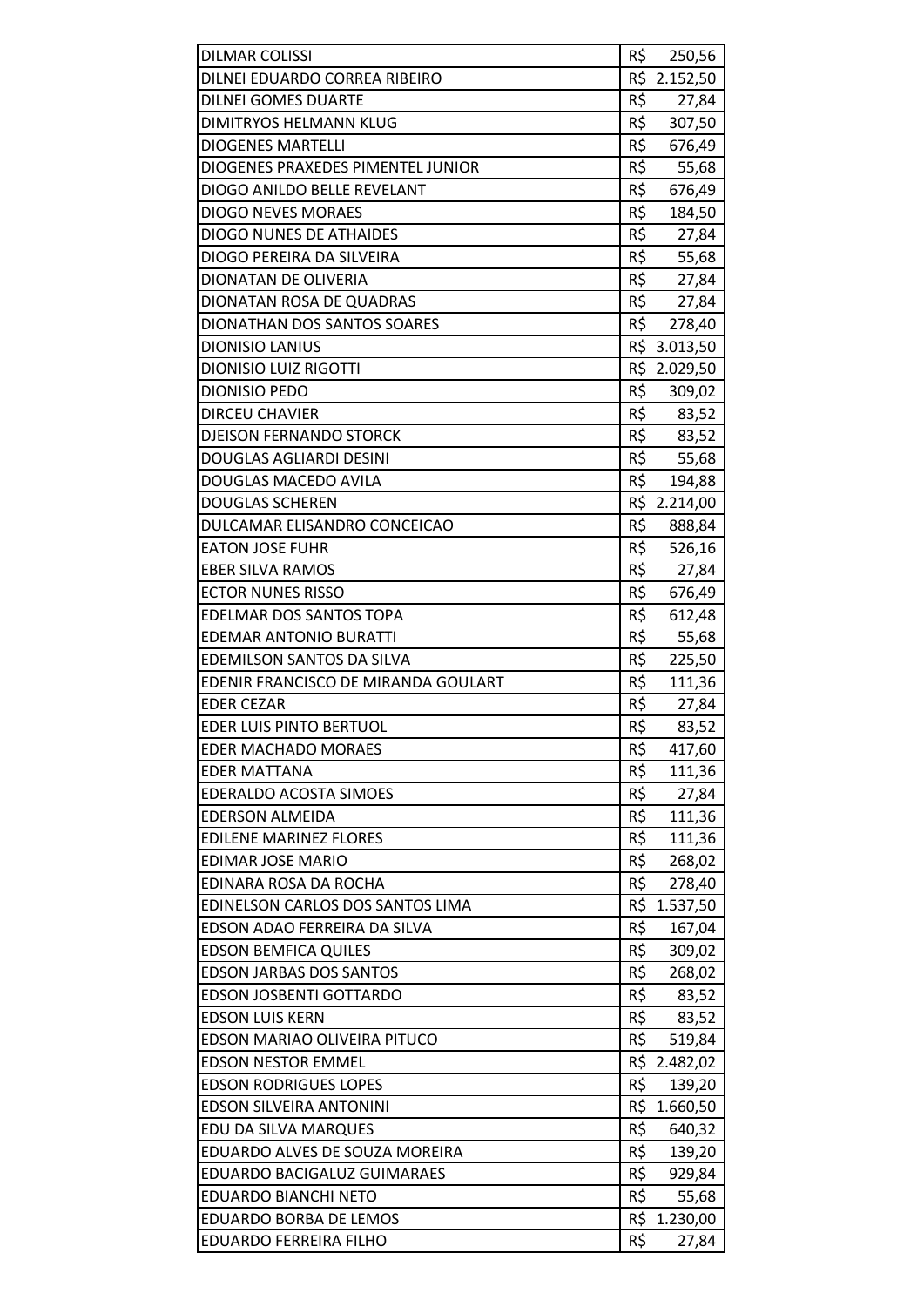| <b>EDUARDO HERRMANN HECK</b>                              | R\$ | 83,52                 |
|-----------------------------------------------------------|-----|-----------------------|
| <b>EDUARDO LUIS PAOLAZZI</b>                              |     | R\$ 1.353,00          |
| <b>EDUARDO MARTINS NUNES</b>                              | R\$ | 809,88                |
| <b>EDUARDO PEREIRA ALVES</b>                              |     | R\$ 1.134,84          |
| <b>EDUARDO RAGUSE QUADROS</b>                             | R\$ | 27,84                 |
| EDUARDO RAMALHO TOWNSEND                                  | R\$ | 111,36                |
| <b>EDUARDO RAMOS BORBA</b>                                |     | R\$ 2.962,38          |
|                                                           | R\$ |                       |
| EDUARDO RAMOS DA SILVA<br><b>EDUARDO SILVA DOS SANTOS</b> | R\$ | 738,00                |
|                                                           | R\$ | 751,68                |
| EDUARDO VIEIRA MUNHOZ                                     |     | 27,84<br>R\$ 2.829,00 |
| ELADIO LUIZ RIOS SOUZA                                    |     |                       |
| ELAINE TERESINHA DA ROSA                                  | R\$ | 83,52                 |
| ELDER PEREIRA BONORINO                                    | R\$ | 307,50                |
| <b>ELEMAR ERENI WRUBEL</b>                                | R\$ | 55,68                 |
| ELIANE DE FATIMA BRUM DE SOUZA                            | R\$ | 278,40                |
| ELIANE PACHECO DE SOUZA                                   | R\$ | 307,50                |
| <b>ELIANE PIFFERO GOULART</b>                             | R\$ | 369,00                |
| <b>ELIANE RODRIGUES CASTILHO</b>                          | R\$ | 501,12                |
| <b>ELIAS PINTO COSTA</b>                                  | R\$ | 55,68                 |
| ELISANDRO GOERGEN VOGEL                                   | R\$ | 55,68                 |
| ELISETE TYSKA ZABIELA DA SILVA                            | R\$ | 307,50                |
| <b>ELISEU BERNARDON</b>                                   |     | R\$ 2.091,00          |
| ELISIANE LAZZARE VIDORI                                   | R\$ | 139,20                |
| <b>ELLEN STEIN</b>                                        | R\$ | 779,52                |
| <b>ELOI JOSE STEFFEN</b>                                  | R\$ | 27,84                 |
| <b>ELOIR TADEU LEAL FAGUNDES</b>                          | R\$ | 335,34                |
| ELOISA DOBERSTEIN DE MOURA                                | R\$ | 278,40                |
| ELSON BIANOR DA SILVA                                     | R\$ | 184,50                |
| <b>ELTON BELMONTE DE CASSENOTE</b>                        | R\$ | 676,49                |
| <b>ELTON LEAL MOSSATE</b>                                 |     | R\$ 1.743,51          |
| ELTON MARION DA ROSA POHLMANN                             |     | R\$ 2.337,00          |
| <b>ELTON MARQUES DA ROSA</b>                              | R\$ | 835,20                |
| ELUSAMAR DA SILVA                                         | R\$ | 27,84                 |
| ELVIRA MARIA PANTA TATSCH                                 | R\$ | 55,68                 |
| EMERSON DA SILVEIRA ANTONINI                              | R\$ | 417,60                |
| <b>EMERSON JUAREZ SCHREIBER DAVID</b>                     | R\$ | 375,83                |
| <b>EMERSON LUIS CHARAO JOBIM</b>                          |     | R\$ 1.414,50          |
| <b>EMERSON SOARES</b>                                     | R\$ | 27,84                 |
| <b>EMERSON TRECH ANTUNES</b>                              | R\$ | 27,84                 |
| EMILIO OLIVEIRA DE OLIVEIRA                               | R\$ | 1.107,00              |
| EMMANUEL AVANCINI SCHIAM                                  | R\$ | 1.749,84              |
| <b>ENDERSON LUIZ VIANA</b>                                | R\$ | 184,50                |
| ENEAS JOAO POLUBOIARINOV                                  | R\$ | 676,49                |
| <b>ENIO FRANCISCO DA ROSA</b>                             | R\$ | 27,84                 |
| <b>ENIO PURPER</b>                                        | R\$ | 184,50                |
| ENIO RIBEIRO DA SILVA                                     | R\$ | 55,68                 |
| ERALDO LUIS DOS SANTOS FERREIRA                           | R\$ | 27,84                 |
| ERICO JORGE PEREIRA DA SILVEIRA                           | R\$ | 708,90                |
| ESMAEL OLICIO DA SILVA                                    | R\$ | 27,84                 |
| <b>EUCLIDES MADERS</b>                                    | R\$ | 27,84                 |
| <b>EUGENIO CORSO</b>                                      | R\$ | 184,50                |
| <b>EUGENIO PEREZ FERREIRA</b>                             | R\$ | 863,04                |
| <b>EUGENIO RICARDO MAES</b>                               |     | R\$ 2.261,81          |
| <b>EULOGIO RODRIGUES ORNES FILHO</b>                      | R\$ | 83,52                 |
|                                                           |     |                       |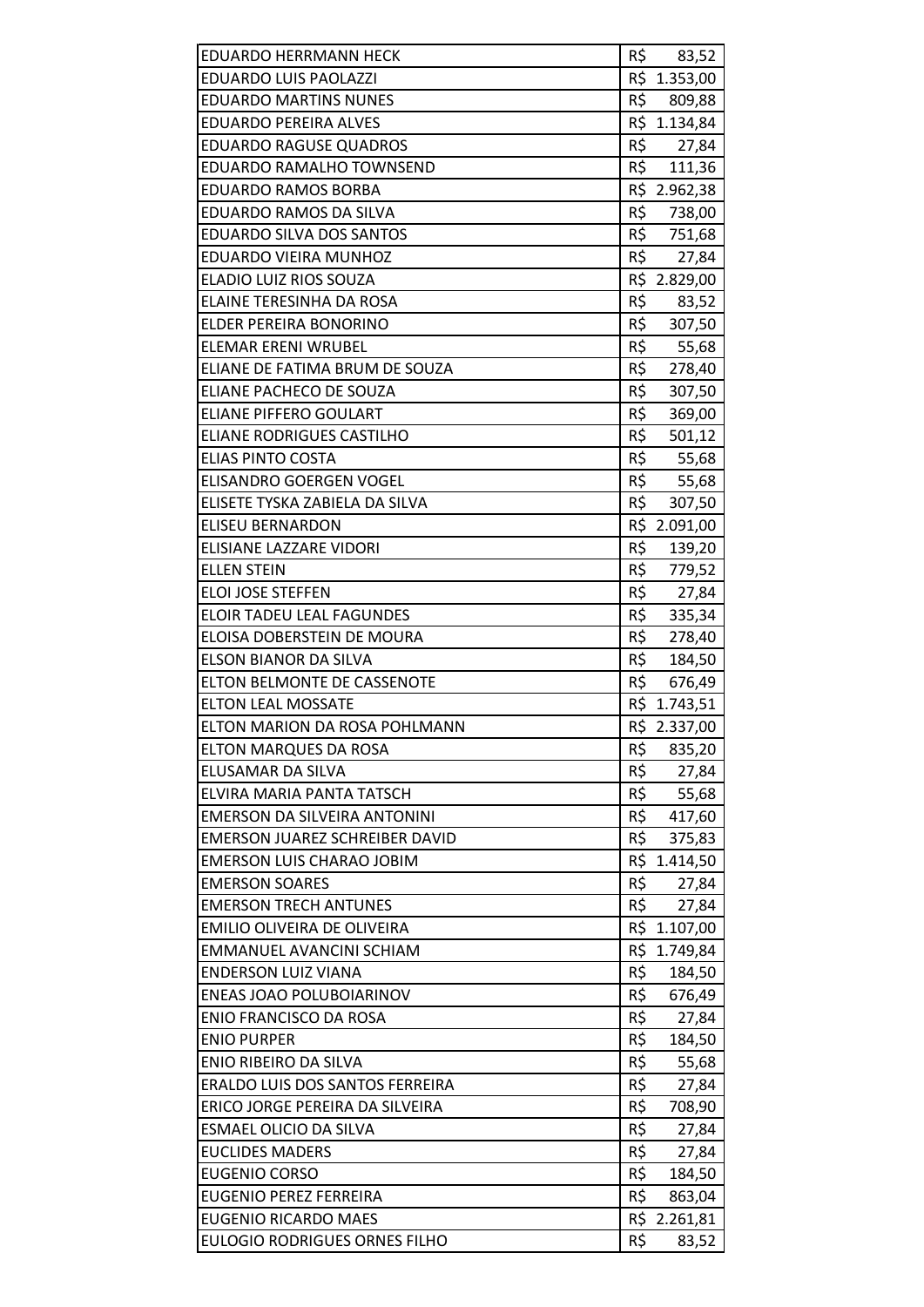| EUNIRA FAGUNDES DA SILVA                | R\$ | 184,50       |
|-----------------------------------------|-----|--------------|
| <b>EVANDRO BOLZAN</b>                   | R\$ | 637,02       |
| EVANDRO CARVALHO DA SILVA               | R\$ | 55,68        |
| <b>EVANDRO DA SILVA</b>                 | R\$ | 1.301,88     |
| <b>EVANDRO DE FREITAS</b>               | R\$ | 307,50       |
| <b>EVANDRO DE OLIVEIRA</b>              | R\$ | 111,36       |
| EVANDRO HAUSCHILD                       |     | R\$ 1.537,50 |
| <b>EVANDRO KIEVEL</b>                   | R\$ | 139,20       |
| <b>EVANDRO LUIZ ALVES CARDOSO</b>       | R\$ | 139,20       |
| EVANDRO MAURICIO DA CUNHA MELLO         | R\$ | 240,18       |
| EVANDRO ROSA DE ALMEIDA                 |     | R\$ 184,50   |
| EVANI PRUSCH VIEIRA                     | R\$ | 184,50       |
| EVANISE DOS SANTOS TEIXEIRA             | R\$ | 212,34       |
| <b>EVERALDO BONORINO DOS SANTOS</b>     | R\$ | 2.521,50     |
| EVERALDO VIEIRA DE SOUZA                | R\$ | 27,84        |
| <b>EVERSON DE CONTO</b>                 | R\$ | 27,84        |
| EVERSON DOS SANTOS DE SOUZA             | R\$ | 890,88       |
| <b>EVERSON JOSE DUARTE</b>              | R\$ | 27,84        |
| <b>EVERTO DA ROSA CAMARGO</b>           | R\$ | 779,52       |
| <b>EVERTON ANDRE DA SILVA</b>           | R\$ | 863,04       |
| <b>EVERTON CAETANO DA SILVA</b>         | R\$ | 167,04       |
| <b>EVERTON DE LIMA SOARES</b>           | R\$ | 27,84        |
| <b>EVERTON ERMINIO DE VARGAS SCHONS</b> | R\$ | 27,84        |
| <b>EVERTON GUGEL</b>                    | R\$ | 526,16       |
| EVERTON LUIZ MOREIRA DIECKMANN          | R\$ | 184,50       |
| <b>EVERTON MAGALHAES JACQUES</b>        | R\$ | 225,50       |
| <b>EWERTON WALTER AIRES</b>             | R\$ | 111,36       |
| FABIANA KOEHLER DO PRADO                | R\$ | 139,20       |
| <b>FABIANE ALINE ZILLMER</b>            | R\$ | 27,84        |
| <b>FABIANE FROIS BAZANELLA</b>          | R\$ | 369,00       |
| <b>FABIANE SCHWEDE</b>                  | R\$ | 27,84        |
| <b>FABIANO ALVES DE SOUZA</b>           | R\$ | 111,36       |
| <b>FABIANO CASSOL DE VARGAS</b>         | R\$ | 431,51       |
| <b>FABIANO DOS SANTOS PAIM</b>          | R\$ | 250,56       |
| <b>FABIANO DOS SANTOS SOARES</b>        | R\$ | 212,34       |
| <b>FABIANO JARBAS PEDRALLI</b>          | R\$ | 984,00       |
| FABIANO LUIZ DOMINGOS DA SILVA          | R\$ | 55,68        |
| <b>FABIANO MACHADO ALVES</b>            | R\$ | 55,68        |
| <b>FABIANO SIQUEIRA</b>                 | R\$ | 55,68        |
| <b>FABIO ALFREDO REDECKER</b>           | R\$ | 139,20       |
| <b>FABIO ARAUJO LOPES</b>               | R\$ | 615,00       |
| FABIO AUGUSTO PEREIRA DE SOUZA          |     | R\$ 2.159,33 |
| <b>FABIO BASTIANI PIAZER</b>            | R\$ | 222,72       |
| <b>FABIO BOERE BOTTLENDER</b>           | R\$ | 83,52        |
| <b>FABIO DUARTE</b>                     | R\$ | 27,84        |
| FABIO JEAN DA SILVA GONCALVES           | R\$ | 506,68       |
| <b>FABIO JONI AIRES BRITTES</b>         | R\$ | 861,00       |
| FABIO JOSE DA SILVA GIBBON              | R\$ | 868,34       |
| <b>FABIO JUNIOR JARRE PRESTES</b>       | R\$ | 27,84        |
| <b>FABIO LUIS MATTES</b>                | R\$ | 27,84        |
| FABIO MARCELO DE PAULA PAVLAK           | R\$ | 1.537,50     |
| <b>FABIO MARCELO OLING</b>              | R\$ | 445,44       |
| <b>FABIO MARTINS DOS SANTOS</b>         | R\$ | 528,96       |
| <b>FABIO POLINO NEVES</b>               | R\$ | 27,84        |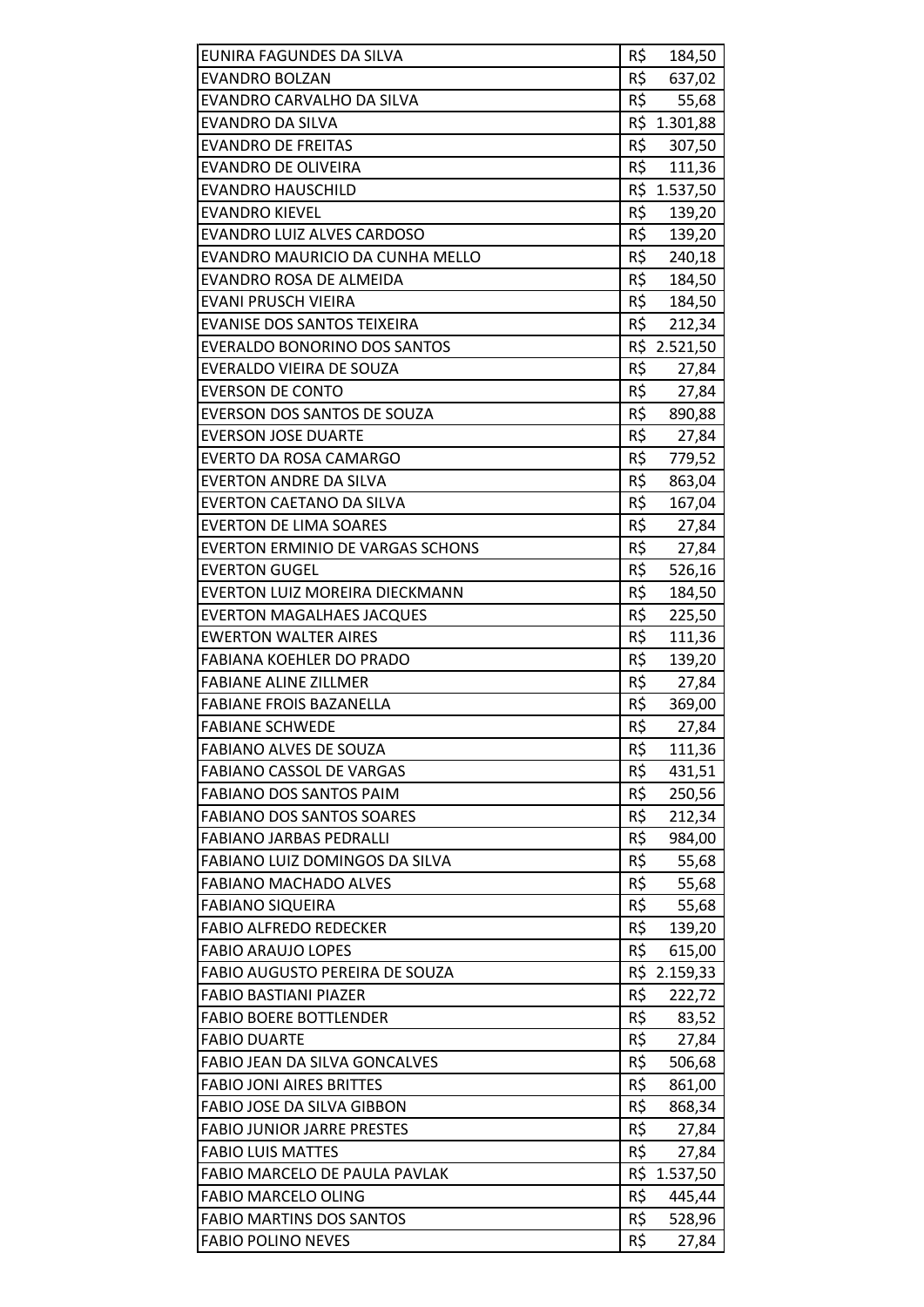| <b>FABIO RICARDO PINTO CANALS</b>         |     | R\$ 1.414,50 |
|-------------------------------------------|-----|--------------|
| <b>FABIO ROBERTO LEMOS</b>                | R\$ | 27,84        |
| FABIO ROBERTO SANTANA DA SILVEIRA         | R\$ | 55,68        |
| <b>FABIO ROYES REGADA</b>                 | R\$ | 27,84        |
| FABIO SOARES CASTELLO BRANCO              | R\$ | 27,84        |
| <b>FABIO TADEU FURTI SANTIAGO</b>         | R\$ | 55,68        |
| <b>FABRICIO MACIEL COELHO</b>             | R\$ | 167,04       |
| <b>FABRICIO MALGARIN PULGATTI</b>         | R\$ | 225,50       |
| <b>FABRICIO STENIO DE FREITAS BARBOSA</b> | R\$ | 27,84        |
| <b>FABRINE VENTURINI</b>                  | R\$ | 526,16       |
| FATIMA ROSANE MACHADO NUNES               | R\$ | 526,16       |
| FELIPE AGOSTINHO CAIMI                    | R\$ | 306,24       |
| FELIPE AMADOR TAMANINI                    | R\$ | 723,84       |
| <b>FELIPE BRACHT</b>                      | R\$ | 732,17       |
| FELIPE CARDOSO NEUTZLING                  | R\$ | 27,84        |
| FELIPE CORDEIRO PANAZZOLO                 |     | R\$ 281,18   |
| FELIPE COSTA DA CUNHA                     | R\$ | 111,36       |
| FELIPE DALTROZO DA MOTTA                  | R\$ | 984,00       |
| <b>FELIPE ELEMAR SCHOLL</b>               | R\$ | 27,84        |
| <b>FELIPE HUFF</b>                        | R\$ | 194,88       |
| <b>FELIPE KERCHER</b>                     |     | R\$ 2.214,00 |
| <b>FELIPE RIBEIRO DE FREITAS</b>          |     | R\$ 1.442,34 |
| FELIPE SOUZA CAMARGO                      | R\$ | 553,50       |
| <b>FERNANDA LINDNER TASSONI</b>           | R\$ | 27,84        |
| <b>FERNANDO ARTUR IMMICH</b>              |     | R\$ 2.152,50 |
| FERNANDO BOHRER DE OLIVEIRA               | R\$ | 27,84        |
| <b>FERNANDO FENGLER</b>                   | R\$ | 27,84        |
| <b>FERNANDO GIONGO</b>                    | R\$ | 751,66       |
| <b>FERNANDO LOPES ZAGO</b>                | R\$ | 27,84        |
| FERNANDO RAFAEL DE SOUZA                  | R\$ | 27,84        |
| <b>FERNANDO ZANETTI</b>                   | R\$ | 27,84        |
| FILIPE MINUSSI ROSSI                      | R\$ | 526,16       |
| <b>FLADEMIR ANTONIO HERMES</b>            | R\$ | 389,76       |
| <b>FLAVIO ANTONIO COLPO</b>               | R\$ | 225,50       |
| FLAVIO ELEMAR DA ROSA                     | R\$ | 521,36       |
| <b>FLAVIO FERREIRA PRESSER</b>            | R\$ | 494,50       |
| <b>FLAVIO LUIZ KRAMPE</b>                 | R\$ | 253,34       |
| <b>FLAVIO SONIMAR CAVALLI</b>             | R\$ | 83,52        |
| FLORIBAL DA CUNHA FIALHO                  | R\$ | 676,49       |
| FRANCIELE SANTOS SOUZA HANUSCH            | R\$ | 27,84        |
| FRANCIELI ANDRESSA CAVALLI                |     | R\$ 2.767,50 |
| <b>FRANCIELI SOTTILI</b>                  | R\$ | 751,66       |
| <b>FRANCINE BOTH</b>                      | R\$ | 83,52        |
| <b>FRANCISCO ANTONIO GALLI</b>            | R\$ | 751,65       |
| FRANCISCO GERALDO G. DE ALMEIDA           | R\$ | 1.168,50     |
| <b>FRANCISCO KASPER</b>                   | R\$ | 676,49       |
| FRANKLIN ROBERTO ROSA PEREIRA             | R\$ | 676,49       |
| <b>FRANKO TELOKEN</b>                     | R\$ | 27,84        |
| <b>GABRIEL AREND</b>                      | R\$ | 334,08       |
| <b>GABRIEL LISMAR MORGAN GREGORIO</b>     | R\$ | 363,18       |
| <b>GABRIEL LUIZ VENCATO</b>               | R\$ | 27,84        |
| <b>GABRIEL ROSA DOS SANTOS</b>            |     | R\$ 1.168,50 |
| <b>GABRIEL SILVA LORENCI</b>              | R\$ | 27,84        |
| <b>GABRIELA ALVES DIAS</b>                | R\$ | 222,72       |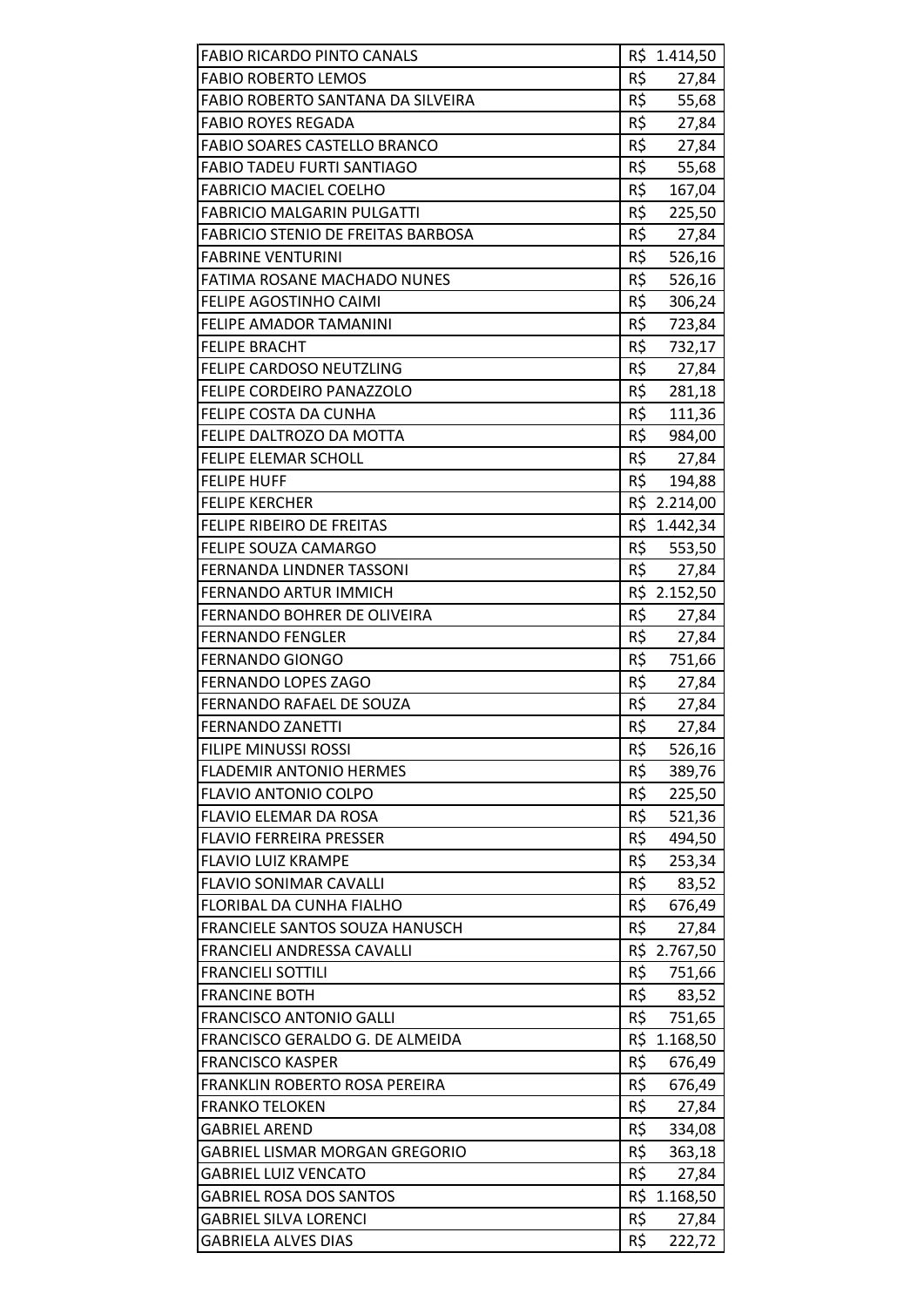| <b>GABRIELA DE LIMA</b>                              | R\$        | 194,88                 |
|------------------------------------------------------|------------|------------------------|
| GABRIELA MARINA POMPEO QUEIROZ                       | R\$        | 27,84                  |
| <b>GABRIELE MENDES</b>                               | R\$        | 55,68                  |
| <b>GASPAR VICENTE BINSFELD</b>                       | R\$        | 250,56                 |
| GEIZA BEATRIZ BOLZAN COMORETTO                       | R\$        | 225,50                 |
| <b>GELCY SCHNEIDER</b>                               | R\$        | 111,36                 |
| <b>GELSON DARCI HEPP</b>                             | R\$        | 27,84                  |
| <b>GELSON LENZ</b>                                   | R\$        | 89,34                  |
| <b>GELSON LUIZ FACCIN</b>                            |            | R\$ 2.057,34           |
| <b>GEORGE CASALI DA SILVEIRA</b>                     | R\$        | 225,50                 |
| <b>GEOVANI ANDRE VAZ</b>                             | R\$        | 27,84                  |
| <b>GERALDO NICOLAU FONTOURA</b>                      | R\$        | 27,84                  |
| GERMANO JUAREZ PEREIRA PEDROSO                       | R\$        | 55,68                  |
| GERMANO KAEZALA                                      | R\$        | 27,84                  |
| <b>GERRI CLEI RODRIGUES DA SILVA</b>                 | R\$        | 111,36                 |
| <b>GERSON ADRIANO CARDOSO</b>                        | R\$        | 27,84                  |
| GERSON DE SOUZA AQUINO                               | R\$        | 27,84                  |
| <b>GERSON HAMMES</b>                                 |            | R\$ 1.145,22           |
| <b>GERSON JAIME RODRIGUES</b>                        | R\$        | 375,83                 |
| <b>GERSON KLEIN</b>                                  | R\$        | 111,36                 |
| GERSON SIDINEI PEZAROGLO BUENO                       |            | R\$ 1.558,00           |
| <b>GESSICA LOPES DA SILVA</b>                        | R\$        | 55,68                  |
| <b>GETULIO LOPES DE OLIVEIRA</b>                     | R\$        | 184,50                 |
| <b>GIANCARLO KOSBY SCHMITT</b>                       | R\$        | 27,84                  |
| <b>GILBERTO AQUILES ROQUE</b>                        | R\$        | 278,40                 |
| GILBERTO CORDOVA DA SILVA                            | R\$        | 334,08                 |
| <b>GILBERTO DA SILVA JOB</b>                         | R\$        | 83,52                  |
| GILBERTO DE SOUZA SILVEIRA                           | R\$        | 139,20                 |
| <b>GILBERTO FAVARETTO</b>                            | R\$        | 27,84                  |
| <b>GILBERTO MEUS FAGUNDES</b>                        | R\$        | 83,52                  |
| <b>GILBERTO MICHELON</b>                             | R\$        | 27,84                  |
| GILBERTO SCHAEFFER DE BASTIANI                       | R\$        | 27,84                  |
| <b>GILCEU SIMONETTI</b>                              | R\$        | 83,52                  |
| <b>GILMAR ANTONIO RIL</b>                            | R\$        | 27,84                  |
| GILMAR AZEREDO WALLAU                                |            | R\$ 2.057,34           |
| <b>GILMAR DE MOURA</b>                               | R\$        | 584,64                 |
| <b>GILMAR ELENILTO PIRES</b>                         | R\$        | 922,50                 |
| <b>GILMAR FLORES NARDINI</b>                         | R\$        | 83,52                  |
| <b>GILMAR PEDRO PORTALUPPI</b>                       | R\$        | 704,33                 |
| <b>GILNEI SAMOEL TRINDADE</b>                        | R\$        | 533,00                 |
| <b>GILSON DOS SANTOS FERREIRA</b>                    | R\$        | 139,20                 |
| <b>GILSON JULIANO VOLKART</b>                        | R\$        | 55,68                  |
| <b>GILSON PRESTES SANTOS</b>                         | R\$        | 27,84                  |
| <b>GILSONI IVANI EHLERS PRADO</b>                    | R\$        | 55,68                  |
| <b>GILVAN BARCELOS</b>                               | R\$        | 55,68                  |
| GILVAN DINIZ TAYLOR DE ALMEIDA                       | R\$        | 676,49                 |
| <b>GIMENES JOSE PERIN</b>                            | R\$        | 278,40                 |
| <b>GIORGIO BENHUR RUI MASTELLA</b>                   |            | R\$ 1.134,84           |
| <b>GIOSEPE MAINO BICA</b>                            | R\$        | 1.710,36               |
| GIOVANI ALBERTO BACIN                                | R\$<br>R\$ | 603,36                 |
| GIOVANI DA SILVA FORNARI                             |            | 334,08<br>R\$ 1.300,10 |
| GIOVANI MARTINS DE SOUZA<br>GIOVANI PEDROSO DA SILVA | R\$        | 793,68                 |
| <b>GIOVANI TRICAI</b>                                | R\$        | 1.968,00               |
|                                                      |            |                        |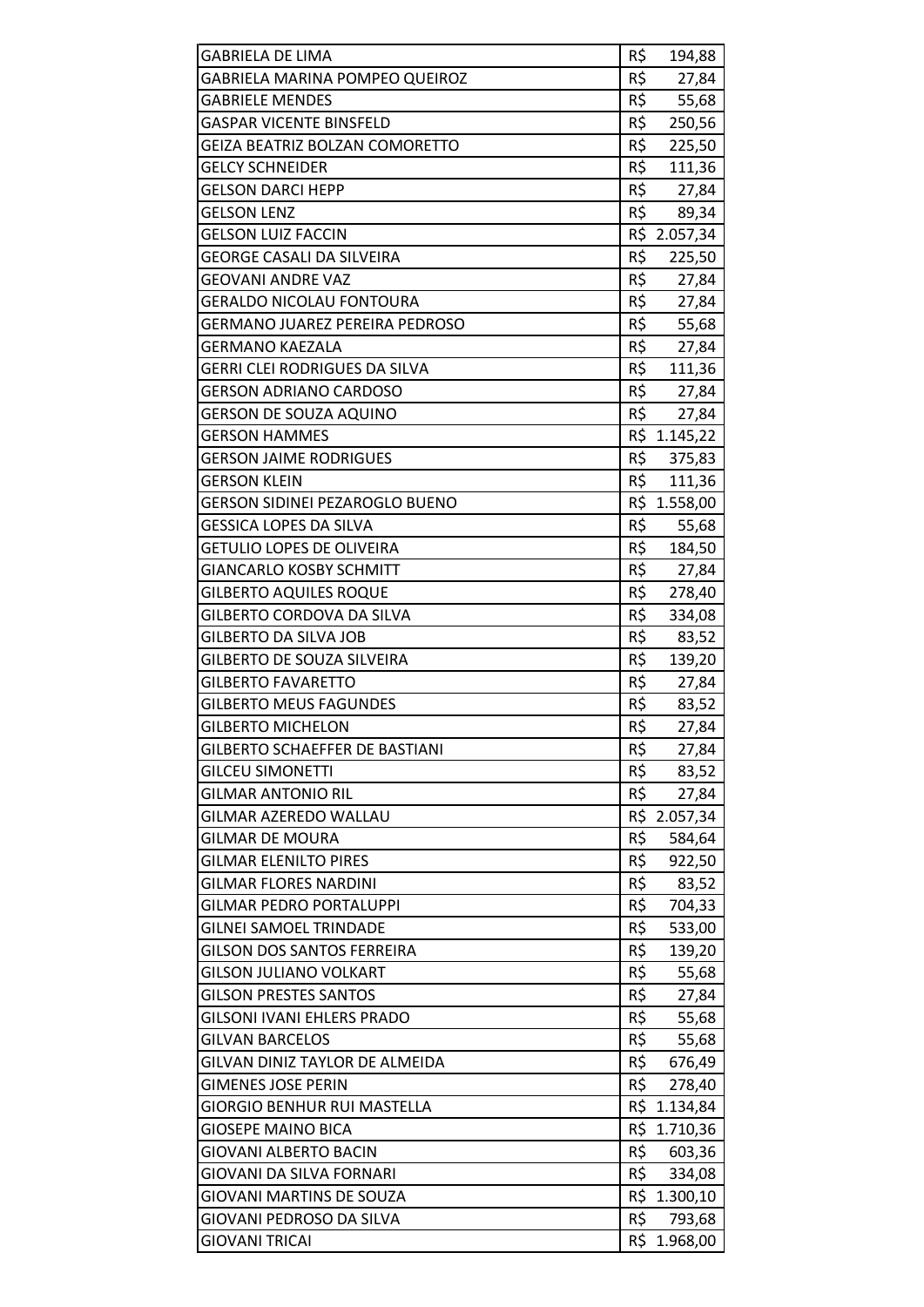| <b>GISELE DE CASTRO MAZZUHY</b><br><b>GIVANILDO JOSE DOS ANJOS</b> | R\$<br>R\$ | 526,16            |
|--------------------------------------------------------------------|------------|-------------------|
| <b>GLEISON BURATTI</b>                                             | R\$        | 556,80            |
| <b>GLENIO LUIZ MOMBACH</b>                                         | R\$        | 83,52<br>1.414,50 |
| <b>GRAZIELE SILVEIRA DE FREITAS</b>                                | R\$        |                   |
| <b>GREGORY DE MELLO CARVALHO</b>                                   |            | 375,83            |
|                                                                    | R\$<br>R\$ | 27,84             |
| GUACIRA LOPES TEIXEIRA DIAS                                        |            | 225,50            |
| GUILHERME ALEXANDRE BATISTA WOBETO                                 | R\$        | 584,64            |
| GUILHERME DA SILVA GUTLER                                          | R\$        | 55,68             |
| <b>GUILHERME DE AZAMBUJA FEIX</b>                                  | R\$        | 278,40            |
| <b>GUILHERME DE OLIVEIRA SANTOS</b>                                | R\$        | 27,84             |
| GUILHERME PAIVA GOMES                                              |            | R\$ 1.723,52      |
| GUSTAVO DA SILVA                                                   | R\$        | 1.168,50          |
| GUSTAVO GRAMS TEIXEIRA                                             | R\$        | 27,84             |
| GUSTAVO MACHADO OTTO                                               | R\$        | 83,52             |
| <b>GUSTAVO RUCKS</b>                                               | R\$        | 83,52             |
| GUSTAVO VIEIRA GONCALVES                                           | R\$        | 27,84             |
| <b>GUSTAVO ZANIOL MARSILIO</b>                                     | R\$        | 27,84             |
| HELIO ALCANTARA MAGALHAES ALVAREZ                                  | R\$        | 549,20            |
| <b>HELIO BETIM DOS SANTOS</b>                                      | R\$        | 1.660,50          |
| <b>HELIO DELLAZARI JUNIOR</b>                                      | R\$        | 139,20            |
| <b>HELLEN RODRIGUES ROCHA</b>                                      | R\$        | 55,68             |
| HELVIO JESUS SILVEIRA BITENCOURT                                   | R\$        | 27,84             |
| <b>HERBERT WALTER KUHN</b>                                         | R\$        | 27,84             |
| <b>HERBI DINEI KLEIN</b>                                           |            | R\$ 2.337,00      |
| HILSON ORESTES PETER JUNIOR                                        | R\$        | 111,36            |
| <b>HORACIO MORAIS DE OLIVEIRA</b>                                  | R\$        | 27,84             |
| <b>HUDINI CHIARAMONTE MACIEL</b>                                   | R\$        | 111,36            |
| <b>HUGO ADRIANO OGLIARI</b>                                        | R\$        | 609,68            |
| HUMBERTO MACHADO MONTEIRO                                          | R\$        | 55,68             |
| <b>IGNACIO JOSE DE ARAUJO MAHFUZ</b>                               | R\$        | 184,50            |
| <b>IGOR BUENO BOBEK</b>                                            | R\$        | 139,20            |
| <b>IGOR MODERNEL PIO</b>                                           | R\$        | 83,52             |
| <b>IGOR SANTOS ELIAS</b>                                           | R\$        | 890,88            |
| <b>IGOR XAVIER DE FIGUEIREDO</b>                                   | R\$        | 1.291,50          |
| ILDA ELISANGELA SOUZA GRASS                                        | R\$        | 417,60            |
| <b>ILMOR CONCEICAO DORR</b>                                        | R\$        | 184,50            |
| <b>ILSON ANGONESE</b>                                              | R\$        | 787,85            |
| <b>ILSON BRASIL BEHLING</b>                                        | R\$        | 27,84             |
| <b>INRI MORALES BENEDETTI</b>                                      | R\$        | 1.482,83          |
| <b>IRENO LOUREIRO DORNELLES NETO</b>                               | R\$        | 167,04            |
| ISADORA CRISTINA DE MEDEIROS PACHECO                               | R\$        | 225,50            |
| <b>ISMAEL LAUX GHISIO</b>                                          |            | R\$ 1.537,50      |
| <b>ISRAEL DE OLIVEIRA BEIRO</b>                                    | R\$        | 27,84             |
| <b>ISRAEL DIEGO PINTO MARTINS</b>                                  | R\$        | 194,88            |
| <b>ITAMAR FORATI NUNES</b>                                         | R\$        | 27,84             |
| <b>IURI E SILVA ULGUIM</b>                                         | R\$        | 375,83            |
| <b>IURI NAZARIO RIBAS</b>                                          | R\$        | 27,84             |
| <b>IURI SANT ANA PACICO</b>                                        | R\$        | 139,20            |
| <b>IVAN CARLOS PALUDO</b>                                          | R\$        | 83,52             |
| <b>IVAN SILVA DE OLIVEIRA</b>                                      | R\$        | 417,60            |
| IVANA TOSCANI CAVALHEIRO                                           | R\$        | 710,66            |
| <b>IVANIO VARGAS DA ROSA</b>                                       | R\$        | 83,52             |
| IVANIR MEDEIRO DE AVILA                                            | R\$        | 184,50            |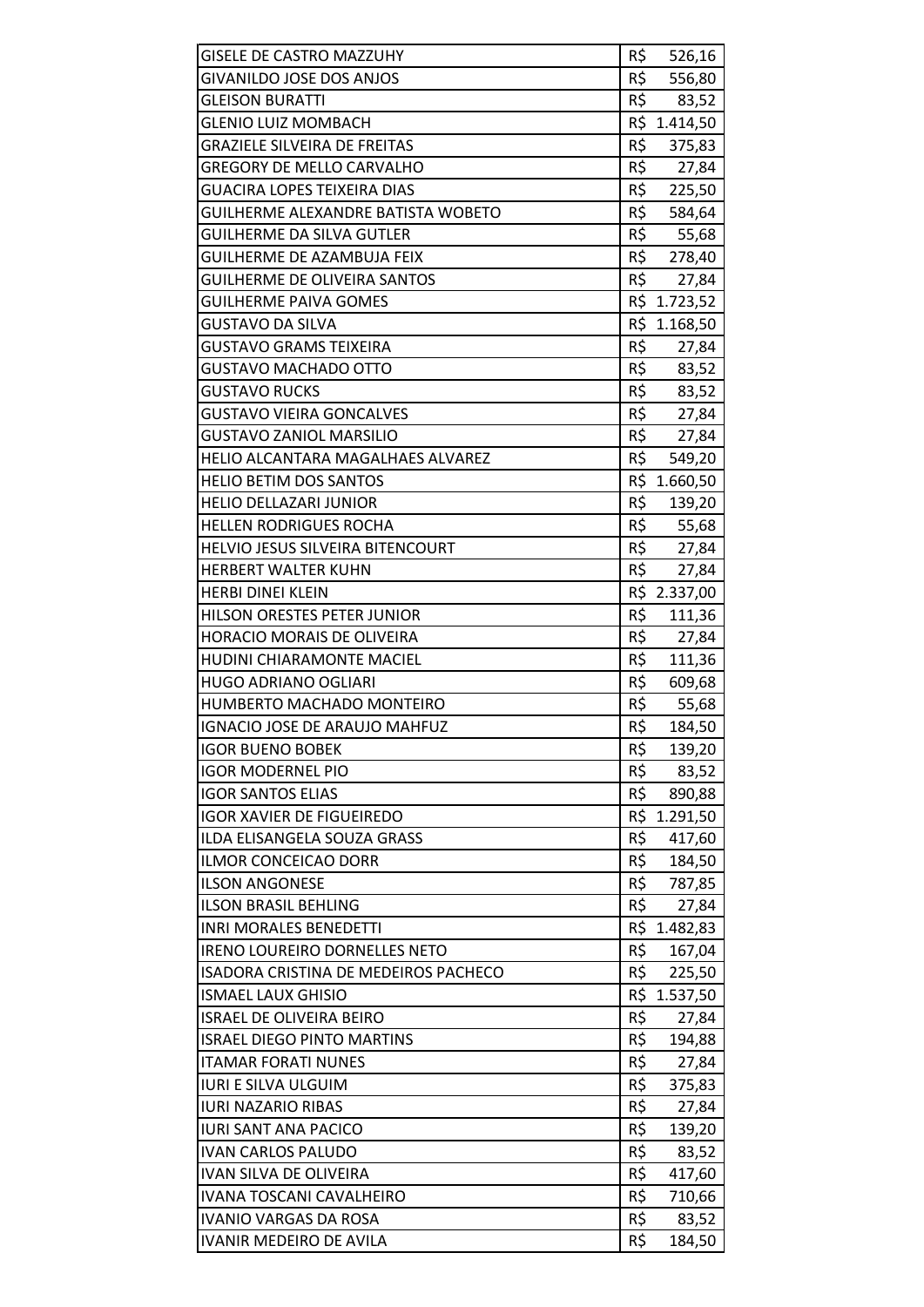| <b>IVANIR RODRIGO DE FREITAS</b>                          | R\$        | 83,52          |
|-----------------------------------------------------------|------------|----------------|
| <b>IVANOR ADELAR PETTER</b>                               | R\$        | 445,44         |
| <b>IVAR ANTONIO TRICHES</b>                               | R\$        | 83,52          |
| <b>IVO ANTONIO SOBIS</b>                                  | R\$        | 27,84          |
| <b>IVO MARIO NALIN</b>                                    |            | R\$ 1.224,18   |
| <b>IVO RICARDO PITZER RASIA</b>                           | R\$        | 929,84         |
| IZABEL TEREZINHA BARASUOL BERTI                           | R\$        | 553,50         |
| <b>JACENIR DOS SANTOS BARBOZA</b>                         | R\$        | 27,84          |
| JACINTO RODRIGUES DE SOUZA                                | R\$        | 27,84          |
| <b>JACKSON DE SOUZA</b>                                   | R\$        | 27,84          |
| JACQUELINE DOS SANTOS RIEGEL                              |            | R\$ 1.599,00   |
| <b>JACSON HAUSCHILD</b>                                   |            | R\$ 1.744,02   |
| <b>JADER DUARTE DIAS</b>                                  | R\$        | 55,68          |
| <b>JADER VIEIRA DO COUTO</b>                              | R\$        | 27,84          |
| <b>JADIR AURI RHODEN</b>                                  |            | R\$ 1.016,40   |
| JAIME DOS SANTOS GONCALVES                                | R\$        | 782,04         |
| <b>JAIR ALFREDO ANTONIO CARVALHO</b>                      |            | R\$ 2.051,52   |
| <b>JAIR ANTONIO DRESCHER</b>                              |            | R\$ 1.661,51   |
| <b>JAIR CORSETTI MACHADO</b>                              | R\$        | 361,92         |
| <b>JAIR FRANCISCO STADTLOBER</b>                          |            | R\$ 27,84      |
| <b>JAIR GHISOLFI</b>                                      |            | R\$ 676,49     |
|                                                           |            |                |
| <b>JAIR JABLONSKI</b>                                     |            | R\$ 2.644,50   |
| <b>JAIR JOAO MADERS</b><br><b>JAIR PEDRO DE AGUIAR</b>    |            | R\$ 1.660,50   |
|                                                           |            | R\$ 2.214,00   |
| <b>JAIR ROMAN</b>                                         | R\$        | 55,68          |
| JAIRO PAULO DO NASCIMENTO                                 | R\$        | 27,84          |
| JAIRO QUADROS VALENTI JUNIOR                              | R\$        | 379,38         |
|                                                           |            |                |
| <b>JAKSON LUDVIG</b>                                      | R\$        | 27,84          |
| JALDRE DE MOURA DUARTE                                    | R\$        | 27,84          |
| <b>JANICE NUNES TUPARAY</b>                               | R\$        | 55,68          |
| <b>JANIO PEREIRA DA SILVA</b>                             | R\$        | 184,50         |
| <b>JAQUELINE CASTRO BORGES</b>                            | R\$        | 83,52          |
| <b>JAQUES ALEX TANSCHEIT</b>                              | R\$        | 55,68          |
| <b>JAQUES DE FARIAS ULGUIM</b>                            | R\$        | 451,00         |
| <b>JAQUES DE LIMA OLIVEIRA</b>                            | R\$        | 556,80         |
| JARDEL PIZZUTI GRIEBELER                                  | R\$        | 167,04         |
| JARGER DA ROSA SILVA                                      | R\$        | 375,83         |
| JAURO ROSA DO NASCIMENTO                                  | R\$        | 55,68          |
| JAYME SIDNEY LEMOS JUNIOR                                 | R\$        | 139,20         |
| JEAN CARLO FERREIRA COLOMBO                               | R\$        | 1.045,50       |
| JEAN CARLOS CORREA CARNEIRO                               | R\$        | 27,84          |
| JEAN CARLOS MACHADO                                       | R\$        | 83,52          |
| JEAN DELANJE NUNES LEAO                                   |            | R\$ 1.968,00   |
| JEAN MARCELO LEIVAS SELVEIRA                              | R\$        | 526,16         |
| JEDER PINHEIRO GLORIA                                     | R\$        | 111,36         |
| <b>JEFERSON BIANCHIM</b>                                  | R\$        | 55,68          |
| JEFERSON BRUCKCHEN SCHONARDIE                             | R\$        | 601,33         |
| JEFERSON DA VEIGA DE OLIVEIRA                             | R\$        | 861,00         |
| JEFERSON ELIAS KASPER                                     | R\$        | 1.045,50       |
| JEFERSON MENEZES PALACIOS                                 | R\$        | 1.414,50       |
| JEFERSON TRESSOLDI                                        | R\$        | 225,50         |
| JEFFERSON DALANHOL                                        | R\$        | 139,20         |
| JEFFERSON DO CANTO DA ROSA<br>JEISSON RAFAEL MORO CARRARO | R\$<br>R\$ | 27,84<br>27,84 |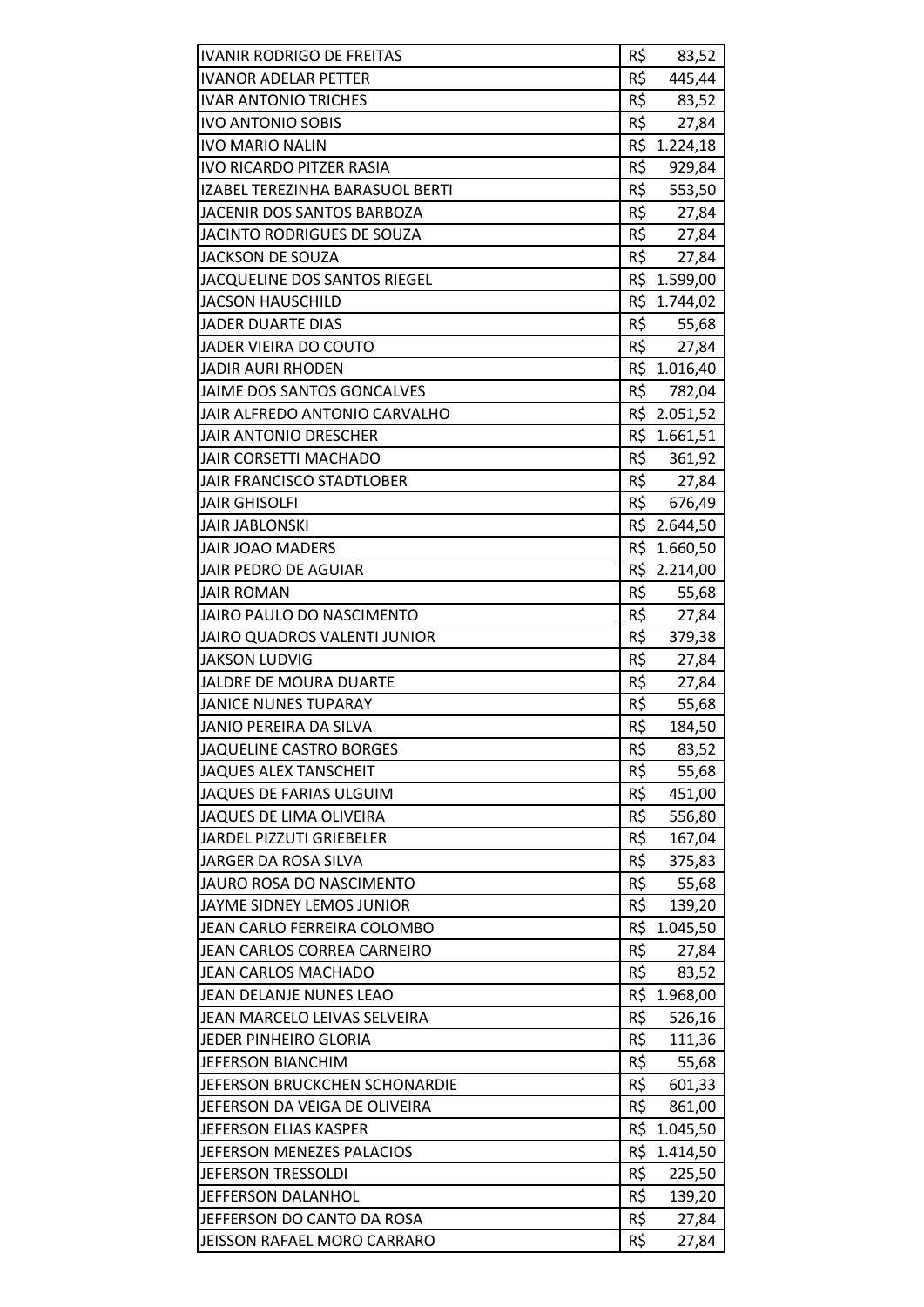| <b>JERRI ANTONIO TATSCH</b>               | R\$ | 676,50       |
|-------------------------------------------|-----|--------------|
| <b>JERSON BARBOZA VINHAS</b>              |     | R\$ 1.156,86 |
| <b>JESSICA CAMARGO</b>                    | R\$ | 139,20       |
| <b>JESUM CARLOS CARVALHO</b>              | R\$ | 111,36       |
| <b>JESUS WANDERLIN DIAS GARCIA</b>        | R\$ | 27,84        |
| <b>JOANEI ANTONELLI</b>                   | R\$ | 55,68        |
| <b>JOAO ABEL VITORAZZI</b>                | R\$ | 184,50       |
| JOAO ADELAR MALLMANN DE GODOI             | R\$ | 83,52        |
| JOAO ALBERTO MADEIRA DA SILVA             | R\$ | 450,99       |
| JOAO ALBERTO SANTIAGO ALVES               | R\$ | 27,84        |
| JOAO ALFREDO SOARES DA SILVA              | R\$ | 83,52        |
| JOAO ANTONIO STEFFEN                      |     | R\$ 2.214,00 |
| JOAO BALBINO DIAS FILHO                   | R\$ | 704,34       |
| JOAO BATISTA CORIM DA ROSA                | R\$ | 403,67       |
| JOAO BATISTA DE ALMEIDA                   | R\$ | 334,08       |
| <b>JOAO BATISTA FAGUNDES</b>              | R\$ | 55,68        |
| JOAO BATISTA PAILLO MACHADO               | R\$ | 111,36       |
| <b>JOAO BATISTA PEREIRA</b>               | R\$ | 278,40       |
| JOAO CARLOS DE MATTOS                     | R\$ | 684,85       |
| JOAO CARLOS DORNELLES GOMES               | R\$ | 27,84        |
| JOAO CARLOS KONRAD JARDIM                 |     | R\$ 1.537,50 |
| JOAO CARLOS MELO NORONHA                  | R\$ | 991,34       |
| <b>JOAO CARLOS RODRIGUES</b>              | R\$ | 27,84        |
| <b>JOAO CARLOS SCHMITZ</b>                | R\$ | 278,40       |
| JOAO CLARO BATISTA DA SILVA               | R\$ | 184,50       |
| <b>JOAO FABIO DE PARIS</b>                | R\$ | 612,48       |
| JOAO GUSTAVO DA SILVA                     | R\$ | 307,50       |
| <b>JOAO HENRIQUE THONES BORGES</b>        | R\$ | 184,50       |
| <b>JOAO IBERICO VILI FERREIRA</b>         | R\$ | 240,18       |
| JOAO LUCAS CAMARGO                        |     | R\$ 1.291,50 |
| <b>JOAO LUIS SCHMAEDECKE</b>              | R\$ | 1.476,00     |
| <b>JOAO LUIZ WERNER</b>                   | R\$ | 27,84        |
| JOAO PAULO HENEMANN DA SILVA              | R\$ | 27,84        |
| JOAO PAULO PESEGOGINSKI FLORES DOS SANTOS | R\$ | 184,50       |
| <b>JOAO ROGERIO OLIVEIRA</b>              | R\$ | 417,60       |
| JOAO VIANEI POSSER DESCOVI                | R\$ | 417,60       |
| JOAQUIM RENE NASCIMENTO RAMBO             | R\$ | 676,49       |
| JOARES ROSALES SAN MARTINS                |     | R\$ 2.029,47 |
| <b>JOAREZ ADEMIR VIVIAN</b>               | R\$ | 225,50       |
| JOCELI STAN DE OLIVEIRA                   | R\$ | 27,84        |
| JOEL JUNG BONFIM                          | R\$ | 83,52        |
| JOEL LISSARRAGA DE FREITAS                | R\$ | 55,68        |
| <b>JOEL MONTEIRO</b>                      | R\$ | 526,16       |
| JOELCI LUIS DA SILVA MACIEL               | R\$ | 83,52        |
| JOLAIR ADAO AMARAL                        | R\$ | 334,08       |
| <b>JONAS PADOIN CHIELLE</b>               | R\$ | 184,50       |
| <b>JONAS RIBOLI</b>                       | R\$ | 553,50       |
| JONATAN DE GODOY DA SILVEIRA              | R\$ | 389,76       |
| <b>JONATAS AURELIO TRARBACH</b>           | R\$ | 167,04       |
| <b>JONATAS ELIEL DOS SANTOS</b>           | R\$ | 184,50       |
| JONATAS MECALA MACHADO                    | R\$ | 640,32       |
| JONATAS RAFAEL DA SILVA                   | R\$ | 27,84        |
| JONATHAN DA ROSA PITA                     | R\$ | 553,50       |
| <b>JONATHAN ECKERT MEYER</b>              | R\$ | 1.722,00     |
|                                           |     |              |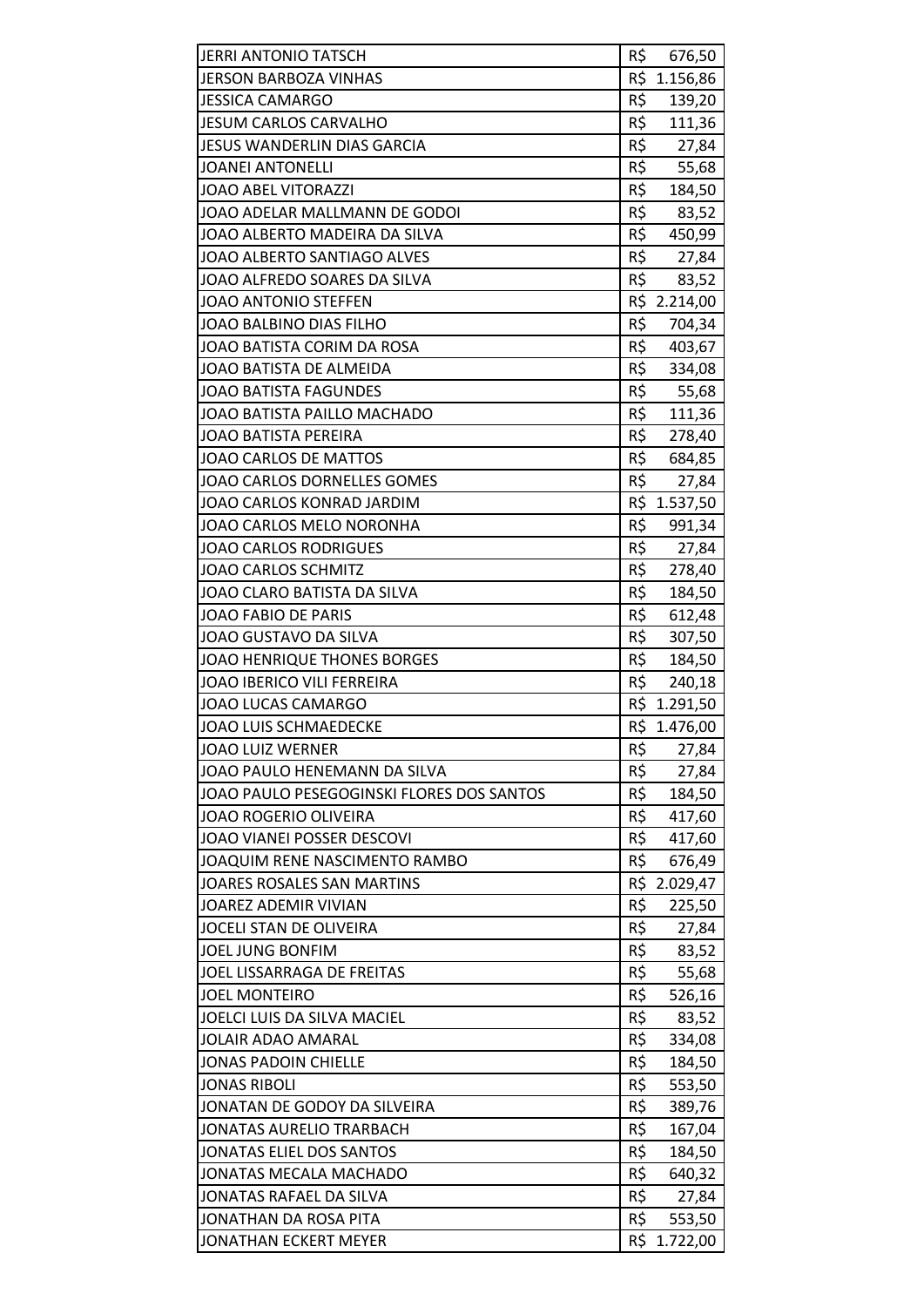| <b>JONATHAN PERES ABREU</b>             | R\$ | 27,84    |
|-----------------------------------------|-----|----------|
| <b>JORCELI ARAUJO NOLASCO</b>           | R\$ | 83,52    |
| JORGE ANDRADES MARTINS DA SILVA         | R\$ | 55,68    |
| JORGE CLEDENIR LEMOS DE ABREU           | R\$ | 307,50   |
| JORGE GLAUDELEI DE LABARY DO NASCIMENTO | R\$ | 184,50   |
| JORGE HENRIQUE DA ROSA SILVA            | R\$ | 334,08   |
| <b>JORGE HENRIQUE MOURA RIGO</b>        | R\$ | 27,84    |
| <b>JORGE KOTLEWSKI</b>                  | R\$ | 334,08   |
| JORGE LUIZ CAMARGO FIGUEIREDO           | R\$ | 55,68    |
| <b>JORGE LUIZ FETTER FURTADO</b>        | R\$ | 83,52    |
| JORGE LUIZ PORCIUNCULA TEIXEIRA         | R\$ | 27,84    |
| <b>JORGE LUIZ PORTELLA</b>              | R\$ | 682,07   |
| JORGE ODIMAR ZANDONAI DA COSTA          | R\$ | 83,52    |
| <b>JORGE TEIXEIRA</b>                   | R\$ | 27,84    |
| <b>JORGE VALMOR BENCKE</b>              | R\$ | 922,50   |
| <b>JOSCELINO JOSE MIKULSKI</b>          | R\$ | 55,68    |
| JOSE AILTON DOS PASSOS                  | R\$ | 194,88   |
| <b>JOSE AIRTON DOS SANTOS</b>           | R\$ | 2.152,50 |
| JOSE ALDOIR DA LUZ COSTA                | R\$ | 807,34   |
| <b>JOSE ALMIR VEIGA MENEZES</b>         | R\$ | 83,52    |
| JOSE ANTONIO MARIN DE OLIVEIRA          | R\$ | 55,68    |
| JOSE AUGUSTO DE AVILA DA SILVA          | R\$ | 704,33   |
| <b>JOSE CASIMIRO CAETANO</b>            | R\$ | 984,00   |
| <b>JOSE CERINEU BERGOLI</b>             | R\$ | 1.168,50 |
| JOSE CLAUDIO DE ARAUJO COVALESKY        | R\$ | 225,50   |
| JOSE CRISTIANO SANTOS DE PAULA          | R\$ | 403,67   |
| <b>JOSE DA CAMPO</b>                    | R\$ | 918,72   |
| <b>JOSE DE LORETO CHOAIRI</b>           | R\$ | 27,84    |
| JOSE DELOI DAS CHAGAS PINHEIRO          | R\$ | 225,50   |
| JOSE DOMINGOS DA SILVA LOPES            | R\$ | 27,84    |
| <b>JOSE EDUARDO MARMITT</b>             | R\$ | 27,84    |
| JOSE EDUARDO MARTINS JUNIOR             | R\$ | 27,84    |
| JOSE FERNANDO ENCARNACAO OLIVEIRA       | R\$ | 27,84    |
| JOSE FRANCISCO DE SOUZA                 | R\$ | 553,50   |
| JOSE FRANCISCO SOUZA BUT                | R\$ | 396,84   |
| JOSE HENRIQUE FRANCO DA CRUZ            | R\$ | 1.660,50 |
| JOSE HENRIQUE MARINHO DA SILVA          | R\$ | 139,20   |
| JOSE HOMERO FINAMOR PINTO               | R\$ | 27,84    |
| JOSE HORACIO SILVA DA SILVA             | R\$ | 27,84    |
| <b>JOSE IVAN DORNELLES MULER</b>        | R\$ | 111,36   |
| <b>JOSE JOAREZ REQUE</b>                | R\$ | 584,64   |
| JOSE LINDOMAR FERREIRA MACHADO          | R\$ | 222,72   |
| <b>JOSE LUIS GAIGER XAVIER</b>          | R\$ | 83,52    |
| JOSE LUIZ DE LIMA VIANNA                | R\$ | 334,08   |
| JOSE MARCELO DA SILVA                   | R\$ | 83,52    |
| <b>JOSE MARCOS LEITE</b>                | R\$ | 111,36   |
| JOSE MARIO FERREIRA SANTANA JUNIOR      | R\$ | 225,50   |
| <b>JOSE NILTON VIEIRA GIDIEL</b>        | R\$ | 139,20   |
| <b>JOSE ORTIZ MARQUES CARDOSO</b>       | R\$ | 1.414,50 |
| <b>JOSE PAULO METTLER</b>               | R\$ | 306,24   |
| <b>JOSE RAUL BRAZ</b>                   | R\$ | 306,24   |
| JOSE RICARDO RODRIGUES DA SILVA         | R\$ | 194,88   |
| JOSE ROBERTO CEOLIN EPSTEIN             | R\$ | 222,72   |
| <b>JOSE ROBERTO MATTES</b>              | R\$ | 184,50   |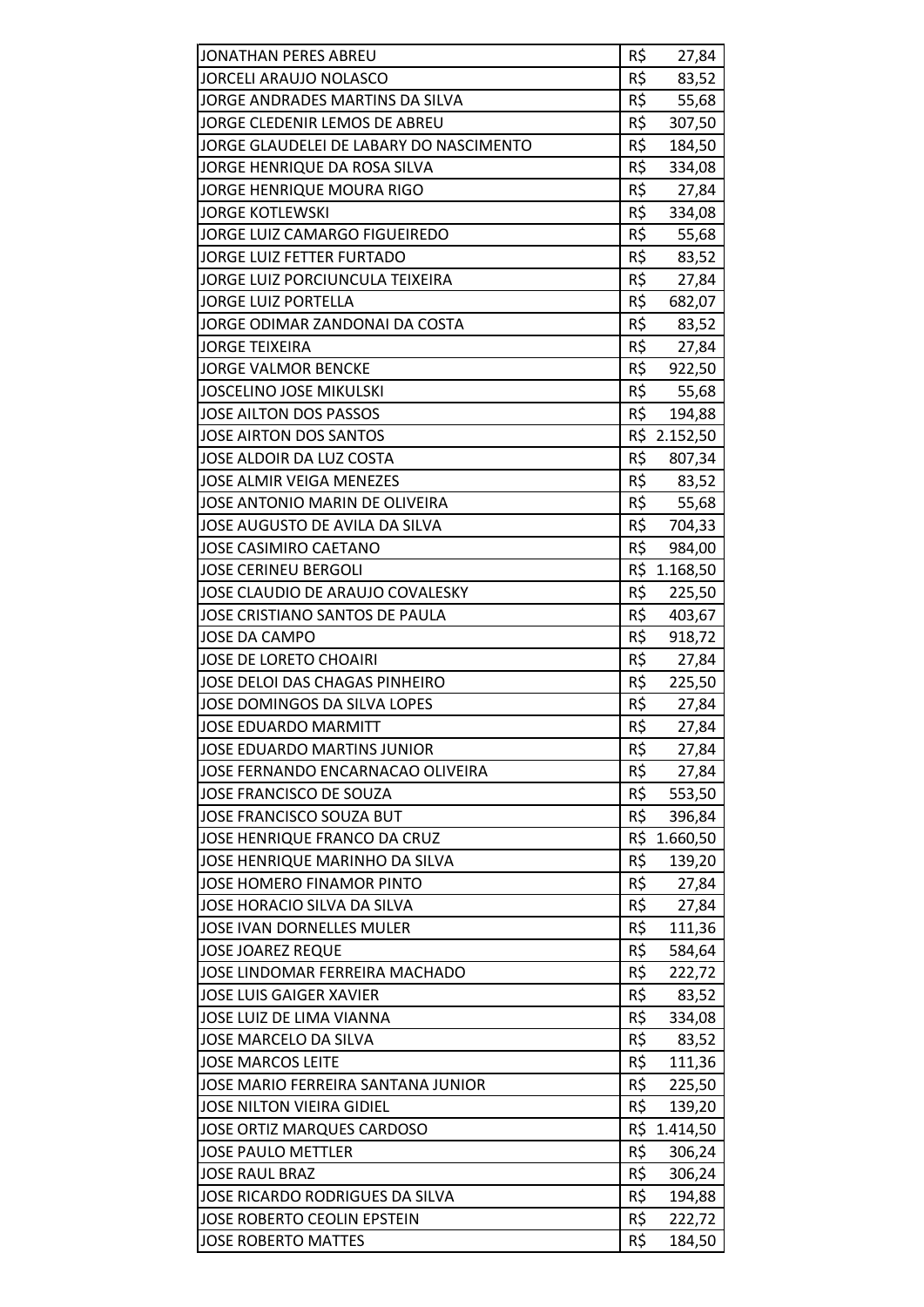| JOSE RODRIGUES DE SOUZA NETO                                  |     | R\$ 1.107,00 |
|---------------------------------------------------------------|-----|--------------|
| JOSE VALDIR GONCALVES DE AZEVEDO                              | R\$ | 27,84        |
| JOSE VALDIR MACHADO DOS SANTOS                                | R\$ | 424,68       |
| <b>JOSE VICENTE SPINELLI PINTO</b>                            |     | R\$ 1.168,50 |
| <b>JOSEANE FONTANA</b>                                        |     | R\$ 1.230,00 |
| JOSELITO MACHADO DE OLIVEIRA                                  | R\$ | 27,84        |
| <b>JOSIEL ANTONIO PESSOA NUNES</b>                            | R\$ | 556,80       |
| <b>JOVANE SONCINI</b>                                         | R\$ | 55,68        |
| <b>JOZIAS FONTANA BATISTA</b>                                 |     | R\$ 1.052,32 |
| <b>JUAREZ CESCA MARCHIORO</b>                                 | R\$ | 27,84        |
| JUAREZ GONCALVES ROMAN                                        | R\$ | 27,84        |
| JUAREZ OLAVO FAGUNDES DA ROSA                                 | R\$ | 167,04       |
| <b>JUAREZ PEREIRA FRANCILIO</b>                               |     | R\$ 1.660,50 |
| <b>JUELMIR NUNES SARAIVA</b>                                  | R\$ | 167,04       |
| <b>JULIANA CONTE ZANOTELLI</b>                                | R\$ | 27,84        |
| JULIANA MACHADO GASPAROTTO                                    |     | R\$ 526,16   |
|                                                               | R\$ |              |
| <b>JULIANA MESQUITA INACIO</b><br><b>JULIANA SOARES BORBA</b> | R\$ | 27,84        |
|                                                               | R\$ | 139,20       |
| <b>JULIANO AIOLFI</b>                                         |     | 27,84        |
| JULIANO CEZAR SIQUEIRA DO NASCIMENTO                          | R\$ | 417,60       |
| <b>JULIANO DE AZEVEDO BORGES</b>                              | R\$ | 281,18       |
| <b>JULIANO DELESKI NAIBERT</b>                                | R\$ | 676,49       |
| <b>JULIANO DOS SANTOS TORRES</b>                              | R\$ | 407,22       |
| <b>JULIANO GOULART</b>                                        | R\$ | 335,34       |
| <b>JULIANO MOREIRA DOS SANTOS</b>                             |     | R\$ 2.152,50 |
| <b>JULIANO PEGORINI BRAZ</b>                                  |     | R\$ 2.767,50 |
| <b>JULIANO SCALVI</b>                                         | R\$ | 27,84        |
| <b>JULIANO ZAMPIERI DOS SANTOS</b>                            | R\$ | 167,04       |
| <b>JULIO CESAR ANDRES</b>                                     | R\$ | 27,84        |
| JUNIOR CESAR DA SILVA                                         | R\$ | 556,80       |
| <b>KAREN ELISABETE STEIN</b>                                  | R\$ | 55,68        |
| KARLA FRANCO MUNHOZ                                           | R\$ | 526,16       |
| KARLA LEAL COZZA                                              | R\$ | 27,84        |
| KATIA DANIELLE LIESENFELD                                     | R\$ | 111,36       |
| KELI SILVEIRA DA SILVA                                        | R\$ | 253,34       |
| <b>KELLEN CASTRO VIANA</b>                                    | R\$ | 307,50       |
| KELLY DE LIMA OLIVEIRA                                        | R\$ | 27,84        |
| <b>KELLY TOMAS DEBACCO</b>                                    | R\$ | 27,84        |
| <b>KELVIN ROBALLO COLLEONI</b>                                | R\$ | 55,68        |
| KERI RAQUEL PINHEIRO MARTINS MACHADO                          | R\$ | 1.052,32     |
| <b>KLEBER JOSE DALL AGNOL</b>                                 | R\$ | 184,50       |
| LAURA MARCUZZO PEREIRA                                        | R\$ | 526,16       |
| <b>LAURO ANTONIO GAIESKI</b>                                  | R\$ | 253,34       |
| <b>LAURO DE FREITAS FLORES</b>                                | R\$ | 2.767,50     |
| LAURO RODRIGUES SOBRINHO                                      | R\$ | 835,20       |
| LAURO VILMAR DREWS                                            | R\$ | 27,84        |
| LAZARO NEUMANN DE OLIVEIRA                                    | R\$ | 55,68        |
| LAZIE DA COSTA DE OLIVEIRA                                    | R\$ | 83,52        |
| LEA PATRICIA PINHEIRO BASEI                                   | R\$ | 111,36       |
| LEANDRO ARAGON CALDEIRA                                       | R\$ | 984,00       |
| LEANDRO BIZOTTO PADILHA                                       | R\$ | 417,60       |
| LEANDRO BRANDAO DE AZEVEDO                                    | R\$ | 553,50       |
| LEANDRO CAPITAO ROCA                                          | R\$ | 222,72       |
| LEANDRO DA LUZ PEREIRA                                        | R\$ | 55,68        |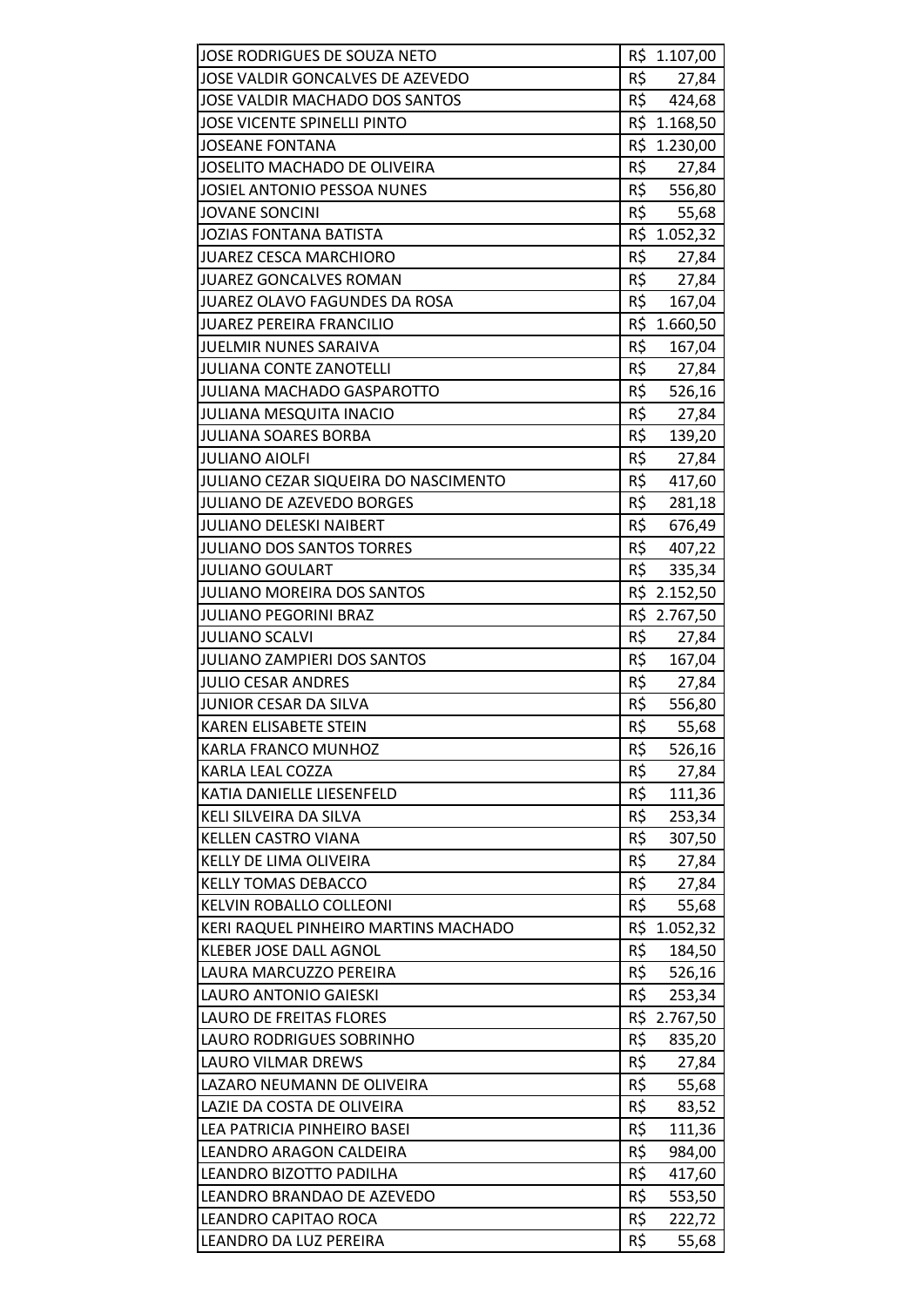| LEANDRO DA SILVA ROCHA                                       | R\$        | 139,20       |
|--------------------------------------------------------------|------------|--------------|
| <b>LEANDRO DOS SANTOS</b>                                    | R\$        | 526,16       |
| LEANDRO FELICIO OLIVEIRA                                     | R\$        | 417,60       |
| <b>LEANDRO MENEZES LOPES</b>                                 | R\$        | 184,50       |
| <b>LEANDRO MINUSCOLI</b>                                     |            | R\$ 2.890,50 |
| LEANDRO MOREIRA EUFRAZIO                                     | R\$        | 417,60       |
| LEANDRO RAMOS VELLOZO                                        | R\$        | 751,66       |
| LEANDRO RIBAS DE SOUZA                                       | R\$        | 55,68        |
| LEANDRO RODRIGUES DA CRUZ                                    | R\$        | 584,64       |
| <b>LEANDRO RODRIGUES DOYLE</b>                               |            | R\$ 1.107,00 |
| <b>LEANDRO SILVA MENEZES</b>                                 |            | R\$ 1.498,02 |
| LEANDRO SOUSTRUZNIK AGUILAR                                  |            | R\$ 1.347,18 |
| <b>LEANDRO TOGNON</b>                                        | R\$        | 554,00       |
| LEDOEL SILVA DA SILVA                                        | R\$        | 490,74       |
| LENARA TEIXEIRA RODRIGUES                                    | R\$        | 556,80       |
| LEO AUGUSTO DA SILVA                                         | R\$        | 501,12       |
| LEO OLAVO AMARAL POSSANI                                     |            | R\$ 1.052,31 |
| LEOCLESIO ANTONIO FONTANA                                    | R\$        | 55,68        |
| LEOMAR GANCHOROSKI BARCELOS                                  | R\$        | 27,84        |
| LEONARDO AZAMBUJA FARIAS                                     | R\$        | 278,40       |
| LEONARDO COSTA ALVES                                         | R\$        |              |
|                                                              |            | 222,72       |
| LEONARDO DE ALMEIDA BRONDANI                                 | R\$        | 526,16       |
| LEONARDO ESPINDOLA ROCHA                                     | R\$<br>R\$ | 55,68        |
| LEONARDO FERREIRA DE ALMEIDA                                 |            | 55,68        |
| <b>LEONARDO GORGEN</b>                                       | R\$<br>R\$ | 389,76       |
| <b>LEONARDO JOSE PILZ</b>                                    |            | 27,84        |
| <b>LEONARDO JULIO MARTINS</b>                                | R\$        | 932,88       |
| LEONARDO PEDROZO CORREA                                      | R\$<br>R\$ | 139,20       |
| LEONARDO SANTOS HUZALO                                       |            | 445,44       |
| LEONARDO SILVA DE MARINS                                     | R\$<br>R\$ | 445,44       |
| LEONARDO SOZIN RUFINO                                        |            | 417,60       |
| <b>LEONARDO STUMPF</b>                                       |            | R\$ 1.660,50 |
| LEONEL AMADOR FOGACA                                         | R\$<br>R\$ | 27,84        |
| LEONEL VASCONCELLOS MANASSI                                  |            | 676,49       |
| LEONICE GONCALVES DE VARGAS<br><b>LEONIDAS ESSVEIN SOUZA</b> | R\$        | R\$ 1.728,81 |
|                                                              |            | 278,40       |
| <b>LEONIR BRITZKE</b>                                        |            | R\$ 1.107,00 |
| LERIO RODRIGUES DA FONSECA                                   |            | R\$ 1.264,16 |
| LETICIA DE FREITAS VELOSO                                    |            | R\$ 2.767,50 |
| LETICIA HERNANDES ALVES                                      | R\$<br>R\$ | 553,50       |
| LETICIA PASTERNAK KRAMM                                      |            | 553,50       |
| LIA DENISE TIMANN                                            | R\$        | 601,33       |
| <b>LIANE SOARES CABRAL</b>                                   | R\$        | 222,72       |
| LIDIA DUTRA MARTINEZ GALARCA                                 | R\$        | 139,20       |
| LILIANE DA SILVA                                             | R\$        | 27,84        |
| LINDONES FRANCISCO PAGANELLA                                 | R\$<br>R\$ | 27,84        |
| LISANDRA PETRY MELLO                                         |            | 27,84        |
| <b>LISETE ZECHIN</b>                                         | R\$        | 139,20       |
| LISIANE DE LIMA FIGUEREDO                                    | R\$        | 240,18       |
| LISIANE VIDAL LIMA                                           | R\$        | 369,00       |
| LOICI MARIA CAMERA DE MELLO                                  | R\$        | 676,49       |
| LOUISE DA ROSA CARDOSO                                       |            | R\$ 2.890,50 |
| LOURIVAL RODRIGUES DA SILVA NETO                             | R\$        | 27,84        |
| LUANA DORNELES RITT                                          | R\$        | 375,83       |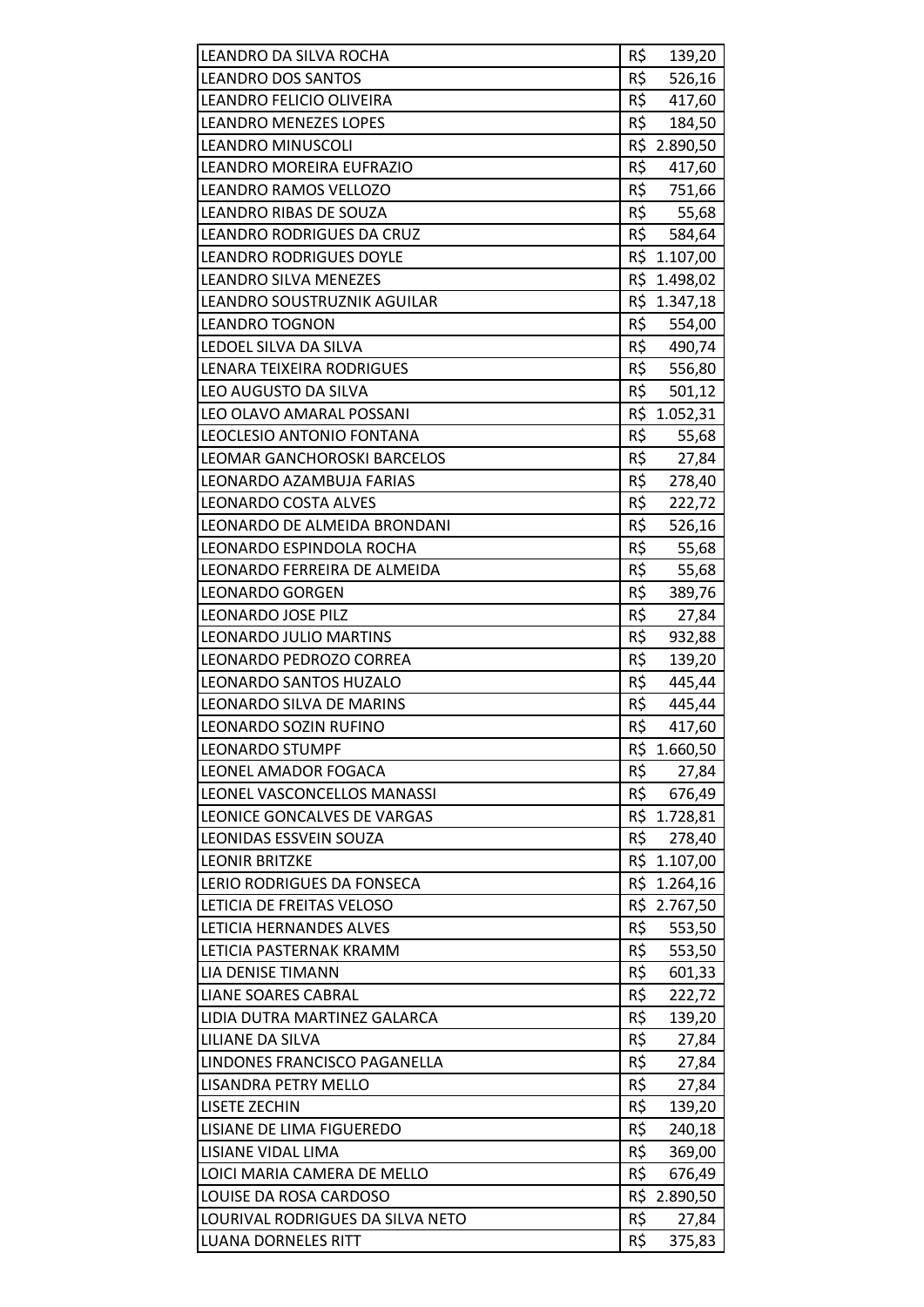| <b>LUANA YUNES VIEIRA</b>         | R\$ | 55,68        |
|-----------------------------------|-----|--------------|
| LUCAS ALBERTO SCHLESTEIN          | R\$ | 27,84        |
| LUCAS CARVALHO HUBNER             |     | R\$ 1.107,00 |
| LUCAS MARCHI DA MOTTA             | R\$ | 184,50       |
| <b>LUCAS PACZEK FRANTZ</b>        | R\$ | 27,84        |
| LUCAS SULZBACH RILHO              | R\$ | 642,84       |
| LUCAS TADEU BARBOSA DOS SANTOS    | R\$ | 403,67       |
| LUCEVAL DO PRADO BORBA            | R\$ | 55,68        |
| <b>LUCIA IARA SACOL</b>           | R\$ | 717,50       |
| LUCIANE PINHEIRO STOCK            | R\$ | 225,50       |
| LUCIANO AGUIAR ZINGANO            |     | R\$ 1.352,97 |
| LUCIANO DA COSTA GARCIA           | R\$ | 861,00       |
| LUCIANO DA SILVA                  | R\$ | 83,52        |
| LUCIANO DA SILVA LIMA             | R\$ | 278,40       |
| LUCIANO DA SILVA RIBEIRO          | R\$ | 676,49       |
| <b>LUCIANO ELI MARTIN</b>         | R\$ | 365,02       |
| LUCIANO FARINA MARCON             | R\$ | 612,48       |
| LUCIANO JACOB QUINTANA            | R\$ | 167,04       |
| LUCIANO MALINOWSKI VARGAS         | R\$ | 27,84        |
| LUCIANO PONCIANO VITT             | R\$ | 389,76       |
| LUCIANO VINICUS DALBERTO          | R\$ | 83,52        |
| <b>LUCIDIO NERI CORREA</b>        | R\$ | 27,84        |
| LUCIMARA DOS SANTOS JAPPE         | R\$ | 799,50       |
| LUCIO SERGIO MESQUITA CAMPBELL    | R\$ | 335,34       |
| LUIS ALEXANDRE HELUANY PINTO      | R\$ | 83,52        |
| LUIS ANDRE DE ALMEIDA MACIEL      | R\$ | 27,84        |
| LUIS CESAR RAMBOR DA SILVA        | R\$ | 55,68        |
| LUIS CLAUDIO PEDROSO              | R\$ | 27,84        |
| <b>LUIS DANIEL BRITES</b>         |     | R\$ 1.476,00 |
| <b>LUIS EDUARDO MENDES</b>        | R\$ | 83,52        |
| LUIS ERASMO DE FREITAS CAMPOS     | R\$ | 27,84        |
| LUIS FELIPE ALVES DOS SANTOS      |     | R\$ 1.168,50 |
| LUIS FELIPE FALLAVENA DA ROSA     | R\$ | 27,84        |
| LUIS FELIPE SCHVAMBACH            | R\$ | 27,84        |
| LUIS FERNANDO CLARO LONGARAY      |     | R\$ 1.783,50 |
| LUIS FERNANDO DA ROZA VIEIRA      | R\$ | 1.660,50     |
| <b>LUIS FERNANDO GOELZER</b>      | R\$ | 184,50       |
| LUIS FERNANDO GOMES MIRON         | R\$ | 184,50       |
| LUIS FERNANDO PRUCIANO            | R\$ | 83,52        |
| <b>LUIS HENRIQUE DICKEL</b>       | R\$ | 225,50       |
| LUIS HENRIQUE SCHERER             | R\$ | 27,84        |
| LUIS JERONIMO DORNELLES DA CUNHA  | R\$ | 184,50       |
| LUIS MATHEUS FERREIRA             | R\$ | 184,50       |
| LUIS SERGIO BARCELOS              | R\$ | 307,50       |
| LUIZ ASSIS CEZAR ALVES            | R\$ | 55,68        |
| LUIZ AUGUSTO SCHMIDT              | R\$ | 984,00       |
| LUIZ CARLOS CRUZ DE MELO SERENO   | R\$ | 225,50       |
| LUIZ CARLOS KLUSENER FILHO        | R\$ | 83,52        |
| LUIZ CARLOS SALVADOR CUNHA JUNIOR | R\$ | 1.045,50     |
| LUIZ CARLOS SCHNEIDER             | R\$ | 1.085,76     |
| LUIZ CARLOS SEVAGE BITENCURT      | R\$ | 139,20       |
| LUIZ CARLOS ZIMMER                | R\$ | 445,44       |
| <b>LUIZ CESAR PEDRO</b>           |     | R\$ 1.722,00 |
| LUIZ ERNESTO FERRARETTO           | R\$ | 556,80       |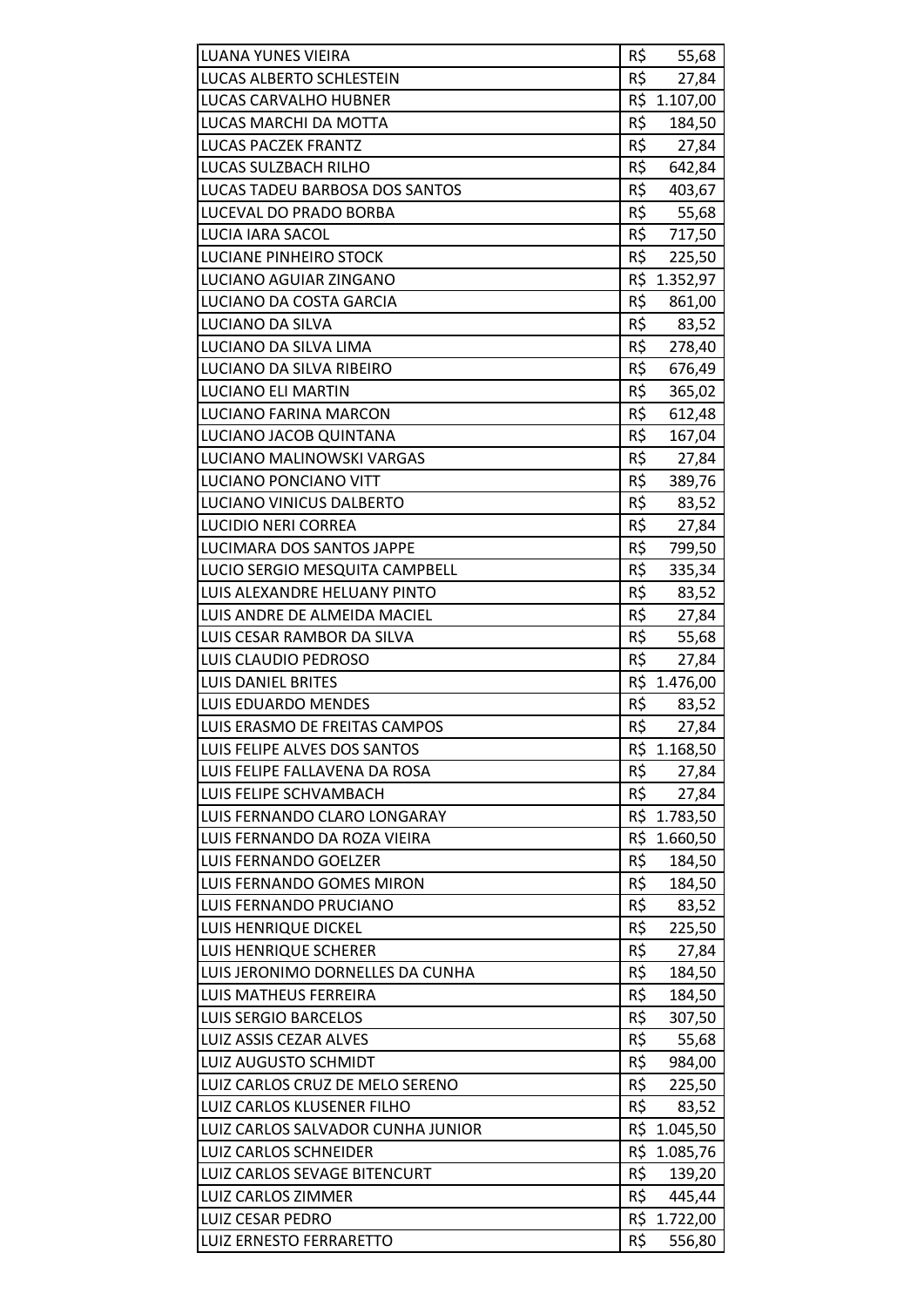| LUIZ FELIPE ZIMMERMANN ODY               | R\$ | 83,52        |
|------------------------------------------|-----|--------------|
| LUIZ FERNANDO DOS SANTOS                 | R\$ | 184,50       |
| LUIZ FERNANDO FIGUEIREDO DORNELES JUNIOR |     | R\$ 2.605,02 |
| LUIZ GUSTAVO MEDEIROS RICALDE            |     | R\$ 1.414,50 |
| LUIZ HENRIQUE DE CRISTO GONCALVES        | R\$ | 676,49       |
| <b>LUIZ INACIO SEIMETZ</b>               | R\$ | 799,50       |
| LUIZ JUNIOR SOARES DA PAIXAO             | R\$ | 584,64       |
| <b>LUIZ MANTELLI</b>                     | R\$ | 167,04       |
| <b>LUTERO FRACASSO</b>                   | R\$ | 27,84        |
| MABEL NEVES DE SOUZA                     | R\$ | 375,83       |
| MAELTON JOSE SCHMITZ DA SILVA            | R\$ | 55,68        |
| <b>MAGLIANE FIN MARTINI</b>              | R\$ | 403,67       |
| <b>MAGNUS DOS PASSOS</b>                 | R\$ | 27,84        |
| <b>MAGNUS MARCELO FREDRICH</b>           | R\$ | 799,50       |
| <b>MAICO OLIVEIRA DOS SANTOS</b>         |     | R\$ 1.107,00 |
| <b>MAICON BATISTA HESSEL</b>             | R\$ | 55,68        |
| MAICON ENIO ELSENBACH                    | R\$ | 111,36       |
| <b>MAIKE BENITES PAIVA</b>               | R\$ | 696,00       |
| MAIKEL ANDERSON CAMARA MACEDO            | R\$ | 676,49       |
| MAIQUEL KOCHHANN LUNKES                  | R\$ | 55,68        |
| <b>MALTA MARIA FLUCK</b>                 | R\$ | 615,00       |
| <b>MANOEL ONEIDE KOEHLER</b>             | R\$ | 27,84        |
| MANOEL PADAO PALMEIRA                    | R\$ | 55,68        |
| <b>MARA REGINA WEBER</b>                 | R\$ | 184,50       |
| <b>MARCEL BITTENCOURT LOPES</b>          | R\$ | 410,00       |
| MARCELA RIBAS CAMPANHA                   | R\$ | 212,34       |
| MARCELINO BLACENE SELLA                  | R\$ | 111,36       |
| <b>MARCELINO JEK</b>                     | R\$ | 27,84        |
| MARCELINO JOSE HOSS BECKER               | R\$ | 27,84        |
| MARCELLO ADAIL RODRIGUES VAZ             | R\$ | 184,50       |
| <b>MARCELO ANTONIO MATTER</b>            |     | R\$ 1.906,50 |
| <b>MARCELO BRONZATTI</b>                 | R\$ | 27,84        |
| MARCELO DE ARAUJO SILVA                  | R\$ | 55,68        |
| MARCELO GOMES SCHMACHTENBERG             | R\$ | 83,52        |
| MARCELO GUIMARAES FANFA                  |     | R\$ 1.107,00 |
| <b>MARCELO NUNES DA SILVA</b>            | R\$ | 553,50       |
| MARCELO PEREIRA KRAUSPENHAR              | R\$ | 676,50       |
| <b>MARCELO RAMALHO DE JESUS</b>          | R\$ | 445,44       |
| <b>MARCELO SANTOS FIORIN</b>             | R\$ | 445,44       |
| <b>MARCELO SCHUSTER</b>                  | R\$ | 1.107,00     |
| <b>MARCELO SILVEIRA</b>                  | R\$ | 27,84        |
| MARCELO SILVEIRA PEREIRA                 | R\$ | 27,84        |
| <b>MARCIA BERGENTHAL SCHOMMER</b>        | R\$ | 554,00       |
| <b>MARCIA BIRCK GARCIA BURIGO</b>        | R\$ | 526,16       |
| <b>MARCIA LEMOS DOS SANTOS RAMOS</b>     | R\$ | 696,00       |
| <b>MARCIA REGINA DA SILVA</b>            | R\$ | 184,50       |
| MARCIO ALAOR CASAGRANDE FRANCO           | R\$ | 1.414,50     |
| <b>MARCIO BUENO SIMOES PIRES</b>         | R\$ | 519,84       |
| MARCIO DA SILVEIRA MUNDSTOCK             | R\$ | 139,20       |
| MARCIO DE AVILA SILVEIRA                 | R\$ | 83,52        |
| <b>MARCIO DOMINGUES AIRES</b>            | R\$ | 250,56       |
| MARCIO FORMOSO SAMPAIO                   | R\$ | 556,80       |
| MARCIO GIOVANI DOS SANTOS CARVALHO       | R\$ | 55,68        |
| MARCIO JOSE GIACOMIN                     | R\$ | 55,68        |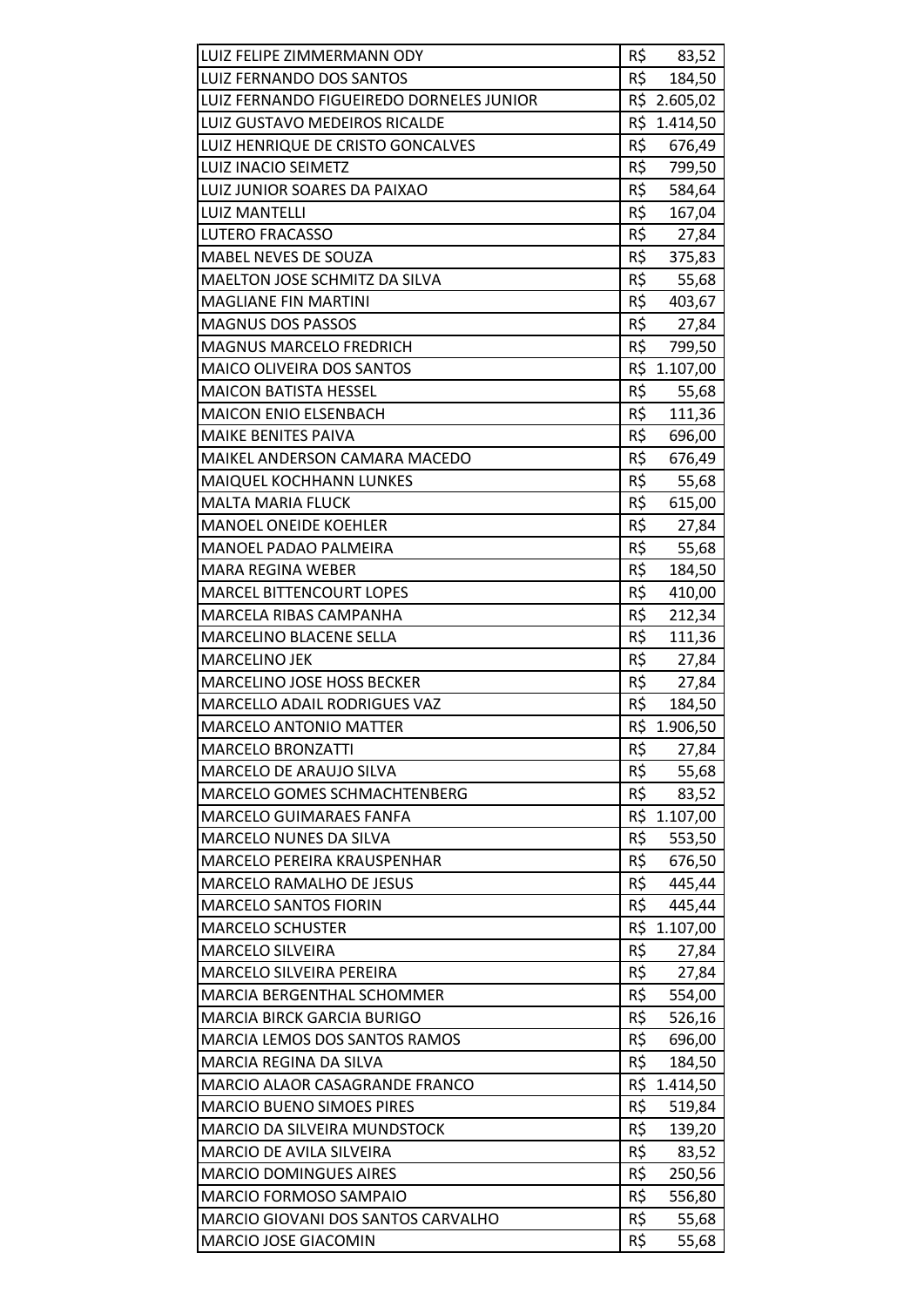| MARCIO LOPES DE OLIVEIRA                                      | R\$        | 307,50            |
|---------------------------------------------------------------|------------|-------------------|
| <b>MARCIO MACHADO RODRIGUES</b>                               | R\$        | 584,64            |
| <b>MARCIO MIREK</b>                                           | R\$        | 1.240,38          |
| <b>MARCIO REBESCHINI</b>                                      | R\$        | 184,50            |
| MARCIO RICARDO DE OLIVEIRA                                    | R\$        | 222,72            |
| MARCIO ROBERTO MADRI MACHADO                                  | R\$        | 240,18            |
| <b>MARCIO ROSALES NUNES</b>                                   | R\$        | 139,20            |
| <b>MARCIO SOUZA DE OLIVEIRA</b>                               | R\$        | 744,08            |
| MARCIO SOUZA DE VARGAS                                        | R\$        | 450,99            |
| <b>MARCO ANTONIO VAZ DOS SANTOS</b>                           | R\$        | 375,83            |
| <b>MARCO ORGEL DA SILVEIRA</b>                                | R\$        | 55,68             |
| <b>MARCOS ALBERTO LEIDENS</b>                                 | R\$        | 27,84             |
| MARCOS ALEXANDRE DE AZEVEDO                                   |            | R\$ 2.214,00      |
| MARCOS ALEXANDRE LIMA DA SILVA                                | R\$        | 751,66            |
| <b>MARCOS ANDRE CAPOANE</b>                                   | R\$        | 83,52             |
| <b>MARCOS ANDRE LAUSCHNER</b>                                 | R\$        | 307,50            |
| <b>MARCOS ANTONIO DA ROCHA ROSA</b>                           | R\$        | 27,84             |
| <b>MARCOS ANTONIO LOPES DA SILVEIRA</b>                       | R\$        | 27,84             |
| MARCOS CESAR NUNES CORREA                                     | R\$        | 222,72            |
| <b>MARCOS DOS SANTOS BELOUS</b>                               | R\$        | 295,86            |
| MARCOS FERREIRA DE ALMEIDA                                    | R\$        |                   |
| <b>MARCOS LAMMEL</b>                                          | R\$        | 27,84             |
|                                                               | R\$        | 111,36            |
| <b>MARCOS LOWE</b><br>MARCOS RICARDO MADER DA COSTA           | R\$        | 27,84             |
|                                                               | R\$        | 670,68            |
| <b>MARCOS RIZZATTI CELEPRIN</b>                               |            | 225,50            |
| MARCOS ROBERTO DELAVY DA SILVA                                | R\$        | 55,68             |
|                                                               |            |                   |
| <b>MARCOS ROSALINO DOS PASSOS</b>                             | R\$        | 222,72            |
| <b>MARCOS SCHNEIDER</b>                                       |            | R\$ 2.767,50      |
| <b>MARCOS TODORO SROCHINSKI</b>                               | R\$        | 111,36            |
| <b>MARCOS VENICIO PRESTES</b>                                 |            | R\$ 1.660,50      |
| <b>MARCUS VINICIUS CABERLON</b>                               |            | R\$ 1.911,71      |
| <b>MARCUS VINICIUS VIEGAS SCHREIBER</b>                       | R\$        | 55,68             |
| <b>MARGIT LIANE SOARES</b>                                    | R\$        | 83,52             |
| MARIA GABRIELA CARRIZO MALLMANN                               | R\$        | 240,18            |
| MARIA GORETE BUENO DE OLIVEIRA DARIVA                         | R\$        | 676,49            |
| <b>MARIA GORETI MANZONI</b>                                   | R\$        | 27,84             |
| MARIANA DALLE GRAVE SCHMITT                                   | R\$        | 55,68             |
| <b>MARIANA FIGUEIREDO BOLZAN</b>                              | R\$        | 27,84             |
| MARIEL DE PAULA CHAVES                                        | R\$        | 225,50            |
| <b>MARILENE PACINI SELAU</b>                                  | R\$        | 83,52             |
| MARILU ARAUJO DA SILVA                                        | R\$        | 27,84             |
| <b>MARINA CAMOZZATO GALNARES</b>                              | R\$        | 184,50            |
| <b>MARINO PIRES IBALDO</b>                                    | R\$        | 615,00            |
| MARIO AUGUSTO CHIMENDES LIMA                                  | R\$        | 111,36            |
| MARIO FERNANDO SCHMIDT DA SILVA                               | R\$        | 1.968,00          |
| MARIO GONCALVES DA SILVEIRA                                   | R\$        | 27,84             |
| MARIO RENAN BUONOCORE DO PRADO                                |            | R\$ 3.382,49      |
| MARIO ROBERTO DA SILVA MARIN                                  | R\$        | 391,02            |
| <b>MARISA MOREIRA NEVES</b>                                   | R\$        | 222,72            |
| <b>MARISTELA SEHN</b>                                         | R\$        | 553,50            |
| <b>MARLENE SZAST</b>                                          | R\$        | 194,88            |
| MARLI TERESINHA SILVA DA SILVA                                | R\$        | 150,33            |
| <b>MARLISE TERESINHA RIVA SCHUH</b><br><b>MARLON DA COSTA</b> | R\$<br>R\$ | 27,84<br>1.002,24 |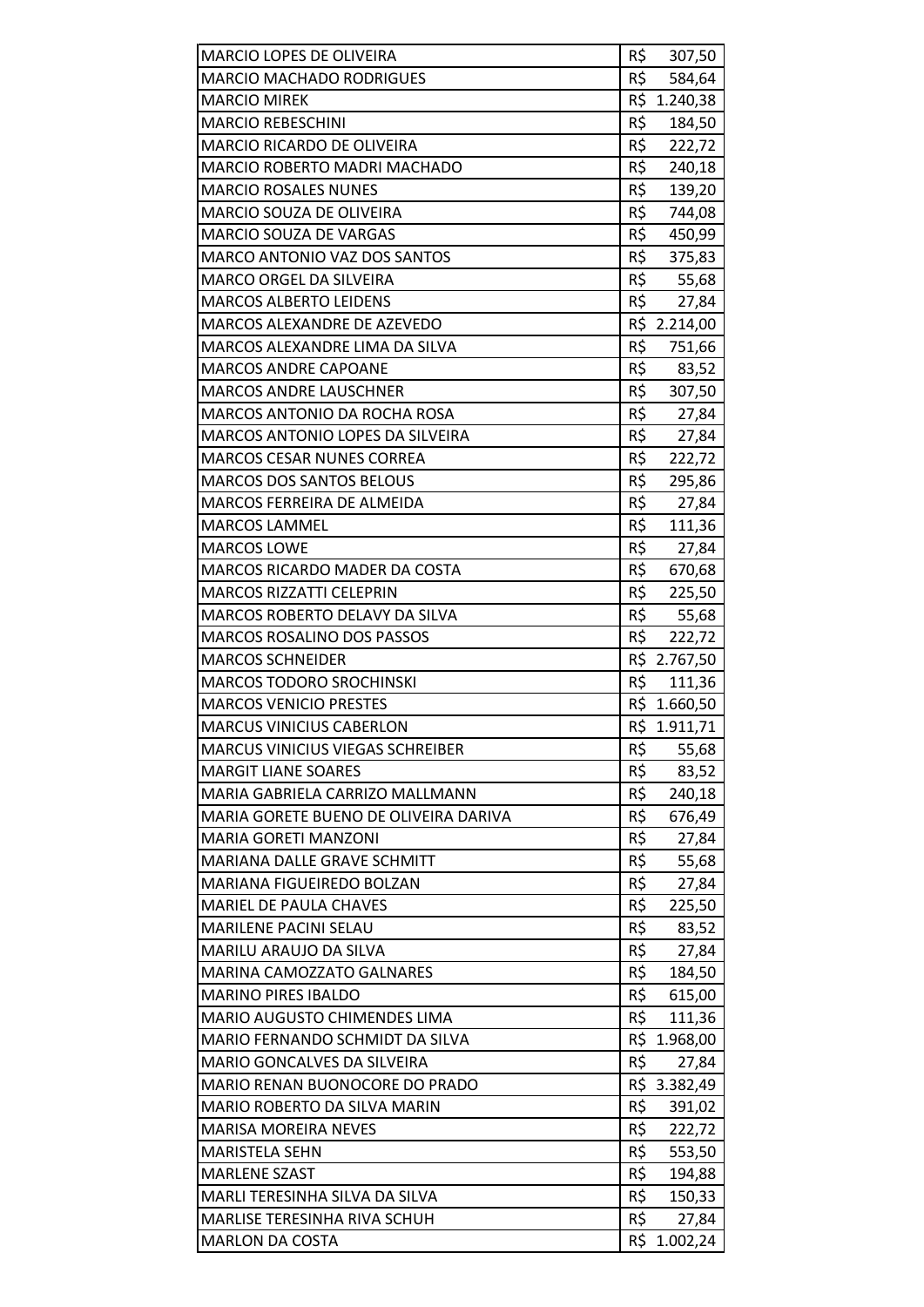| <b>MARLON DOS SANTOS AGUIAR</b>       | R\$ | 580,83       |
|---------------------------------------|-----|--------------|
| <b>MARLOS MARTINS DA SILVEIRA</b>     |     | R\$ 2.583,00 |
| <b>MARTA BITENCOURT DOS SANTOS</b>    | R\$ | 55,68        |
| <b>MARTINHO DE TONI</b>               | R\$ | 83,52        |
| <b>MATEUS ARDENGHI</b>                | R\$ | 27,84        |
| <b>MATEUS COPROSKI MARQUES</b>        | R\$ | 55,68        |
| <b>MATEUS LUNELLI DAMIAN</b>          | R\$ | 55,68        |
| <b>MATHEUS LUZ COSTA</b>              | R\$ | 307,50       |
| <b>MATHEUS PERIN HEFLER</b>           |     | R\$ 1.107,00 |
| <b>MATHEUS REIS FARIAS DOS SANTOS</b> | R\$ | 27,84        |
| MATHEUS SOARES DE SOUZA               | R\$ | 139,20       |
| <b>MATHIAS AUGUSTO RAUBER</b>         | R\$ | 27,84        |
| <b>MATHIAS CASARA MELO</b>            |     | R\$ 1.352,98 |
| MAURICIO DE OLIVEIRA DUTRA            | R\$ | 27,84        |
| <b>MAURICIO DOS SANTOS</b>            | R\$ | 867,83       |
| <b>MAURICIO PAULO HECKLER</b>         |     | R\$ 1.107,00 |
| <b>MAURICIO RODRIGO RAMOS</b>         | R\$ | 83,52        |
| <b>MAURICIO SILVA LEITES</b>          | R\$ | 556,80       |
| <b>MAURICIO WOLF RODRIGUES</b>        | R\$ | 55,68        |
| <b>MAURO AUGUSTO ALMEIDA CABRAL</b>   | R\$ | 556,80       |
| <b>MAURO DA SILVA</b>                 | R\$ | 27,84        |
| MAURO DA SILVA DE CASTRO              | R\$ | 307,50       |
| <b>MAURO DA SILVA SANTOS</b>          | R\$ | 83,52        |
| <b>MAURO LUIZ BORTOLINI</b>           | R\$ | 27,84        |
| <b>MAURO POERSCH</b>                  | R\$ | 27,84        |
| <b>MAX FREDERICO GRAEBIN</b>          | R\$ | 760,02       |
| <b>MAXIMILIANO ALVES DE MORAES</b>    | R\$ | 710,66       |
| MAXIMILIANO DA SILVA                  | R\$ | 918,72       |
| <b>MEDIANEIRA MARTINS CHIMELO</b>     | R\$ | 307,50       |
| MERCIA MARLIZE ZIMMERMANN FEISTEL     | R\$ | 826,82       |
| MICAEL TOME                           | R\$ | 863,04       |
| MICHELE EDYALA WEGLER                 | R\$ | 676,49       |
| MIGUEL LUGOCH                         | R\$ | 55,68        |
| MIGUEL OLIVEIRA MACHADO               | R\$ | 83,52        |
| <b>MILTON GAMBINI PIRES</b>           | R\$ | 2.705,97     |
| MILTON HENRIQUE DO AMARAL LESO        | R\$ | 55,68        |
| MILTON PAULO HICKMANN                 | R\$ | 83,52        |
| MILTON RODRIGO DE OLIVEIRA            | R\$ | 222,72       |
| <b>MILTON ROGERIO RAMOS</b>           | R\$ | 55,68        |
| MIRIAM DA COSTA CRUZ                  | R\$ | 807,36       |
| MIRIAN GOMES FERREIRA                 | R\$ | 225,50       |
| MIRIAN LEITZKE MACKEDANZ              | R\$ | 430,50       |
| MISAEL SILVEIRA DE SOUZA              | R\$ | 375,83       |
| <b>MOACIR ROBSON KARKOW</b>           | R\$ | 553,50       |
| MOACIR SILVA DA SILVA                 | R\$ | 55,68        |
| MOISES DE NEQUE PERES                 | R\$ | 27,84        |
| MONIA MASOCHI FRIZON                  |     | R\$ 1.756,65 |
| <b>MONICA VANZO</b>                   | R\$ | 225,50       |
| MORGANA CASARA MELO                   | R\$ | 250,56       |
| <b>MURILO MEDEIROS TEIXEIRA</b>       | R\$ | 676,49       |
| <b>NABOR LUIZ DAPPER</b>              | R\$ | 3.690,00     |
| <b>NAIR IANECZEK TUCHTENHAGEN</b>     | R\$ | 6,45         |
| <b>NAIRTON JOAO PIOTROVSKI</b>        | R\$ | 27,84        |
| NATALIA DA COSTA PASSOS               | R\$ | 1.045,50     |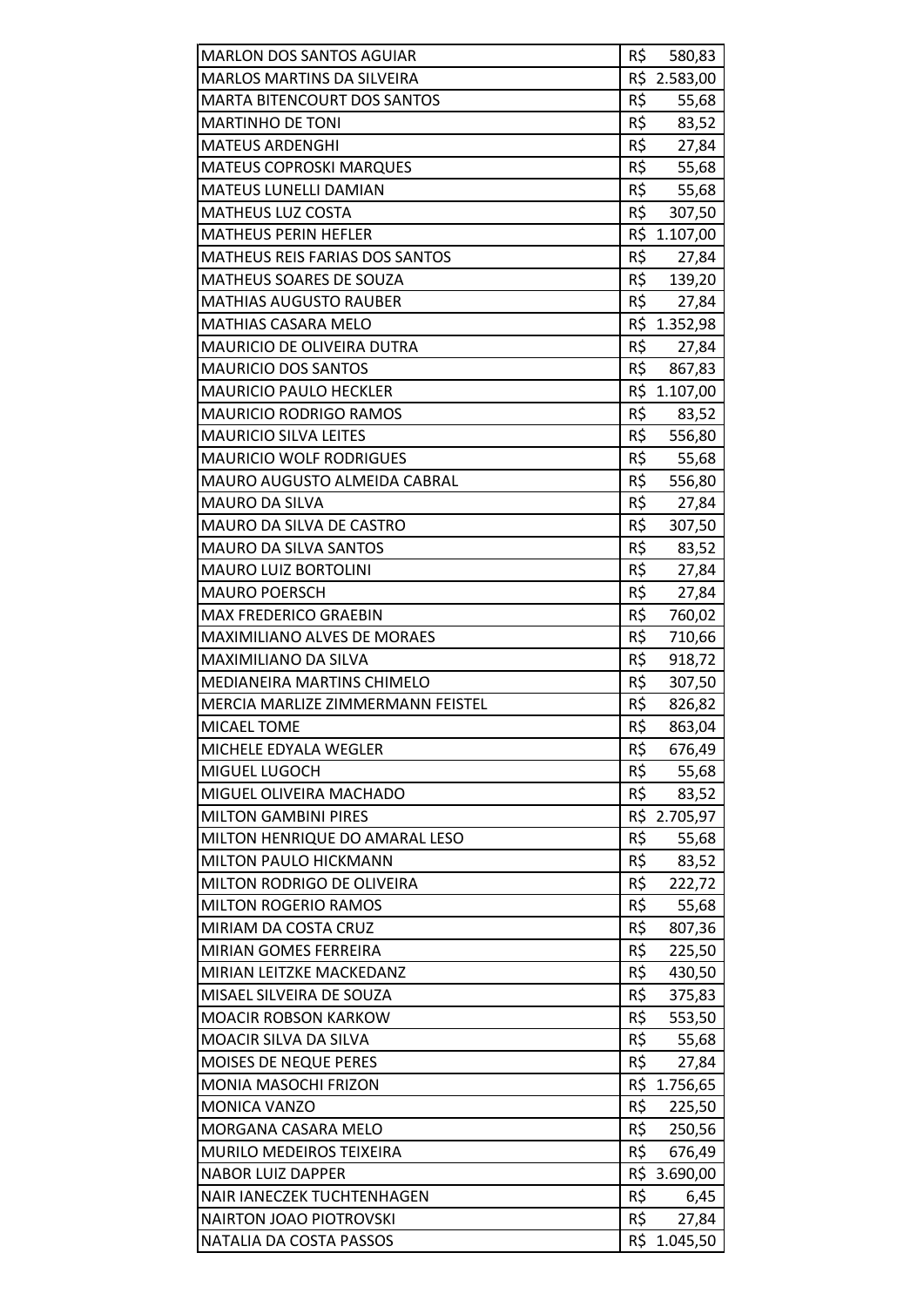| NATALINO DA SILVA                           | R\$ | 184,50       |
|---------------------------------------------|-----|--------------|
| NATIELE KRONBAUER MACHADO CANABARRO E SILVA | R\$ | 55,68        |
| NEILMO MOREIRA DE MENDONCA                  | R\$ | 473,28       |
| <b>NELSON ANTONIO ARNHOLD</b>               | R\$ | 493,52       |
| <b>NELSON CARVALHO</b>                      | R\$ | 863,04       |
| <b>NELSON DA SILVA GUTLER</b>               | R\$ | 27,84        |
| <b>NELSON JACO BONIATTI</b>                 | R\$ | 27,84        |
| <b>NELSON MIGUEL BRAZ</b>                   | R\$ | 27,84        |
| <b>NELSON NEI PIRES</b>                     | R\$ | 553,50       |
| <b>NELSON SILVEIRA</b>                      | R\$ | 278,40       |
| <b>NELSON WEBER FILHO</b>                   |     | R\$ 2.214,00 |
| NEOCIR JOSE ZORZO                           | R\$ | 240,18       |
| NEOCIR RICARDO RIZZATTO                     | R\$ | 55,68        |
| NERI IVANDO SCORTEGAGNA                     | R\$ | 369,00       |
| <b>NEUSA BORBA TAFFAREL</b>                 | R\$ | 676,49       |
| NEUTON FRANCISCO DE SOUZA MOTA              |     | R\$ 1.230,00 |
| <b>NEWTON JOSE ROSSO TREVISAN</b>           | R\$ | 609,68       |
| <b>NEWTON ROQUE RABELLO GLORIA</b>          | R\$ | 225,50       |
| NILMAR BACCHI                               | R\$ | 27,84        |
| NILO EDMUNDO MULLER                         | R\$ | 526,16       |
| NILSON RAMOS SILVEIRA                       | R\$ | 336,86       |
| <b>NILSON TONIN</b>                         | R\$ | 225,50       |
| NILTON DOMINGOS MATANA                      | R\$ | 307,50       |
| NIVALDO SOUZA MORAIS                        | R\$ | 670,68       |
| <b>NOEL DA SILVA SANTOS</b>                 | R\$ | 1.599,00     |
| NORBERTO FERNANDES PINTO DIAS FILHO         | R\$ | 212,34       |
| <b>ODAIR FIORENTIN</b>                      | R\$ | 865,56       |
| <b>ODECIO IRIO HAUPT</b>                    | R\$ | 222,72       |
| <b>ODILON MARTINS FILHO</b>                 | R\$ | 27,84        |
| <b>ODINEI PORTELLA</b>                      | R\$ | 212,34       |
| ODIR ALVES DA SILVA                         |     | R\$ 2.460,00 |
| <b>OLI GINDRI JUNIOR</b>                    | R\$ | 83,52        |
| OLIVO DE VARGAS SIMOES                      | R\$ | 167,04       |
| <b>OLVEDO SANTOS NETTO</b>                  | R\$ | 139,20       |
| OMAR LANCANOVA BRUNO                        | R\$ | 732,17       |
| ONEIDE ADEL DA SILVA CASTRO                 | R\$ | 55,68        |
| <b>ONILDO ALENCAR DE MORAES</b>             | R\$ | 27,84        |
| <b>ORION FLORES PASSINI</b>                 |     | R\$ 2.241,84 |
| <b>OSLEN MELCHIOR CHAVES</b>                | R\$ | 194,88       |
| OSMAR DE VARGAS DORNELLES                   | R\$ | 553,50       |
| <b>OSMAR MICHEL</b>                         | R\$ | 55,68        |
| OSORIO LUIZ SOARES DA LUZ                   | R\$ | 410,00       |
| OSVALDO ANSELMO REGINATO                    | R\$ | 27,84        |
| PABLO DA COSTA AFONSO                       | R\$ | 553,50       |
| PATRICIA CARDOSO KUSE CASSINA               | R\$ | 27,84        |
| PATRICIA DOS SANTOS VARGAS                  | R\$ | 307,50       |
| PATRICIA LUANA JESIUR KEGLER                | R\$ | 83,52        |
| PATRICIA MAROZO ARDENGHI DE LIMA            | R\$ | 27,84        |
| PATRICIA ROSEANE DUARTE DE PAULA            | R\$ | 553,50       |
| PATRICIA SARMANHO                           | R\$ | 336,86       |
| PAULA LEAL DOS SANTOS                       | R\$ | 27,84        |
| PAULO AFONSO STEIN                          | R\$ | 55,68        |
| PAULO ANGELO PASE                           | R\$ | 27,84        |
| PAULO ANTONIO SOARES DA SILVA               | R\$ | 27,84        |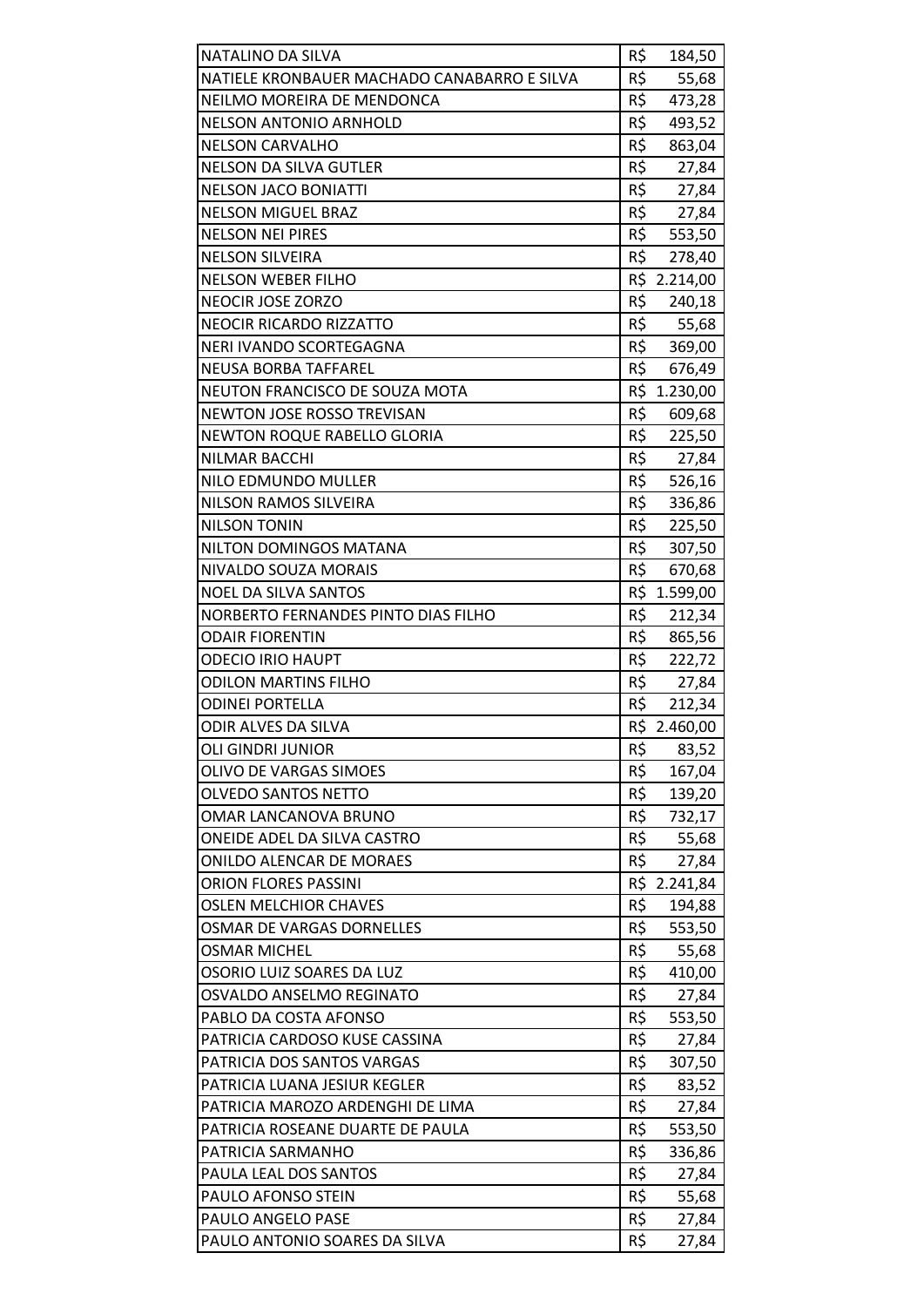| PAULO ANTONIO WOLFF RAMOS                          | R\$        | 27,84           |
|----------------------------------------------------|------------|-----------------|
| PAULO AUGUSTO SOUTO                                |            | R\$ 1.169,28    |
| PAULO CELSO HALWACKS JUNIOR                        | R\$        | 445,44          |
| PAULO CESAR CARDOSO GERMANO                        | R\$        | 55,68           |
| PAULO CESAR DA SILVA HIDER                         | R\$        | 55,68           |
| PAULO CESAR DOS SANTOS MARQUES                     | R\$        | 194,88          |
| PAULO CESAR GOMES TEIXEIRA                         | R\$        | 581,34          |
| PAULO CESAR MORAES PIMENTEL                        | R\$        | 863,04          |
| PAULO CESAR OLIVEIRA DOS SANTOS                    | R\$        | 473,28          |
| PAULO CEZAR PORTOLON                               | R\$        | 295,86          |
| PAULO DA SILVA ANDRE                               | R\$        | 27,84           |
| PAULO DE MATEU                                     | R\$        | 863,04          |
| PAULO DE TARSO MELLO PINHO                         | R\$        | 83,52           |
| PAULO EDUARDO TONETTO DE ARAUJO FILHO              | R\$        | 361,92          |
| PAULO ERONI DOS SANTOS MEDEIROS                    | R\$        | 676,49          |
| PAULO FERNANDO DA SILVA MACHADO                    | R\$        | 2,15            |
| PAULO FERNANDO FERREIRA DE ALENCASTRO BRAGA        | R\$        | 334,08          |
| PAULO FLAVIO DOLEJAL CONCEICAO                     | R\$        | 528,96          |
| PAULO RENATO DA SILVA DUARTE                       | R\$        | 861,00          |
| PAULO RENATO MENDES                                | R\$        | 27,84           |
| PAULO RENATO OSORIO PACHECO                        | R\$        | 984,00          |
| PAULO RENATO RIBEIRO SOUZA                         | R\$        | 307,50          |
| PAULO RICARDO DA S DE SOUZA                        | R\$        | 111,36          |
| PAULO RICARDO DA SILVA                             | R\$        | 83,52           |
| PAULO RICARDO DE ARAUJO                            | R\$        | 473,28          |
| PAULO RICARDO FARINHA DE OLIVEIRA                  |            | R\$ 2.241,84    |
| PAULO RICARDO GARCIA FRAGA                         | R\$        | 835,20          |
| PAULO RICARDO HENCKEL                              | R\$        | 27,84           |
| <b>PAULO RIGON BRIXNER</b>                         | R\$        | 528,96          |
| PAULO ROBERTO AICH                                 | R\$        | 83,52           |
| PAULO ROBERTO CANDIDO DA SILVA                     | R\$        | 27,84           |
| PAULO ROBERTO DA S FIGUEIREDO                      | R\$        | 55,68           |
| PAULO ROBERTO GARCIA DOS SANTOS                    | R\$        | 1.107,00        |
| PAULO ROBERTO MACEDO CIDADE                        | R\$        | 307,50          |
| PAULO ROBERTO MARTINS DE OLIVEIRA                  | R\$        | 1.660,50        |
| PAULO ROBERTO RODRIGUES CASTILHO                   | R\$        | 947,82          |
| PAULO ROBERTO STAUDT                               | R\$        | 27,84           |
| PAULO ROGERIO BOTELHO CAETANO                      | R\$        | 1.498,02        |
| PAULO ROGERIO DA SILVA PAULON                      | R\$        | 83,52           |
| PAULO ROGERIO RODRIGUES DO CARMO                   | R\$        | 111,36          |
| PAULO SERGIO BISATTO                               | R\$        | 27,84           |
| <b>PAULO SERGIO PIRES</b>                          | R\$        | 861,00          |
| PAULO SIDINEI MINUZZO                              | R\$<br>R\$ | 1.274,04        |
| PAULO TIGGEMANN<br>PAULO VOLMES MARQUES DE MACEDO  | R\$        | 139,20          |
|                                                    |            | 139,20          |
| PEDRO ASTERIO HARTMANN<br>PEDRO CLOVIS DE OLIVEIRA | R\$<br>R\$ | 27,84<br>225,50 |
| PEDRO DERLI DE OLIVEIRA TEIXEIRA                   | R\$        | 431,51          |
| PEDRO FALCO PRUSKI                                 | R\$        | 55,68           |
| PEDRO FLECK DE BEM                                 | R\$        | 83,52           |
| PEDRO MODESTO                                      | R\$        | 27,84           |
| PEDRO RAIMUNDO POMMER                              | R\$        | 922,50          |
| PEDRO ROBERTO CANTELE                              | R\$        | 307,50          |
| PEDRO ROBERTO DOS SANTOS                           | R\$        | 55,68           |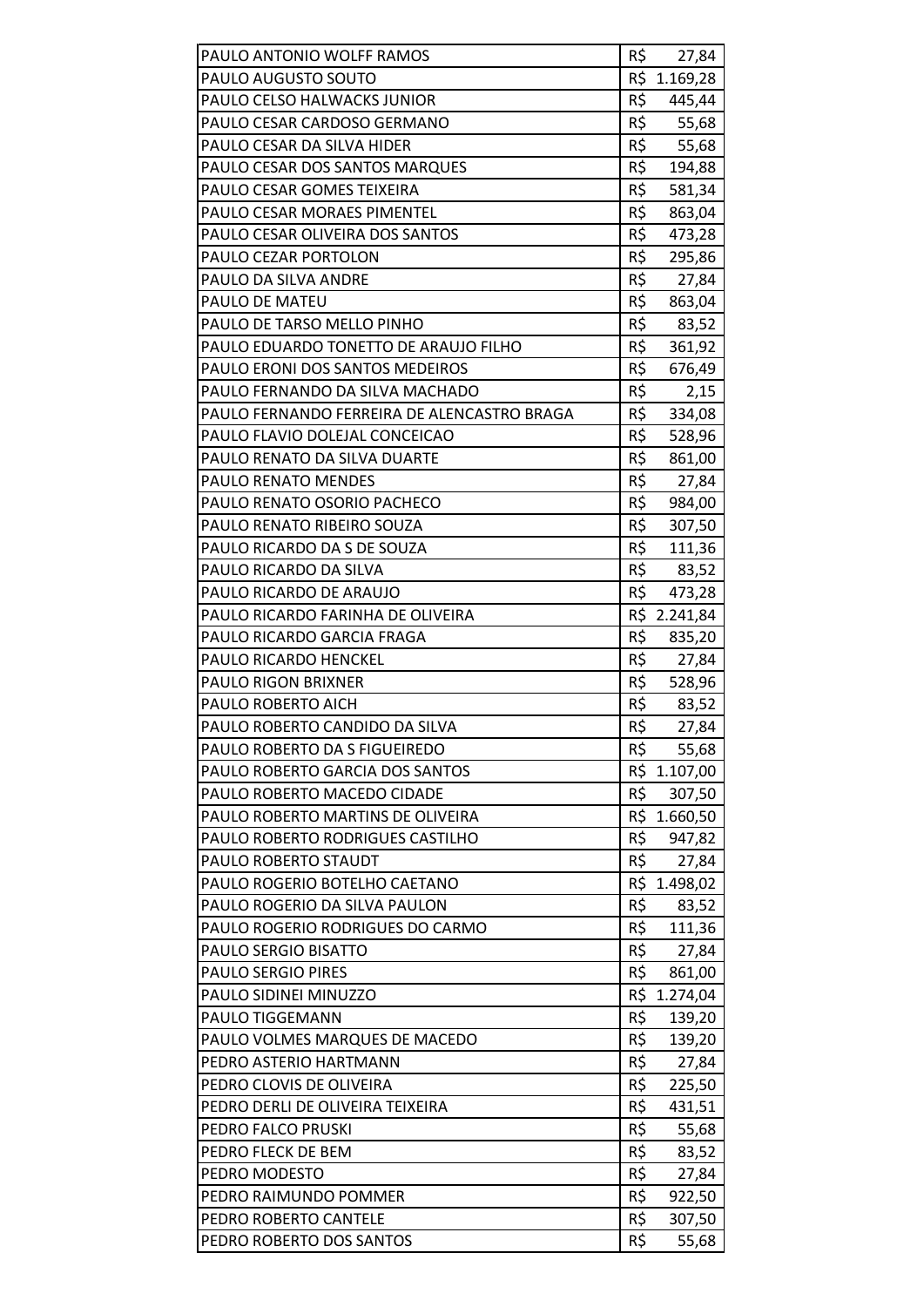| PEDRO WALDIR AMES                         | R\$ | 779,49       |
|-------------------------------------------|-----|--------------|
| PERCIO DA SILVA                           |     | R\$ 2.091,00 |
| PERCIO SILVA DA SILVA                     |     | R\$ 1.168,50 |
| PETERSSON AMARAL DA SILVA                 | R\$ | 553,50       |
| PLINIO RAFAEL MARQUES                     | R\$ | 281,18       |
| PLUTARCO ARISTIDES GERMANO SOARES MARQUES |     | R\$ 1.257,84 |
| PRISCILA CHAIANE ZAMBRZYCKI CAMARGO       | R\$ | 575,52       |
| PRISCILA DE MARINS MACEDO                 | R\$ | 55,68        |
| RAFAEL CAMARGO MORAIS                     | R\$ | 601,33       |
| RAFAEL DOS SANTOS MACHADO                 | R\$ | 27,84        |
| RAFAEL ELIAS RODRIGUES                    | R\$ | 417,60       |
| RAFAEL FIORAVANTE DA ROSA                 | R\$ | 27,84        |
| RAFAEL GAMBIM KRUMMENAUER                 | R\$ | 139,20       |
| RAFAEL LIMA GARCIA                        | R\$ | 306,24       |
| RAFAEL PINTO DA CUNHA                     | R\$ | 27,84        |
| RAFAEL SARAIVA CARDOSO                    | R\$ | 139,20       |
| RAFAEL SOARES DOMINGUES                   |     | R\$ 1.011,33 |
| RAFAEL SORIANO KULMANN                    | R\$ | 306,24       |
| RAIMUNDO DA CONCEICAO FOGACA              | R\$ | 676,49       |
| RAISSA ZORTEA                             | R\$ | 27,84        |
| RAMIRO FREITAS MAIOLI                     | R\$ | 55,68        |
| <b>RAMIRO NUNES RASSIER</b>               | R\$ | 704,33       |
| RAMOS VOLNEI MODINGER                     | R\$ | 27,84        |
| RANGEL DANUBIO KURZ                       | R\$ | 27,84        |
| RAONI LEIVAS MOREIRA                      |     | R\$ 1.045,50 |
| RAPHAELA BASSO                            | R\$ | 375,83       |
| RAQUEL DELAI CELANT                       | R\$ | 268,02       |
| RAUL FERNANDO SILVEIRA MALHAO             | R\$ | 27,84        |
| RAUL LEANDRO DE MEDEIROS GUDOLLE          | R\$ | 55,68        |
| <b>RAUL MACIEL DONATO</b>                 | R\$ | 27,84        |
| <b>RAUL WEDIG</b>                         | R\$ | 417,60       |
| <b>REGES DE DAVID</b>                     | R\$ | 375,83       |
| REGINALDO ROCHA DE CASTRO                 |     | R\$ 1.291,50 |
| <b>REGIS ARTHUR BUGS DORR</b>             | R\$ | 111,36       |
| REGIS ELISEU PASSOS DA SILVA              | R\$ | 139,20       |
| REJANE ORLANDO                            | R\$ | 27,84        |
| RENAN DA SILVEIRA ESPINOZA                | R\$ | 55,68        |
| RENATA BENEVIT GIL                        | R\$ | 295,86       |
| RENATO MACHADO                            | R\$ | 111,36       |
| RENATO SCHERER MELLEU                     | R\$ | 1.900,68     |
| <b>RENE ARI HOFF JUNIOR</b>               | R\$ | 27,84        |
| RICARDO ALOISIO NIENOV                    | R\$ | 27,84        |
| RICARDO JOAO ROHDE                        | R\$ | 389,76       |
| RICARDO LIMA DE AZEVEDO                   | R\$ | 361,92       |
| RICARDO LOPES GUARISE                     | R\$ | 974,40       |
| RICARDO MAROSTICA                         | R\$ | 603,36       |
| RICARDO MONTEIRO MAZOT                    | R\$ | 835,20       |
| RICARDO MOURA FAGUNDES                    | R\$ | 27,84        |
| RICARDO SIMOES DA SILVA                   | R\$ | 782,04       |
| RICARDO YUJI OKIDO                        | R\$ | 27,84        |
| RINALDO PEREIRA DE LIMA                   | R\$ | 27,84        |
| RITA DE CASSIA FIGUEIREDO MACHADO         | R\$ | 553,50       |
| RITA DE CASSIA GOMES DE OLIVEIRA          | R\$ | 55,68        |
| RITA DE CASSIA PIRES KERSCHNER            | R\$ | 723,84       |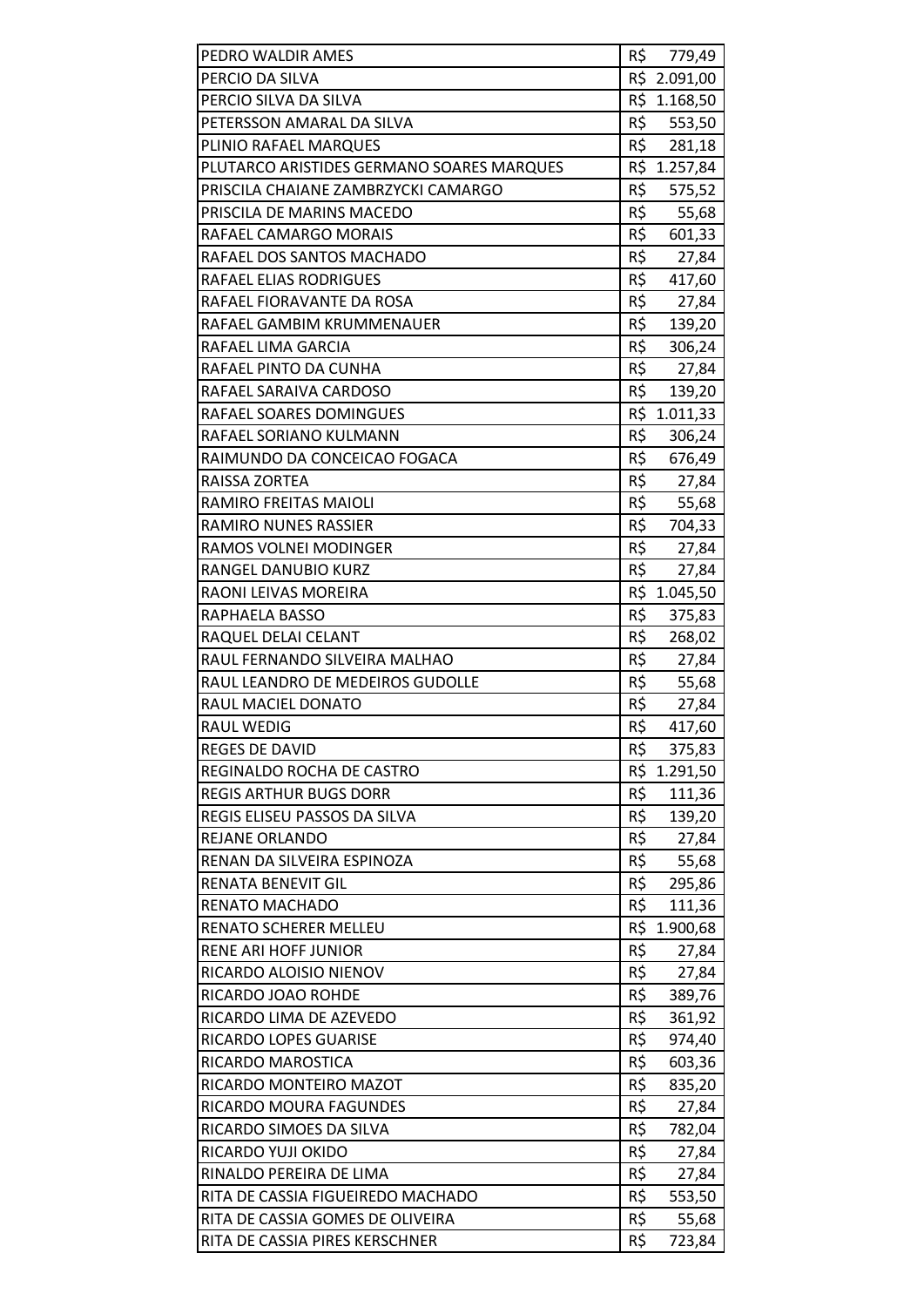| R\$<br>ROBERSON CLAITON SANTOS DE AVILA<br>27,84<br>R\$<br>ROBERTA FALLER VIANNA<br>194,88<br>R\$<br><b>ROBERTO CARRICONDE</b><br>307,50<br>R\$<br>ROBERTO FABIANO WOMMER<br>111,36<br>R\$<br>ROBERTO LEAL DE SOUZA NETO<br>27,84<br>R\$<br>ROBERTO MARQUES PARAHYBA<br>369,00<br>R\$<br><b>ROBERTO PERIN</b><br>222,72<br>R\$<br>ROBERTO PINTO DA SILVA<br>139,20<br>R\$<br>ROBERTO PINTO DE MATTOS<br>335,34<br>R\$ 1.476,00<br>ROBERTO SIDINEI JUNG<br>R\$<br>ROBERTO SILVEIRA DE BORBA<br>27,84<br>R\$<br>ROBINSON LUIS STURMER<br>363,18<br>R\$ 1.571,66<br>ROBISON BODE TEIXEIRA<br>R\$<br>ROBSON DA SILVA RESENDE<br>55,68<br>R\$ 2.214,00<br>RODINEI COSTA VITORIA<br>R\$<br>RODOLFO FUCHS DOS SANTOS<br>111,36<br>R\$<br>RODOLFO GOBI DIAS<br>738,00<br>R\$<br>556,80<br>RODRIGO ALEXANDRE MAESTRI COLARES<br>R\$<br><b>RODRIGO DA SILVA</b><br>334,08<br>R\$<br>RODRIGO DA SILVA MIRANDA<br>704,34<br>R\$<br>RODRIGO DE SENNA MACHADO<br>278,40<br>R\$ 1.107,00<br>RODRIGO DO CARMO DE ALMEIDA<br>R\$ 2.890,50<br><b>RODRIGO GIOVENARDI</b><br>R\$<br>RODRIGO JOSE GOMES<br>184,50<br>R\$<br>RODRIGO KERSCNER AMODEU<br>273,84<br>R\$<br>RODRIGO LAUX TABBAL<br>27,84<br>R\$<br>RODRIGO LUPIM FERNANDES<br>574,26<br>R\$<br>RODRIGO MENDONCA GUERIM<br>55,68<br>R\$<br><b>RODRIGO MICK</b><br>139,20<br>R\$<br>526,16<br>RODRIGO RODRIGUES DA SILVA<br>RODRIGO ROSA DA SILVA<br>R\$ 2.767,50<br>R\$<br><b>RODRIGO VIEIRA PERES</b><br>27,84<br>R\$<br>RODRIGO ZAGO RODRIGUES<br>55,68<br>RODRIGO ZORZETTO<br>R\$ 1.012,34<br>R\$<br><b>ROGER CARLOS TORRES</b><br>2.795,34<br>R\$<br>ROGER DOS SANTOS GONCALVES<br>119,96<br>R\$ 1.073,34<br>ROGER RODRIGO DE OLIVEIRA LOPES<br>R\$<br>ROGERIO BATISTA DOS SANTOS<br>861,00<br>R\$<br>ROGERIO BOZA MEDEIROS<br>27,84<br>R\$<br>ROGERIO CORREA VENTURA<br>55,68<br>R\$<br>ROGERIO COUTINHO DA SILVA<br>27,84<br>R\$<br>ROGERIO DA SILVA WIPRICH<br>225,50<br>R\$<br>ROGERIO ESTANISLAU MEDEIROS DA ROSA<br>533,00<br>R\$<br>ROGERIO GOULART ZOTTI<br>27,84<br>R\$<br>ROGERIO HENRIQUE LOPES CORREA<br>111,36<br>R\$<br>ROGERIO LITAROVICZ MACEDO<br>111,36<br>R\$ 1.722,00<br>ROGERIO LUCIO<br>R\$<br>ROGERIO MARTINS VARGAS<br>139,20<br>R\$<br>ROGERIO NUNES LOPES<br>924,27<br>R\$<br><b>ROMAR MULLER</b><br>27,84<br>R\$<br>ROMULO ADRIANO DA SILVA<br>55,68<br>R\$<br>RONALDO KESSLER PONTES<br>111,36<br>R\$<br>111,36<br>RONALDO RODRIGUES DENGO |                    |     |        |
|------------------------------------------------------------------------------------------------------------------------------------------------------------------------------------------------------------------------------------------------------------------------------------------------------------------------------------------------------------------------------------------------------------------------------------------------------------------------------------------------------------------------------------------------------------------------------------------------------------------------------------------------------------------------------------------------------------------------------------------------------------------------------------------------------------------------------------------------------------------------------------------------------------------------------------------------------------------------------------------------------------------------------------------------------------------------------------------------------------------------------------------------------------------------------------------------------------------------------------------------------------------------------------------------------------------------------------------------------------------------------------------------------------------------------------------------------------------------------------------------------------------------------------------------------------------------------------------------------------------------------------------------------------------------------------------------------------------------------------------------------------------------------------------------------------------------------------------------------------------------------------------------------------------------------------------------------------------------------------------------------------------------------------------------------------------------------------------------------------------------------------------------------------------------------------------------------------------------------------------------------------------------------------------------------------------------------------------------------------------------------------------------------------------|--------------------|-----|--------|
|                                                                                                                                                                                                                                                                                                                                                                                                                                                                                                                                                                                                                                                                                                                                                                                                                                                                                                                                                                                                                                                                                                                                                                                                                                                                                                                                                                                                                                                                                                                                                                                                                                                                                                                                                                                                                                                                                                                                                                                                                                                                                                                                                                                                                                                                                                                                                                                                                  | RIVELINO STEINMETZ | R\$ | 799,50 |
|                                                                                                                                                                                                                                                                                                                                                                                                                                                                                                                                                                                                                                                                                                                                                                                                                                                                                                                                                                                                                                                                                                                                                                                                                                                                                                                                                                                                                                                                                                                                                                                                                                                                                                                                                                                                                                                                                                                                                                                                                                                                                                                                                                                                                                                                                                                                                                                                                  |                    |     |        |
|                                                                                                                                                                                                                                                                                                                                                                                                                                                                                                                                                                                                                                                                                                                                                                                                                                                                                                                                                                                                                                                                                                                                                                                                                                                                                                                                                                                                                                                                                                                                                                                                                                                                                                                                                                                                                                                                                                                                                                                                                                                                                                                                                                                                                                                                                                                                                                                                                  |                    |     |        |
|                                                                                                                                                                                                                                                                                                                                                                                                                                                                                                                                                                                                                                                                                                                                                                                                                                                                                                                                                                                                                                                                                                                                                                                                                                                                                                                                                                                                                                                                                                                                                                                                                                                                                                                                                                                                                                                                                                                                                                                                                                                                                                                                                                                                                                                                                                                                                                                                                  |                    |     |        |
|                                                                                                                                                                                                                                                                                                                                                                                                                                                                                                                                                                                                                                                                                                                                                                                                                                                                                                                                                                                                                                                                                                                                                                                                                                                                                                                                                                                                                                                                                                                                                                                                                                                                                                                                                                                                                                                                                                                                                                                                                                                                                                                                                                                                                                                                                                                                                                                                                  |                    |     |        |
|                                                                                                                                                                                                                                                                                                                                                                                                                                                                                                                                                                                                                                                                                                                                                                                                                                                                                                                                                                                                                                                                                                                                                                                                                                                                                                                                                                                                                                                                                                                                                                                                                                                                                                                                                                                                                                                                                                                                                                                                                                                                                                                                                                                                                                                                                                                                                                                                                  |                    |     |        |
|                                                                                                                                                                                                                                                                                                                                                                                                                                                                                                                                                                                                                                                                                                                                                                                                                                                                                                                                                                                                                                                                                                                                                                                                                                                                                                                                                                                                                                                                                                                                                                                                                                                                                                                                                                                                                                                                                                                                                                                                                                                                                                                                                                                                                                                                                                                                                                                                                  |                    |     |        |
|                                                                                                                                                                                                                                                                                                                                                                                                                                                                                                                                                                                                                                                                                                                                                                                                                                                                                                                                                                                                                                                                                                                                                                                                                                                                                                                                                                                                                                                                                                                                                                                                                                                                                                                                                                                                                                                                                                                                                                                                                                                                                                                                                                                                                                                                                                                                                                                                                  |                    |     |        |
|                                                                                                                                                                                                                                                                                                                                                                                                                                                                                                                                                                                                                                                                                                                                                                                                                                                                                                                                                                                                                                                                                                                                                                                                                                                                                                                                                                                                                                                                                                                                                                                                                                                                                                                                                                                                                                                                                                                                                                                                                                                                                                                                                                                                                                                                                                                                                                                                                  |                    |     |        |
|                                                                                                                                                                                                                                                                                                                                                                                                                                                                                                                                                                                                                                                                                                                                                                                                                                                                                                                                                                                                                                                                                                                                                                                                                                                                                                                                                                                                                                                                                                                                                                                                                                                                                                                                                                                                                                                                                                                                                                                                                                                                                                                                                                                                                                                                                                                                                                                                                  |                    |     |        |
|                                                                                                                                                                                                                                                                                                                                                                                                                                                                                                                                                                                                                                                                                                                                                                                                                                                                                                                                                                                                                                                                                                                                                                                                                                                                                                                                                                                                                                                                                                                                                                                                                                                                                                                                                                                                                                                                                                                                                                                                                                                                                                                                                                                                                                                                                                                                                                                                                  |                    |     |        |
|                                                                                                                                                                                                                                                                                                                                                                                                                                                                                                                                                                                                                                                                                                                                                                                                                                                                                                                                                                                                                                                                                                                                                                                                                                                                                                                                                                                                                                                                                                                                                                                                                                                                                                                                                                                                                                                                                                                                                                                                                                                                                                                                                                                                                                                                                                                                                                                                                  |                    |     |        |
|                                                                                                                                                                                                                                                                                                                                                                                                                                                                                                                                                                                                                                                                                                                                                                                                                                                                                                                                                                                                                                                                                                                                                                                                                                                                                                                                                                                                                                                                                                                                                                                                                                                                                                                                                                                                                                                                                                                                                                                                                                                                                                                                                                                                                                                                                                                                                                                                                  |                    |     |        |
|                                                                                                                                                                                                                                                                                                                                                                                                                                                                                                                                                                                                                                                                                                                                                                                                                                                                                                                                                                                                                                                                                                                                                                                                                                                                                                                                                                                                                                                                                                                                                                                                                                                                                                                                                                                                                                                                                                                                                                                                                                                                                                                                                                                                                                                                                                                                                                                                                  |                    |     |        |
|                                                                                                                                                                                                                                                                                                                                                                                                                                                                                                                                                                                                                                                                                                                                                                                                                                                                                                                                                                                                                                                                                                                                                                                                                                                                                                                                                                                                                                                                                                                                                                                                                                                                                                                                                                                                                                                                                                                                                                                                                                                                                                                                                                                                                                                                                                                                                                                                                  |                    |     |        |
|                                                                                                                                                                                                                                                                                                                                                                                                                                                                                                                                                                                                                                                                                                                                                                                                                                                                                                                                                                                                                                                                                                                                                                                                                                                                                                                                                                                                                                                                                                                                                                                                                                                                                                                                                                                                                                                                                                                                                                                                                                                                                                                                                                                                                                                                                                                                                                                                                  |                    |     |        |
|                                                                                                                                                                                                                                                                                                                                                                                                                                                                                                                                                                                                                                                                                                                                                                                                                                                                                                                                                                                                                                                                                                                                                                                                                                                                                                                                                                                                                                                                                                                                                                                                                                                                                                                                                                                                                                                                                                                                                                                                                                                                                                                                                                                                                                                                                                                                                                                                                  |                    |     |        |
|                                                                                                                                                                                                                                                                                                                                                                                                                                                                                                                                                                                                                                                                                                                                                                                                                                                                                                                                                                                                                                                                                                                                                                                                                                                                                                                                                                                                                                                                                                                                                                                                                                                                                                                                                                                                                                                                                                                                                                                                                                                                                                                                                                                                                                                                                                                                                                                                                  |                    |     |        |
|                                                                                                                                                                                                                                                                                                                                                                                                                                                                                                                                                                                                                                                                                                                                                                                                                                                                                                                                                                                                                                                                                                                                                                                                                                                                                                                                                                                                                                                                                                                                                                                                                                                                                                                                                                                                                                                                                                                                                                                                                                                                                                                                                                                                                                                                                                                                                                                                                  |                    |     |        |
|                                                                                                                                                                                                                                                                                                                                                                                                                                                                                                                                                                                                                                                                                                                                                                                                                                                                                                                                                                                                                                                                                                                                                                                                                                                                                                                                                                                                                                                                                                                                                                                                                                                                                                                                                                                                                                                                                                                                                                                                                                                                                                                                                                                                                                                                                                                                                                                                                  |                    |     |        |
|                                                                                                                                                                                                                                                                                                                                                                                                                                                                                                                                                                                                                                                                                                                                                                                                                                                                                                                                                                                                                                                                                                                                                                                                                                                                                                                                                                                                                                                                                                                                                                                                                                                                                                                                                                                                                                                                                                                                                                                                                                                                                                                                                                                                                                                                                                                                                                                                                  |                    |     |        |
|                                                                                                                                                                                                                                                                                                                                                                                                                                                                                                                                                                                                                                                                                                                                                                                                                                                                                                                                                                                                                                                                                                                                                                                                                                                                                                                                                                                                                                                                                                                                                                                                                                                                                                                                                                                                                                                                                                                                                                                                                                                                                                                                                                                                                                                                                                                                                                                                                  |                    |     |        |
|                                                                                                                                                                                                                                                                                                                                                                                                                                                                                                                                                                                                                                                                                                                                                                                                                                                                                                                                                                                                                                                                                                                                                                                                                                                                                                                                                                                                                                                                                                                                                                                                                                                                                                                                                                                                                                                                                                                                                                                                                                                                                                                                                                                                                                                                                                                                                                                                                  |                    |     |        |
|                                                                                                                                                                                                                                                                                                                                                                                                                                                                                                                                                                                                                                                                                                                                                                                                                                                                                                                                                                                                                                                                                                                                                                                                                                                                                                                                                                                                                                                                                                                                                                                                                                                                                                                                                                                                                                                                                                                                                                                                                                                                                                                                                                                                                                                                                                                                                                                                                  |                    |     |        |
|                                                                                                                                                                                                                                                                                                                                                                                                                                                                                                                                                                                                                                                                                                                                                                                                                                                                                                                                                                                                                                                                                                                                                                                                                                                                                                                                                                                                                                                                                                                                                                                                                                                                                                                                                                                                                                                                                                                                                                                                                                                                                                                                                                                                                                                                                                                                                                                                                  |                    |     |        |
|                                                                                                                                                                                                                                                                                                                                                                                                                                                                                                                                                                                                                                                                                                                                                                                                                                                                                                                                                                                                                                                                                                                                                                                                                                                                                                                                                                                                                                                                                                                                                                                                                                                                                                                                                                                                                                                                                                                                                                                                                                                                                                                                                                                                                                                                                                                                                                                                                  |                    |     |        |
|                                                                                                                                                                                                                                                                                                                                                                                                                                                                                                                                                                                                                                                                                                                                                                                                                                                                                                                                                                                                                                                                                                                                                                                                                                                                                                                                                                                                                                                                                                                                                                                                                                                                                                                                                                                                                                                                                                                                                                                                                                                                                                                                                                                                                                                                                                                                                                                                                  |                    |     |        |
|                                                                                                                                                                                                                                                                                                                                                                                                                                                                                                                                                                                                                                                                                                                                                                                                                                                                                                                                                                                                                                                                                                                                                                                                                                                                                                                                                                                                                                                                                                                                                                                                                                                                                                                                                                                                                                                                                                                                                                                                                                                                                                                                                                                                                                                                                                                                                                                                                  |                    |     |        |
|                                                                                                                                                                                                                                                                                                                                                                                                                                                                                                                                                                                                                                                                                                                                                                                                                                                                                                                                                                                                                                                                                                                                                                                                                                                                                                                                                                                                                                                                                                                                                                                                                                                                                                                                                                                                                                                                                                                                                                                                                                                                                                                                                                                                                                                                                                                                                                                                                  |                    |     |        |
|                                                                                                                                                                                                                                                                                                                                                                                                                                                                                                                                                                                                                                                                                                                                                                                                                                                                                                                                                                                                                                                                                                                                                                                                                                                                                                                                                                                                                                                                                                                                                                                                                                                                                                                                                                                                                                                                                                                                                                                                                                                                                                                                                                                                                                                                                                                                                                                                                  |                    |     |        |
|                                                                                                                                                                                                                                                                                                                                                                                                                                                                                                                                                                                                                                                                                                                                                                                                                                                                                                                                                                                                                                                                                                                                                                                                                                                                                                                                                                                                                                                                                                                                                                                                                                                                                                                                                                                                                                                                                                                                                                                                                                                                                                                                                                                                                                                                                                                                                                                                                  |                    |     |        |
|                                                                                                                                                                                                                                                                                                                                                                                                                                                                                                                                                                                                                                                                                                                                                                                                                                                                                                                                                                                                                                                                                                                                                                                                                                                                                                                                                                                                                                                                                                                                                                                                                                                                                                                                                                                                                                                                                                                                                                                                                                                                                                                                                                                                                                                                                                                                                                                                                  |                    |     |        |
|                                                                                                                                                                                                                                                                                                                                                                                                                                                                                                                                                                                                                                                                                                                                                                                                                                                                                                                                                                                                                                                                                                                                                                                                                                                                                                                                                                                                                                                                                                                                                                                                                                                                                                                                                                                                                                                                                                                                                                                                                                                                                                                                                                                                                                                                                                                                                                                                                  |                    |     |        |
|                                                                                                                                                                                                                                                                                                                                                                                                                                                                                                                                                                                                                                                                                                                                                                                                                                                                                                                                                                                                                                                                                                                                                                                                                                                                                                                                                                                                                                                                                                                                                                                                                                                                                                                                                                                                                                                                                                                                                                                                                                                                                                                                                                                                                                                                                                                                                                                                                  |                    |     |        |
|                                                                                                                                                                                                                                                                                                                                                                                                                                                                                                                                                                                                                                                                                                                                                                                                                                                                                                                                                                                                                                                                                                                                                                                                                                                                                                                                                                                                                                                                                                                                                                                                                                                                                                                                                                                                                                                                                                                                                                                                                                                                                                                                                                                                                                                                                                                                                                                                                  |                    |     |        |
|                                                                                                                                                                                                                                                                                                                                                                                                                                                                                                                                                                                                                                                                                                                                                                                                                                                                                                                                                                                                                                                                                                                                                                                                                                                                                                                                                                                                                                                                                                                                                                                                                                                                                                                                                                                                                                                                                                                                                                                                                                                                                                                                                                                                                                                                                                                                                                                                                  |                    |     |        |
|                                                                                                                                                                                                                                                                                                                                                                                                                                                                                                                                                                                                                                                                                                                                                                                                                                                                                                                                                                                                                                                                                                                                                                                                                                                                                                                                                                                                                                                                                                                                                                                                                                                                                                                                                                                                                                                                                                                                                                                                                                                                                                                                                                                                                                                                                                                                                                                                                  |                    |     |        |
|                                                                                                                                                                                                                                                                                                                                                                                                                                                                                                                                                                                                                                                                                                                                                                                                                                                                                                                                                                                                                                                                                                                                                                                                                                                                                                                                                                                                                                                                                                                                                                                                                                                                                                                                                                                                                                                                                                                                                                                                                                                                                                                                                                                                                                                                                                                                                                                                                  |                    |     |        |
|                                                                                                                                                                                                                                                                                                                                                                                                                                                                                                                                                                                                                                                                                                                                                                                                                                                                                                                                                                                                                                                                                                                                                                                                                                                                                                                                                                                                                                                                                                                                                                                                                                                                                                                                                                                                                                                                                                                                                                                                                                                                                                                                                                                                                                                                                                                                                                                                                  |                    |     |        |
|                                                                                                                                                                                                                                                                                                                                                                                                                                                                                                                                                                                                                                                                                                                                                                                                                                                                                                                                                                                                                                                                                                                                                                                                                                                                                                                                                                                                                                                                                                                                                                                                                                                                                                                                                                                                                                                                                                                                                                                                                                                                                                                                                                                                                                                                                                                                                                                                                  |                    |     |        |
|                                                                                                                                                                                                                                                                                                                                                                                                                                                                                                                                                                                                                                                                                                                                                                                                                                                                                                                                                                                                                                                                                                                                                                                                                                                                                                                                                                                                                                                                                                                                                                                                                                                                                                                                                                                                                                                                                                                                                                                                                                                                                                                                                                                                                                                                                                                                                                                                                  |                    |     |        |
|                                                                                                                                                                                                                                                                                                                                                                                                                                                                                                                                                                                                                                                                                                                                                                                                                                                                                                                                                                                                                                                                                                                                                                                                                                                                                                                                                                                                                                                                                                                                                                                                                                                                                                                                                                                                                                                                                                                                                                                                                                                                                                                                                                                                                                                                                                                                                                                                                  |                    |     |        |
|                                                                                                                                                                                                                                                                                                                                                                                                                                                                                                                                                                                                                                                                                                                                                                                                                                                                                                                                                                                                                                                                                                                                                                                                                                                                                                                                                                                                                                                                                                                                                                                                                                                                                                                                                                                                                                                                                                                                                                                                                                                                                                                                                                                                                                                                                                                                                                                                                  |                    |     |        |
|                                                                                                                                                                                                                                                                                                                                                                                                                                                                                                                                                                                                                                                                                                                                                                                                                                                                                                                                                                                                                                                                                                                                                                                                                                                                                                                                                                                                                                                                                                                                                                                                                                                                                                                                                                                                                                                                                                                                                                                                                                                                                                                                                                                                                                                                                                                                                                                                                  |                    |     |        |
|                                                                                                                                                                                                                                                                                                                                                                                                                                                                                                                                                                                                                                                                                                                                                                                                                                                                                                                                                                                                                                                                                                                                                                                                                                                                                                                                                                                                                                                                                                                                                                                                                                                                                                                                                                                                                                                                                                                                                                                                                                                                                                                                                                                                                                                                                                                                                                                                                  |                    |     |        |
|                                                                                                                                                                                                                                                                                                                                                                                                                                                                                                                                                                                                                                                                                                                                                                                                                                                                                                                                                                                                                                                                                                                                                                                                                                                                                                                                                                                                                                                                                                                                                                                                                                                                                                                                                                                                                                                                                                                                                                                                                                                                                                                                                                                                                                                                                                                                                                                                                  |                    |     |        |
|                                                                                                                                                                                                                                                                                                                                                                                                                                                                                                                                                                                                                                                                                                                                                                                                                                                                                                                                                                                                                                                                                                                                                                                                                                                                                                                                                                                                                                                                                                                                                                                                                                                                                                                                                                                                                                                                                                                                                                                                                                                                                                                                                                                                                                                                                                                                                                                                                  |                    |     |        |
|                                                                                                                                                                                                                                                                                                                                                                                                                                                                                                                                                                                                                                                                                                                                                                                                                                                                                                                                                                                                                                                                                                                                                                                                                                                                                                                                                                                                                                                                                                                                                                                                                                                                                                                                                                                                                                                                                                                                                                                                                                                                                                                                                                                                                                                                                                                                                                                                                  |                    |     |        |
|                                                                                                                                                                                                                                                                                                                                                                                                                                                                                                                                                                                                                                                                                                                                                                                                                                                                                                                                                                                                                                                                                                                                                                                                                                                                                                                                                                                                                                                                                                                                                                                                                                                                                                                                                                                                                                                                                                                                                                                                                                                                                                                                                                                                                                                                                                                                                                                                                  |                    |     |        |
|                                                                                                                                                                                                                                                                                                                                                                                                                                                                                                                                                                                                                                                                                                                                                                                                                                                                                                                                                                                                                                                                                                                                                                                                                                                                                                                                                                                                                                                                                                                                                                                                                                                                                                                                                                                                                                                                                                                                                                                                                                                                                                                                                                                                                                                                                                                                                                                                                  |                    |     |        |
|                                                                                                                                                                                                                                                                                                                                                                                                                                                                                                                                                                                                                                                                                                                                                                                                                                                                                                                                                                                                                                                                                                                                                                                                                                                                                                                                                                                                                                                                                                                                                                                                                                                                                                                                                                                                                                                                                                                                                                                                                                                                                                                                                                                                                                                                                                                                                                                                                  |                    |     |        |
|                                                                                                                                                                                                                                                                                                                                                                                                                                                                                                                                                                                                                                                                                                                                                                                                                                                                                                                                                                                                                                                                                                                                                                                                                                                                                                                                                                                                                                                                                                                                                                                                                                                                                                                                                                                                                                                                                                                                                                                                                                                                                                                                                                                                                                                                                                                                                                                                                  |                    |     |        |
|                                                                                                                                                                                                                                                                                                                                                                                                                                                                                                                                                                                                                                                                                                                                                                                                                                                                                                                                                                                                                                                                                                                                                                                                                                                                                                                                                                                                                                                                                                                                                                                                                                                                                                                                                                                                                                                                                                                                                                                                                                                                                                                                                                                                                                                                                                                                                                                                                  |                    |     |        |
|                                                                                                                                                                                                                                                                                                                                                                                                                                                                                                                                                                                                                                                                                                                                                                                                                                                                                                                                                                                                                                                                                                                                                                                                                                                                                                                                                                                                                                                                                                                                                                                                                                                                                                                                                                                                                                                                                                                                                                                                                                                                                                                                                                                                                                                                                                                                                                                                                  |                    |     |        |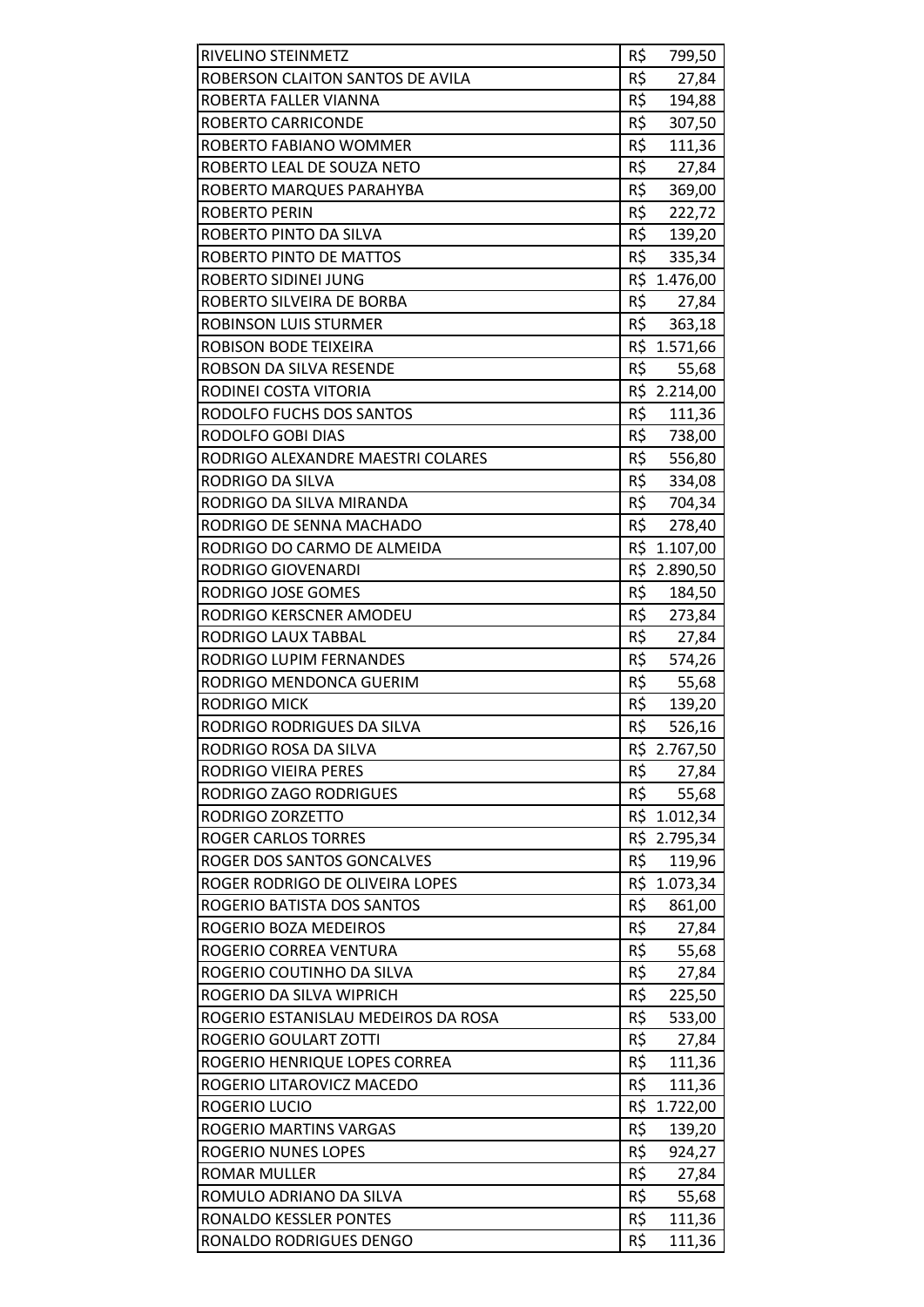| RONAN XAVIER COUTINHO                |     | R\$ 3.813,00 |
|--------------------------------------|-----|--------------|
| RONEI BARREIRO FLORES                | R\$ | 396,84       |
| RONER LUIS DA SILVA FONTOURA         | R\$ | 307,50       |
| <b>RONEY KUHN DE MATOS</b>           | R\$ | 55,68        |
| RONIE FINGER BARBOSA                 | R\$ | 431,51       |
| RONISETE SCHERER DA SILVA            | R\$ | 225,50       |
| ROQUE ALOISIO RODRIGUES DOS SANTOS   | R\$ | 250,56       |
| ROQUE ANDRE WIEBELING                | R\$ | 83,52        |
| ROSALVO ELIAS GOETTEMS               | R\$ | 27,84        |
| ROSANDRO DE ALMEIDA GARSKE           | R\$ | 27,84        |
| ROSANGELA HARTMANN                   | R\$ | 307,50       |
| ROSELI DIAS PERALTA                  | R\$ | 430,50       |
| <b>RUAN PATRICK MARTINS MORAES</b>   | R\$ | 55,68        |
| RUBEM SILVESTRE SANTOS DA COSTA      | R\$ | 584,64       |
| <b>RUBENS NUNES MACIEL</b>           | R\$ | 506,68       |
| <b>RUBIMAR POST</b>                  | R\$ | 194,88       |
| RUDIMAR BIESEKI                      | R\$ | 361,92       |
| RUDIMAR PEDROSO MACIEL               | R\$ | 139,20       |
| <b>RUDINEI POST</b>                  | R\$ | 278,40       |
| <b>RUDNEY CRACCO</b>                 | R\$ | 536,04       |
| RUI LEANDRO VARGAS                   |     | R\$ 2.890,50 |
| SADI ANTONIO DAL PIVA                | R\$ | 250,56       |
| <b>SADI TESSARO</b>                  | R\$ | 27,84        |
| <b>SADY MOREIRA</b>                  | R\$ | 389,76       |
| SALETE ROSSI PEREIRA                 | R\$ | 704,33       |
| SALVADOR CORREA FILHO                | R\$ | 526,16       |
| <b>SAMUEL RESLER</b>                 | R\$ | 27,84        |
| SANDRA LISE DA ROSA BORBA            | R\$ | 27,84        |
| SANDRO ADRIANI CAMARGO               | R\$ | 848,10       |
| SANDRO ALEX GONCALVES VIEIRA         | R\$ | 739,01       |
| SANDRO GEOVANI RADAELLI              | R\$ | 55,68        |
| SANDRO JOCELITO KLEIN                |     | R\$ 2.767,50 |
| SANDRO LUIS DE OLIVEIRA              | R\$ | 27,84        |
| SANDRO MARQUES DA SILVA              | R\$ | 1.845,00     |
| <b>SANDRO REIS PERUZZO</b>           | R\$ | 222,72       |
| SANDRO ROGERIO BUZATA MACIEL         | R\$ | 430,50       |
| <b>SANDRO TONI HAETINGER</b>         | R\$ | 1.845,00     |
| SARA BERENICE VIEIRA GRASSEL         | R\$ | 369,00       |
| SAULO CORTEZ DE ANDRADE              | R\$ | 580,83       |
| SAULO ORLANDO SCHOSSELER             | R\$ | 27,84        |
| SAULO RODRIGO GHYSIO SOUZA           | R\$ | 994,38       |
| SECUNDINO VOLNEI SOARES DA LUZ       |     | R\$ 2.460,00 |
| SELAIR SEVERO DA SILVA               | R\$ | 27,84        |
| SERGIO AUGUSTO PACHECO MENDES        | R\$ | 2.440,00     |
| SERGIO DA SILVA                      | R\$ | 1.240,38     |
| <b>SERGIO DAGOBERTO TATSCH PERES</b> | R\$ | 139,20       |
| SERGIO EDUARDO ROSSATO               | R\$ | 451,00       |
| SERGIO FREITAS DA ROSA               | R\$ | 27,84        |
| SERGIO JOSE STUDZINSKI               | R\$ | 225,50       |
| SERGIO LUIS DA ROCHA MONTEZANO       | R\$ | 861,00       |
| SERGIO LUIS FRANKLIN WINTER          | R\$ | 27,84        |
| SERGIO LUIZ MALLMANN                 | R\$ | 335,34       |
| SERGIO RICARDO DAVILA KRUG           | R\$ | 253,34       |
| <b>SERGIO ROCHA CORREA</b>           | R\$ | 306,24       |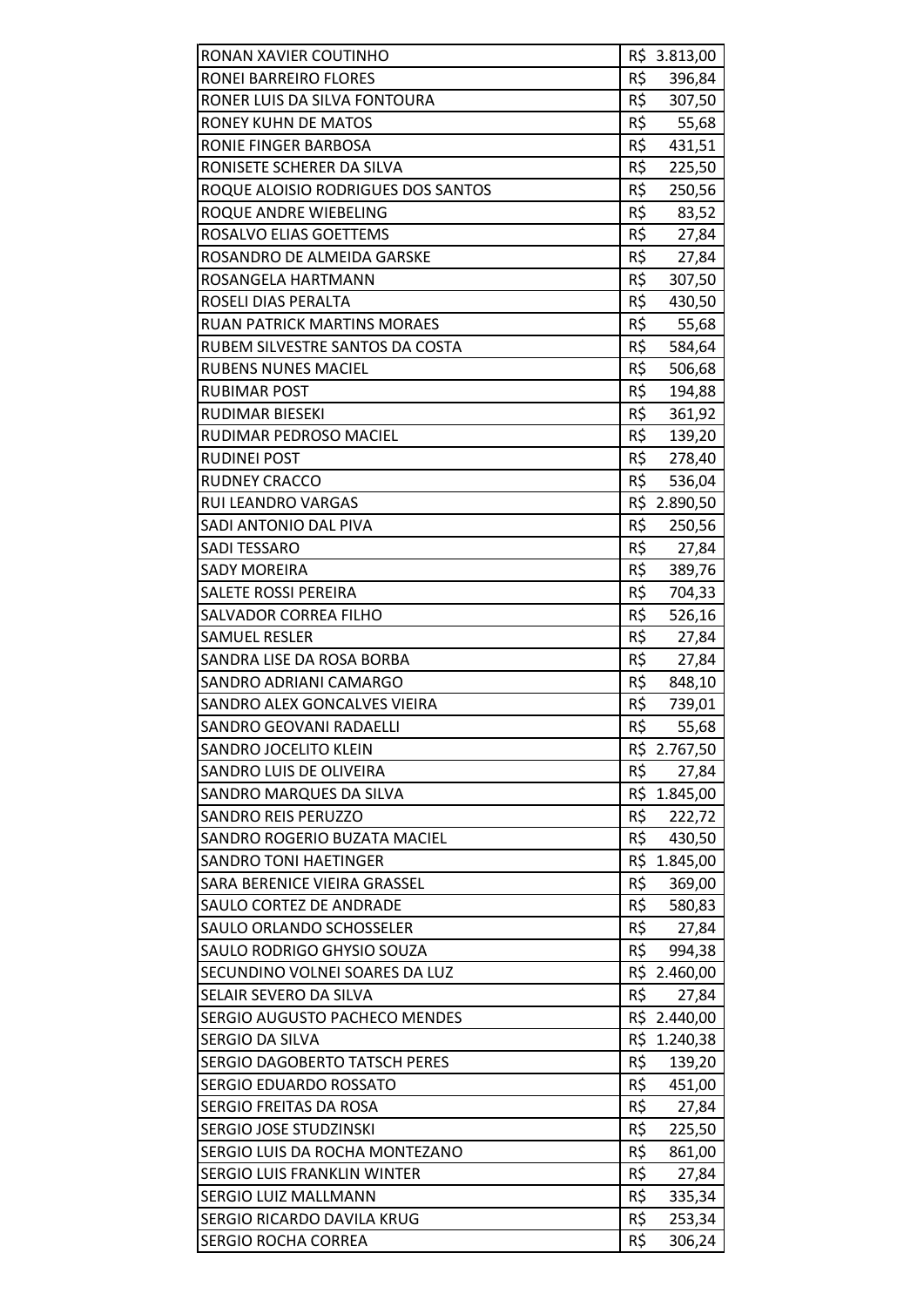| <b>SERGIO VALETA JUNIOR</b>               |     | R\$ 417,60   |
|-------------------------------------------|-----|--------------|
| SHARLY PATRICIA SIMIONATO                 |     | R\$ 1.107,00 |
| SHEILA DENISE SULZBACH                    |     | R\$ 2.767,50 |
| SIDINEI JOSE DA SILVA                     | R\$ | 139,20       |
| SIDNEI DOS SANTOS                         |     | R\$ 27,84    |
| SIDNEI LUIZ PEDROTTI JUNIOR               |     | R\$ 1.845,00 |
| SIDNEY RODRIGUES PEDROSO                  | R\$ | 533,00       |
| <b>SILMAR KREMER</b>                      |     | R\$ 1.414,50 |
| <b>SILVANA RISSI</b>                      |     | R\$ 2.029,50 |
| SILVANI INES SCHEID                       |     | R\$ 27,84    |
| SILVANO PRATAVIERA                        |     | R\$ 111,36   |
| SILVANOR ANTONIO ONGARATTO                | R\$ | 27,84        |
| SILVIO GAVIAO                             |     | R\$ 2.767,50 |
| SIMONE DA SILVA BORBA                     | R\$ | 553,50       |
| <b>SIMONE LIMBERGER</b>                   |     | R\$ 55,68    |
| <b>SIMONE OSTJEN SEVERO</b>               | R\$ | 375,83       |
| SIMONE TERESINHA DA SILVA SCHWARZ         | R\$ | 554,00       |
| <b>SIMONE WOSCHINSKI</b>                  | R\$ | 55,68        |
| <b>SINAIR CARGNINO</b>                    | R\$ | 55,68        |
| <b>SINARA PADOVANI</b>                    |     | R\$ 2.152,50 |
| SOLENI MACHADO DE QUADROS                 |     | R\$ 1.083,72 |
| SONIA SIQUEIRA RISSETTI                   | R\$ | 526,16       |
| <b>STEPHAN HUND PRATES</b>                | R\$ | 27,84        |
| STIVEN RHEINLANDER BARROS LUSANI          | R\$ | 278,40       |
| SUZETE LUZIA DETTENBORN                   | R\$ | 253,34       |
| TAIS ALINE BRUNO DE AZEVEDO SCHNORNBERGER | R\$ | 51,38        |
| TALES FALCAO GUEDES                       | R\$ | 27,84        |
| <b>TALVIRONE KRETSCHMER</b>               |     | R\$ 2.426,34 |
| TANIA KUNSLER DE OLIVEIRA                 | R\$ | 430,50       |
| TANIA TEREZINHA BORDIM KNEBEL             | R\$ | 27,84        |
| <b>TARCIZO CESAR BISPO</b>                | R\$ | 306,24       |
| TASSENAN BECK WILDE                       | R\$ | 225,50       |
| TASSIANE MACIEL SPAGNOLI                  |     | R\$ 2.337,00 |
| TATIANA FARIAS                            | R\$ | 225,50       |
| TATIANA SOUZA ROCHA                       | R\$ | 184,50       |
| THAIS CANTARELLI CASARIN                  | R\$ | 581,34       |
| THAISSA SILVA DOS SANTOS                  | R\$ | 212,34       |
| THEREZINHA FAGUNDES DE LIMA               | R\$ | 787,85       |
| THIAGO MENEZES DA SILVEIRA                | R\$ | 27,84        |
| THIAGO PINTO DA CUNHA                     |     | R\$ 2.890,50 |
| THIAGO PRATES COVALESKY                   | R\$ | 553,50       |
| THIAGO VILANOVA                           | R\$ | 560,33       |
| THIANE ALVES BARCELLOS                    | R\$ | 526,16       |
| <b>THOMAS BUHLER</b>                      | R\$ | 27,84        |
| TIAGO AMARAL KELBOUSCAS                   | R\$ | 55,68        |
| TIAGO ANDRE CAMINI                        | R\$ | 676,49       |
| TIAGO DA SILVA                            |     | R\$ 1.107,00 |
| TIAGO DA SILVA PACHECO                    | R\$ | 473,28       |
| TIAGO DE MELO ROSA                        | R\$ | 676,49       |
| TIAGO GUILHERME IEPSEN                    | R\$ | 83,52        |
| TIAGO LEMOS DA SILVA                      | R\$ | 417,60       |
| <b>TIAGO LUIS MEDINA</b>                  | R\$ | 584,64       |
| TIAGO MACHACHESKI MARCHI                  | R\$ | 184,50       |
| <b>TIAGO MORAES DELLANHESE</b>            | R\$ | 615,00       |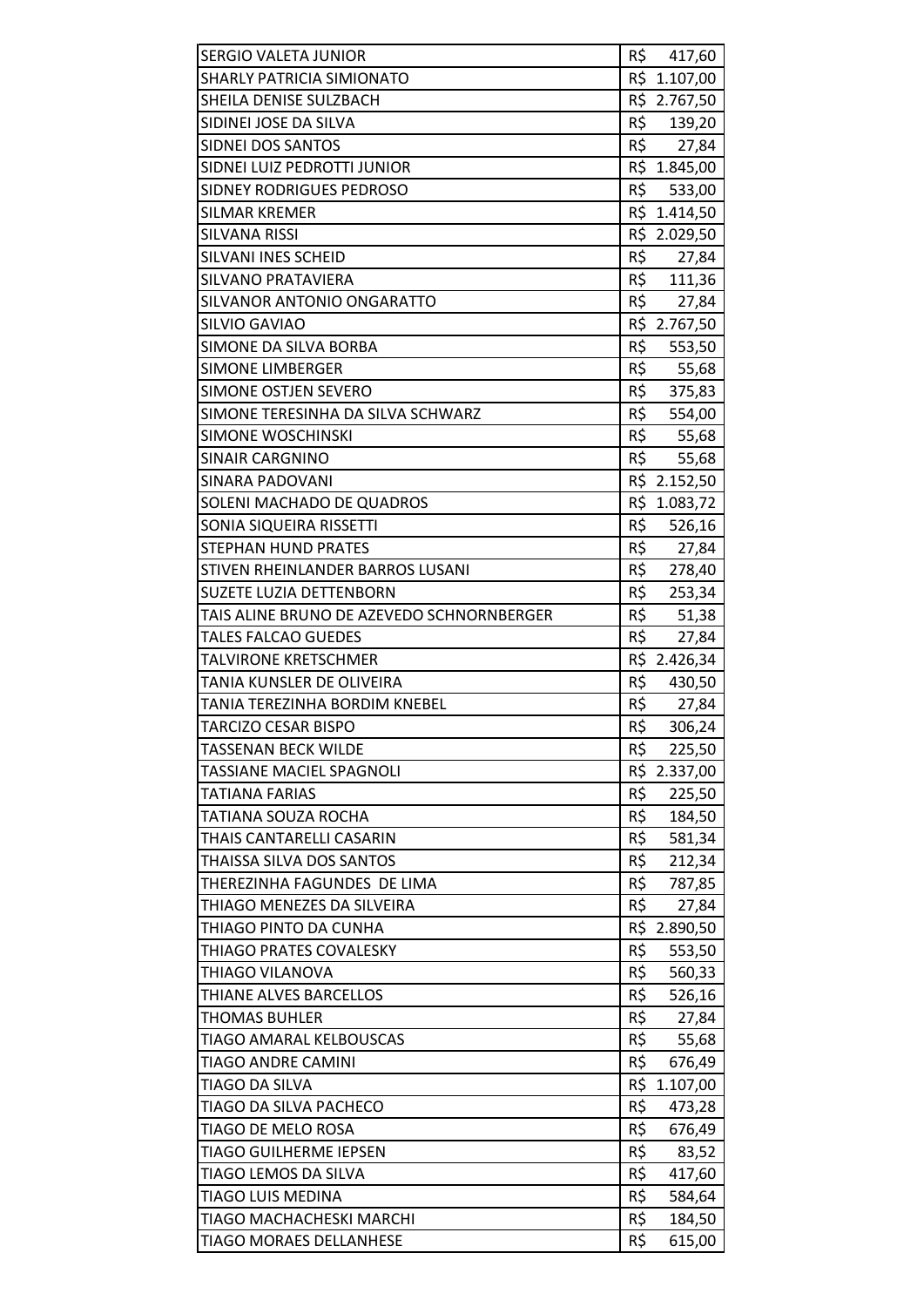| R\$<br>TIAGO PERES DA SILVA<br>418,86<br>R\$<br><b>TIAGO PICH GARCIA</b><br>83,52<br>R\$<br><b>TIAGO ROQUE</b><br>888,84<br>R\$<br><b>TULIO BORGES FLORISBAL</b><br>27,84<br>R\$<br>774,18<br><b>UBAIAR BARBOSA ALVES</b><br>R\$ 2.767,50<br>UBIRAJARA JUSTO MENDONCA<br>R\$<br>UBIRATAN DA CUNHA GUILHERME<br>27,84<br>R\$<br>306,24<br><b>UGLAIR MORAES MACHADO</b><br>R\$<br>VAGNER AUGUSTO DA SILVA<br>27,84<br>R\$<br>VAGNER EICH DA SILVA<br>27,84<br>R\$<br>VAGNER FRANCISCO DE AZEVEDO<br>139,20<br>R\$<br><b>VALDAIR PASTORIO</b><br>922,50<br>R\$<br><b>VALDAIR VIEGAS FERREIRA</b><br>852,66<br>R\$<br><b>VALDEMIR CREMONINI</b><br>27,84<br>R\$<br>VALDIR BALTAZAR FIGUEIREDO DOS SANTOS<br>167,04<br>R\$<br>VALDIR DEFAVERI<br>27,84<br>R\$<br><b>VALDIR PEREIRA</b><br>615,00<br>R\$<br>VALDUIR TAMIOSSO BUENO<br>556,80<br>R\$ 1.352,98<br>VALERIA DE SOUZA LEITE<br>R\$<br><b>VALERIO MOREIRA DOS SANTOS</b><br>139,20<br>R\$<br>VALMIR DOS SANTOS FERREIRA<br>83,52<br>R\$<br><b>VALMOR WEIRICH</b><br>83,52<br>R\$<br>VALNERI ARAUJO DA SILVA JUNIOR<br>431,51<br>R\$<br>VALTER BARBOSA JUNIOR<br>417,60<br>R\$<br><b>VALTER JOSE MENTZ</b><br>83,52<br>R\$ 1.107,00<br><b>VANDERLEI DALTRI ICKERT</b><br>R\$<br><b>VANDERLEI LOPES DIAS</b><br>27,84<br>R\$<br><b>VANDERLEI LUIS DALLE</b><br>83,52<br>R\$<br><b>VANDERLEI VANAZZI</b><br>253,34<br>R\$<br><b>VANESSA BARRETO ALVES HOPPERDIZEL</b><br>184,50<br>R\$<br>VANESSA DA COSTA VIEIRA KLUSENER<br>27,84<br>R\$<br>VANESSA DA GRACA<br>334,08<br>R\$<br>27,84<br>VANESSA DE OLIVEIRA RODRIGUES<br>R\$<br><b>VANESSA MELLER</b><br>403,67<br>R\$<br>VANESSA PIRES DA SILVA<br>1.168,50<br>R\$<br>VANESSA VIEIRA DE MATOS VIANA<br>55,68<br>R\$<br>VANICE VIRGINIA MISSAU ROGGIA<br>751,66<br>R\$<br>VANIR TEREZINHA TEIXEIRA CASTRO<br>833,66<br>R\$<br><b>VANONI BORGES BORTOLAS</b><br>1.565,34<br>R\$<br><b>VELCI DE SOUZA</b><br>27,84<br>R\$<br><b>VENICIUS ANTONIO VIVIAN</b><br>139,20<br>R\$<br><b>VERA LOSEKANN GOLTZ</b><br>225,50<br>R\$<br><b>VERA LUCIA FONTANA</b><br>27,84<br>R\$<br>VERA LUCIA SILVEIRA SOARES<br>375,83<br>R\$<br><b>VERIDIANA FLESCH</b><br>556,80<br>R\$<br><b>VICENTE PUHL</b><br>27,84<br>R\$<br>VICTOR HUGO CAMPOS FERRUGEM<br>560,33<br>R\$<br>VICTOR MAXIMILIANO GARCIA<br>184,50<br>R\$<br><b>VICTOR MORBACH</b><br>55,68<br>R\$<br><b>VILMAR KOERBES</b><br>55,68<br>R\$<br>VILMAR MONTEIRO BRAGA<br>55,68<br><b>VILMAR PUDELL</b><br>R\$<br>27,84 | <b>TIAGO NERLEI RESENDE</b>      | R\$ | 27,84  |
|-------------------------------------------------------------------------------------------------------------------------------------------------------------------------------------------------------------------------------------------------------------------------------------------------------------------------------------------------------------------------------------------------------------------------------------------------------------------------------------------------------------------------------------------------------------------------------------------------------------------------------------------------------------------------------------------------------------------------------------------------------------------------------------------------------------------------------------------------------------------------------------------------------------------------------------------------------------------------------------------------------------------------------------------------------------------------------------------------------------------------------------------------------------------------------------------------------------------------------------------------------------------------------------------------------------------------------------------------------------------------------------------------------------------------------------------------------------------------------------------------------------------------------------------------------------------------------------------------------------------------------------------------------------------------------------------------------------------------------------------------------------------------------------------------------------------------------------------------------------------------------------------------------------------------------------------------------------------------------------------------------------------------------------------------------------------------------------------------------------------------------------------------------------------------------------------------------------------------------------------------------------------------------------------------------------------------------------------------------------------------------------------------------------------------------------------------------------------------|----------------------------------|-----|--------|
|                                                                                                                                                                                                                                                                                                                                                                                                                                                                                                                                                                                                                                                                                                                                                                                                                                                                                                                                                                                                                                                                                                                                                                                                                                                                                                                                                                                                                                                                                                                                                                                                                                                                                                                                                                                                                                                                                                                                                                                                                                                                                                                                                                                                                                                                                                                                                                                                                                                                         |                                  |     |        |
|                                                                                                                                                                                                                                                                                                                                                                                                                                                                                                                                                                                                                                                                                                                                                                                                                                                                                                                                                                                                                                                                                                                                                                                                                                                                                                                                                                                                                                                                                                                                                                                                                                                                                                                                                                                                                                                                                                                                                                                                                                                                                                                                                                                                                                                                                                                                                                                                                                                                         |                                  |     |        |
|                                                                                                                                                                                                                                                                                                                                                                                                                                                                                                                                                                                                                                                                                                                                                                                                                                                                                                                                                                                                                                                                                                                                                                                                                                                                                                                                                                                                                                                                                                                                                                                                                                                                                                                                                                                                                                                                                                                                                                                                                                                                                                                                                                                                                                                                                                                                                                                                                                                                         |                                  |     |        |
|                                                                                                                                                                                                                                                                                                                                                                                                                                                                                                                                                                                                                                                                                                                                                                                                                                                                                                                                                                                                                                                                                                                                                                                                                                                                                                                                                                                                                                                                                                                                                                                                                                                                                                                                                                                                                                                                                                                                                                                                                                                                                                                                                                                                                                                                                                                                                                                                                                                                         |                                  |     |        |
|                                                                                                                                                                                                                                                                                                                                                                                                                                                                                                                                                                                                                                                                                                                                                                                                                                                                                                                                                                                                                                                                                                                                                                                                                                                                                                                                                                                                                                                                                                                                                                                                                                                                                                                                                                                                                                                                                                                                                                                                                                                                                                                                                                                                                                                                                                                                                                                                                                                                         |                                  |     |        |
|                                                                                                                                                                                                                                                                                                                                                                                                                                                                                                                                                                                                                                                                                                                                                                                                                                                                                                                                                                                                                                                                                                                                                                                                                                                                                                                                                                                                                                                                                                                                                                                                                                                                                                                                                                                                                                                                                                                                                                                                                                                                                                                                                                                                                                                                                                                                                                                                                                                                         |                                  |     |        |
|                                                                                                                                                                                                                                                                                                                                                                                                                                                                                                                                                                                                                                                                                                                                                                                                                                                                                                                                                                                                                                                                                                                                                                                                                                                                                                                                                                                                                                                                                                                                                                                                                                                                                                                                                                                                                                                                                                                                                                                                                                                                                                                                                                                                                                                                                                                                                                                                                                                                         |                                  |     |        |
|                                                                                                                                                                                                                                                                                                                                                                                                                                                                                                                                                                                                                                                                                                                                                                                                                                                                                                                                                                                                                                                                                                                                                                                                                                                                                                                                                                                                                                                                                                                                                                                                                                                                                                                                                                                                                                                                                                                                                                                                                                                                                                                                                                                                                                                                                                                                                                                                                                                                         |                                  |     |        |
|                                                                                                                                                                                                                                                                                                                                                                                                                                                                                                                                                                                                                                                                                                                                                                                                                                                                                                                                                                                                                                                                                                                                                                                                                                                                                                                                                                                                                                                                                                                                                                                                                                                                                                                                                                                                                                                                                                                                                                                                                                                                                                                                                                                                                                                                                                                                                                                                                                                                         |                                  |     |        |
|                                                                                                                                                                                                                                                                                                                                                                                                                                                                                                                                                                                                                                                                                                                                                                                                                                                                                                                                                                                                                                                                                                                                                                                                                                                                                                                                                                                                                                                                                                                                                                                                                                                                                                                                                                                                                                                                                                                                                                                                                                                                                                                                                                                                                                                                                                                                                                                                                                                                         |                                  |     |        |
|                                                                                                                                                                                                                                                                                                                                                                                                                                                                                                                                                                                                                                                                                                                                                                                                                                                                                                                                                                                                                                                                                                                                                                                                                                                                                                                                                                                                                                                                                                                                                                                                                                                                                                                                                                                                                                                                                                                                                                                                                                                                                                                                                                                                                                                                                                                                                                                                                                                                         |                                  |     |        |
|                                                                                                                                                                                                                                                                                                                                                                                                                                                                                                                                                                                                                                                                                                                                                                                                                                                                                                                                                                                                                                                                                                                                                                                                                                                                                                                                                                                                                                                                                                                                                                                                                                                                                                                                                                                                                                                                                                                                                                                                                                                                                                                                                                                                                                                                                                                                                                                                                                                                         |                                  |     |        |
|                                                                                                                                                                                                                                                                                                                                                                                                                                                                                                                                                                                                                                                                                                                                                                                                                                                                                                                                                                                                                                                                                                                                                                                                                                                                                                                                                                                                                                                                                                                                                                                                                                                                                                                                                                                                                                                                                                                                                                                                                                                                                                                                                                                                                                                                                                                                                                                                                                                                         |                                  |     |        |
|                                                                                                                                                                                                                                                                                                                                                                                                                                                                                                                                                                                                                                                                                                                                                                                                                                                                                                                                                                                                                                                                                                                                                                                                                                                                                                                                                                                                                                                                                                                                                                                                                                                                                                                                                                                                                                                                                                                                                                                                                                                                                                                                                                                                                                                                                                                                                                                                                                                                         |                                  |     |        |
|                                                                                                                                                                                                                                                                                                                                                                                                                                                                                                                                                                                                                                                                                                                                                                                                                                                                                                                                                                                                                                                                                                                                                                                                                                                                                                                                                                                                                                                                                                                                                                                                                                                                                                                                                                                                                                                                                                                                                                                                                                                                                                                                                                                                                                                                                                                                                                                                                                                                         |                                  |     |        |
|                                                                                                                                                                                                                                                                                                                                                                                                                                                                                                                                                                                                                                                                                                                                                                                                                                                                                                                                                                                                                                                                                                                                                                                                                                                                                                                                                                                                                                                                                                                                                                                                                                                                                                                                                                                                                                                                                                                                                                                                                                                                                                                                                                                                                                                                                                                                                                                                                                                                         |                                  |     |        |
|                                                                                                                                                                                                                                                                                                                                                                                                                                                                                                                                                                                                                                                                                                                                                                                                                                                                                                                                                                                                                                                                                                                                                                                                                                                                                                                                                                                                                                                                                                                                                                                                                                                                                                                                                                                                                                                                                                                                                                                                                                                                                                                                                                                                                                                                                                                                                                                                                                                                         |                                  |     |        |
|                                                                                                                                                                                                                                                                                                                                                                                                                                                                                                                                                                                                                                                                                                                                                                                                                                                                                                                                                                                                                                                                                                                                                                                                                                                                                                                                                                                                                                                                                                                                                                                                                                                                                                                                                                                                                                                                                                                                                                                                                                                                                                                                                                                                                                                                                                                                                                                                                                                                         |                                  |     |        |
|                                                                                                                                                                                                                                                                                                                                                                                                                                                                                                                                                                                                                                                                                                                                                                                                                                                                                                                                                                                                                                                                                                                                                                                                                                                                                                                                                                                                                                                                                                                                                                                                                                                                                                                                                                                                                                                                                                                                                                                                                                                                                                                                                                                                                                                                                                                                                                                                                                                                         |                                  |     |        |
|                                                                                                                                                                                                                                                                                                                                                                                                                                                                                                                                                                                                                                                                                                                                                                                                                                                                                                                                                                                                                                                                                                                                                                                                                                                                                                                                                                                                                                                                                                                                                                                                                                                                                                                                                                                                                                                                                                                                                                                                                                                                                                                                                                                                                                                                                                                                                                                                                                                                         |                                  |     |        |
|                                                                                                                                                                                                                                                                                                                                                                                                                                                                                                                                                                                                                                                                                                                                                                                                                                                                                                                                                                                                                                                                                                                                                                                                                                                                                                                                                                                                                                                                                                                                                                                                                                                                                                                                                                                                                                                                                                                                                                                                                                                                                                                                                                                                                                                                                                                                                                                                                                                                         |                                  |     |        |
|                                                                                                                                                                                                                                                                                                                                                                                                                                                                                                                                                                                                                                                                                                                                                                                                                                                                                                                                                                                                                                                                                                                                                                                                                                                                                                                                                                                                                                                                                                                                                                                                                                                                                                                                                                                                                                                                                                                                                                                                                                                                                                                                                                                                                                                                                                                                                                                                                                                                         |                                  |     |        |
|                                                                                                                                                                                                                                                                                                                                                                                                                                                                                                                                                                                                                                                                                                                                                                                                                                                                                                                                                                                                                                                                                                                                                                                                                                                                                                                                                                                                                                                                                                                                                                                                                                                                                                                                                                                                                                                                                                                                                                                                                                                                                                                                                                                                                                                                                                                                                                                                                                                                         |                                  |     |        |
|                                                                                                                                                                                                                                                                                                                                                                                                                                                                                                                                                                                                                                                                                                                                                                                                                                                                                                                                                                                                                                                                                                                                                                                                                                                                                                                                                                                                                                                                                                                                                                                                                                                                                                                                                                                                                                                                                                                                                                                                                                                                                                                                                                                                                                                                                                                                                                                                                                                                         |                                  |     |        |
|                                                                                                                                                                                                                                                                                                                                                                                                                                                                                                                                                                                                                                                                                                                                                                                                                                                                                                                                                                                                                                                                                                                                                                                                                                                                                                                                                                                                                                                                                                                                                                                                                                                                                                                                                                                                                                                                                                                                                                                                                                                                                                                                                                                                                                                                                                                                                                                                                                                                         |                                  |     |        |
|                                                                                                                                                                                                                                                                                                                                                                                                                                                                                                                                                                                                                                                                                                                                                                                                                                                                                                                                                                                                                                                                                                                                                                                                                                                                                                                                                                                                                                                                                                                                                                                                                                                                                                                                                                                                                                                                                                                                                                                                                                                                                                                                                                                                                                                                                                                                                                                                                                                                         |                                  |     |        |
|                                                                                                                                                                                                                                                                                                                                                                                                                                                                                                                                                                                                                                                                                                                                                                                                                                                                                                                                                                                                                                                                                                                                                                                                                                                                                                                                                                                                                                                                                                                                                                                                                                                                                                                                                                                                                                                                                                                                                                                                                                                                                                                                                                                                                                                                                                                                                                                                                                                                         |                                  |     |        |
|                                                                                                                                                                                                                                                                                                                                                                                                                                                                                                                                                                                                                                                                                                                                                                                                                                                                                                                                                                                                                                                                                                                                                                                                                                                                                                                                                                                                                                                                                                                                                                                                                                                                                                                                                                                                                                                                                                                                                                                                                                                                                                                                                                                                                                                                                                                                                                                                                                                                         |                                  |     |        |
|                                                                                                                                                                                                                                                                                                                                                                                                                                                                                                                                                                                                                                                                                                                                                                                                                                                                                                                                                                                                                                                                                                                                                                                                                                                                                                                                                                                                                                                                                                                                                                                                                                                                                                                                                                                                                                                                                                                                                                                                                                                                                                                                                                                                                                                                                                                                                                                                                                                                         |                                  |     |        |
|                                                                                                                                                                                                                                                                                                                                                                                                                                                                                                                                                                                                                                                                                                                                                                                                                                                                                                                                                                                                                                                                                                                                                                                                                                                                                                                                                                                                                                                                                                                                                                                                                                                                                                                                                                                                                                                                                                                                                                                                                                                                                                                                                                                                                                                                                                                                                                                                                                                                         |                                  |     |        |
|                                                                                                                                                                                                                                                                                                                                                                                                                                                                                                                                                                                                                                                                                                                                                                                                                                                                                                                                                                                                                                                                                                                                                                                                                                                                                                                                                                                                                                                                                                                                                                                                                                                                                                                                                                                                                                                                                                                                                                                                                                                                                                                                                                                                                                                                                                                                                                                                                                                                         |                                  |     |        |
|                                                                                                                                                                                                                                                                                                                                                                                                                                                                                                                                                                                                                                                                                                                                                                                                                                                                                                                                                                                                                                                                                                                                                                                                                                                                                                                                                                                                                                                                                                                                                                                                                                                                                                                                                                                                                                                                                                                                                                                                                                                                                                                                                                                                                                                                                                                                                                                                                                                                         |                                  |     |        |
|                                                                                                                                                                                                                                                                                                                                                                                                                                                                                                                                                                                                                                                                                                                                                                                                                                                                                                                                                                                                                                                                                                                                                                                                                                                                                                                                                                                                                                                                                                                                                                                                                                                                                                                                                                                                                                                                                                                                                                                                                                                                                                                                                                                                                                                                                                                                                                                                                                                                         |                                  |     |        |
|                                                                                                                                                                                                                                                                                                                                                                                                                                                                                                                                                                                                                                                                                                                                                                                                                                                                                                                                                                                                                                                                                                                                                                                                                                                                                                                                                                                                                                                                                                                                                                                                                                                                                                                                                                                                                                                                                                                                                                                                                                                                                                                                                                                                                                                                                                                                                                                                                                                                         |                                  |     |        |
|                                                                                                                                                                                                                                                                                                                                                                                                                                                                                                                                                                                                                                                                                                                                                                                                                                                                                                                                                                                                                                                                                                                                                                                                                                                                                                                                                                                                                                                                                                                                                                                                                                                                                                                                                                                                                                                                                                                                                                                                                                                                                                                                                                                                                                                                                                                                                                                                                                                                         |                                  |     |        |
|                                                                                                                                                                                                                                                                                                                                                                                                                                                                                                                                                                                                                                                                                                                                                                                                                                                                                                                                                                                                                                                                                                                                                                                                                                                                                                                                                                                                                                                                                                                                                                                                                                                                                                                                                                                                                                                                                                                                                                                                                                                                                                                                                                                                                                                                                                                                                                                                                                                                         |                                  |     |        |
|                                                                                                                                                                                                                                                                                                                                                                                                                                                                                                                                                                                                                                                                                                                                                                                                                                                                                                                                                                                                                                                                                                                                                                                                                                                                                                                                                                                                                                                                                                                                                                                                                                                                                                                                                                                                                                                                                                                                                                                                                                                                                                                                                                                                                                                                                                                                                                                                                                                                         |                                  |     |        |
|                                                                                                                                                                                                                                                                                                                                                                                                                                                                                                                                                                                                                                                                                                                                                                                                                                                                                                                                                                                                                                                                                                                                                                                                                                                                                                                                                                                                                                                                                                                                                                                                                                                                                                                                                                                                                                                                                                                                                                                                                                                                                                                                                                                                                                                                                                                                                                                                                                                                         |                                  |     |        |
|                                                                                                                                                                                                                                                                                                                                                                                                                                                                                                                                                                                                                                                                                                                                                                                                                                                                                                                                                                                                                                                                                                                                                                                                                                                                                                                                                                                                                                                                                                                                                                                                                                                                                                                                                                                                                                                                                                                                                                                                                                                                                                                                                                                                                                                                                                                                                                                                                                                                         |                                  |     |        |
|                                                                                                                                                                                                                                                                                                                                                                                                                                                                                                                                                                                                                                                                                                                                                                                                                                                                                                                                                                                                                                                                                                                                                                                                                                                                                                                                                                                                                                                                                                                                                                                                                                                                                                                                                                                                                                                                                                                                                                                                                                                                                                                                                                                                                                                                                                                                                                                                                                                                         |                                  |     |        |
|                                                                                                                                                                                                                                                                                                                                                                                                                                                                                                                                                                                                                                                                                                                                                                                                                                                                                                                                                                                                                                                                                                                                                                                                                                                                                                                                                                                                                                                                                                                                                                                                                                                                                                                                                                                                                                                                                                                                                                                                                                                                                                                                                                                                                                                                                                                                                                                                                                                                         |                                  |     |        |
|                                                                                                                                                                                                                                                                                                                                                                                                                                                                                                                                                                                                                                                                                                                                                                                                                                                                                                                                                                                                                                                                                                                                                                                                                                                                                                                                                                                                                                                                                                                                                                                                                                                                                                                                                                                                                                                                                                                                                                                                                                                                                                                                                                                                                                                                                                                                                                                                                                                                         |                                  |     |        |
|                                                                                                                                                                                                                                                                                                                                                                                                                                                                                                                                                                                                                                                                                                                                                                                                                                                                                                                                                                                                                                                                                                                                                                                                                                                                                                                                                                                                                                                                                                                                                                                                                                                                                                                                                                                                                                                                                                                                                                                                                                                                                                                                                                                                                                                                                                                                                                                                                                                                         |                                  |     |        |
|                                                                                                                                                                                                                                                                                                                                                                                                                                                                                                                                                                                                                                                                                                                                                                                                                                                                                                                                                                                                                                                                                                                                                                                                                                                                                                                                                                                                                                                                                                                                                                                                                                                                                                                                                                                                                                                                                                                                                                                                                                                                                                                                                                                                                                                                                                                                                                                                                                                                         |                                  |     |        |
|                                                                                                                                                                                                                                                                                                                                                                                                                                                                                                                                                                                                                                                                                                                                                                                                                                                                                                                                                                                                                                                                                                                                                                                                                                                                                                                                                                                                                                                                                                                                                                                                                                                                                                                                                                                                                                                                                                                                                                                                                                                                                                                                                                                                                                                                                                                                                                                                                                                                         |                                  |     |        |
|                                                                                                                                                                                                                                                                                                                                                                                                                                                                                                                                                                                                                                                                                                                                                                                                                                                                                                                                                                                                                                                                                                                                                                                                                                                                                                                                                                                                                                                                                                                                                                                                                                                                                                                                                                                                                                                                                                                                                                                                                                                                                                                                                                                                                                                                                                                                                                                                                                                                         |                                  |     |        |
|                                                                                                                                                                                                                                                                                                                                                                                                                                                                                                                                                                                                                                                                                                                                                                                                                                                                                                                                                                                                                                                                                                                                                                                                                                                                                                                                                                                                                                                                                                                                                                                                                                                                                                                                                                                                                                                                                                                                                                                                                                                                                                                                                                                                                                                                                                                                                                                                                                                                         |                                  |     |        |
|                                                                                                                                                                                                                                                                                                                                                                                                                                                                                                                                                                                                                                                                                                                                                                                                                                                                                                                                                                                                                                                                                                                                                                                                                                                                                                                                                                                                                                                                                                                                                                                                                                                                                                                                                                                                                                                                                                                                                                                                                                                                                                                                                                                                                                                                                                                                                                                                                                                                         |                                  |     |        |
|                                                                                                                                                                                                                                                                                                                                                                                                                                                                                                                                                                                                                                                                                                                                                                                                                                                                                                                                                                                                                                                                                                                                                                                                                                                                                                                                                                                                                                                                                                                                                                                                                                                                                                                                                                                                                                                                                                                                                                                                                                                                                                                                                                                                                                                                                                                                                                                                                                                                         |                                  |     |        |
|                                                                                                                                                                                                                                                                                                                                                                                                                                                                                                                                                                                                                                                                                                                                                                                                                                                                                                                                                                                                                                                                                                                                                                                                                                                                                                                                                                                                                                                                                                                                                                                                                                                                                                                                                                                                                                                                                                                                                                                                                                                                                                                                                                                                                                                                                                                                                                                                                                                                         |                                  |     |        |
|                                                                                                                                                                                                                                                                                                                                                                                                                                                                                                                                                                                                                                                                                                                                                                                                                                                                                                                                                                                                                                                                                                                                                                                                                                                                                                                                                                                                                                                                                                                                                                                                                                                                                                                                                                                                                                                                                                                                                                                                                                                                                                                                                                                                                                                                                                                                                                                                                                                                         |                                  |     |        |
|                                                                                                                                                                                                                                                                                                                                                                                                                                                                                                                                                                                                                                                                                                                                                                                                                                                                                                                                                                                                                                                                                                                                                                                                                                                                                                                                                                                                                                                                                                                                                                                                                                                                                                                                                                                                                                                                                                                                                                                                                                                                                                                                                                                                                                                                                                                                                                                                                                                                         |                                  |     |        |
|                                                                                                                                                                                                                                                                                                                                                                                                                                                                                                                                                                                                                                                                                                                                                                                                                                                                                                                                                                                                                                                                                                                                                                                                                                                                                                                                                                                                                                                                                                                                                                                                                                                                                                                                                                                                                                                                                                                                                                                                                                                                                                                                                                                                                                                                                                                                                                                                                                                                         | VILMAR SIRINEU MORAES DOS SANTOS | R\$ | 508,20 |